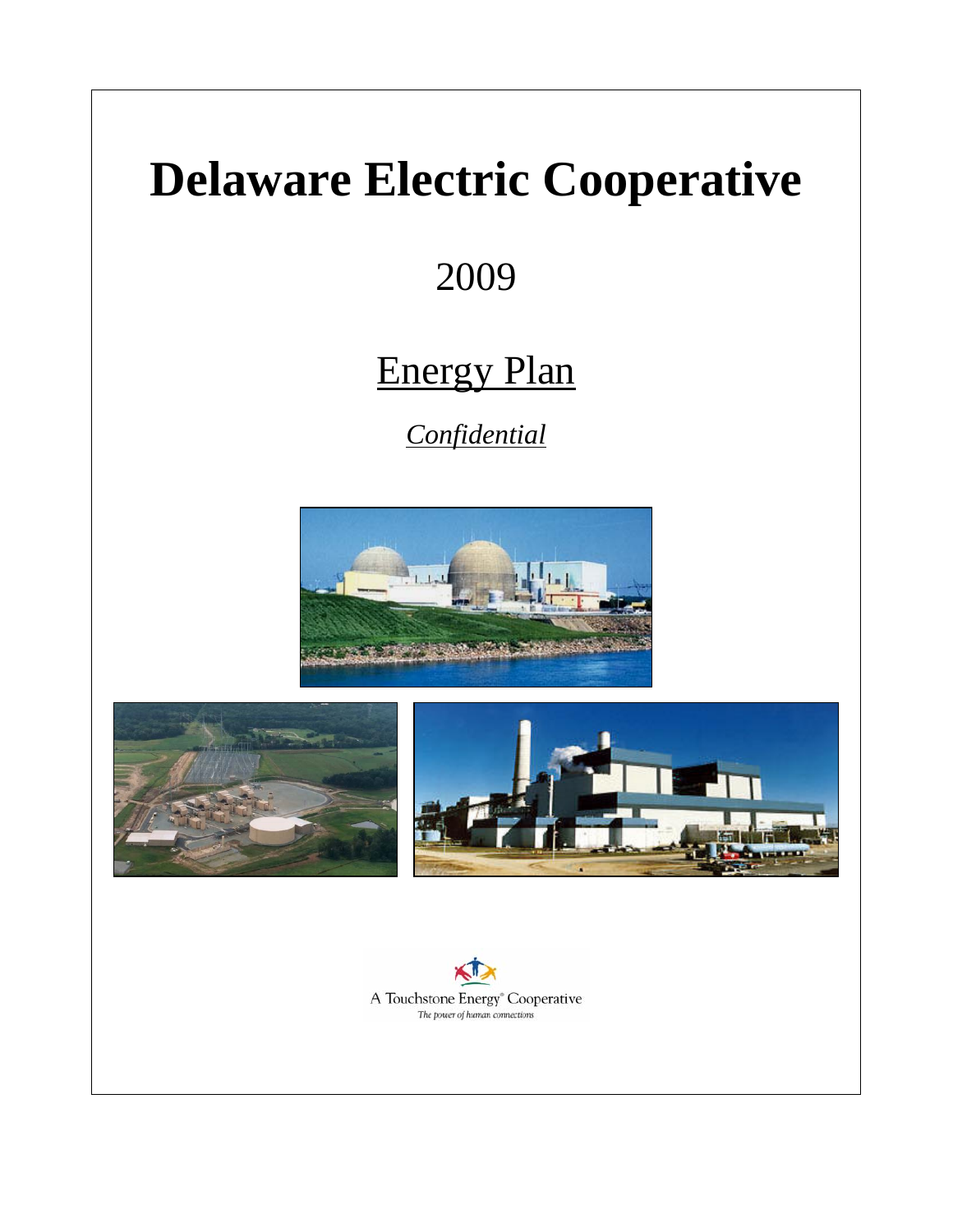# **Executive Summary**

As a not-for-profit member-owned cooperative Delaware Electric has provided reliable service at competitive rates for its member-owners in Kent and Sussex counties since 1936. The success of that simple but effective business model has not been realized by chance or luck, but rather with the hard work of dedicated employees over the years, and a Plan. The Cooperative manages the energy supply side of the business on two fronts, first our ownership in a Generation  $\&$ Transmission Cooperative jointly owned and managed by ten other member cooperatives in Maryland and Virginia provides DEC the leverage necessary to gain a financial advantage in the market place. Secondly, once DEC "takes possession" of that electricity at specific delivery points we, and our member-owners, manage and utilize that energy in a cost conscious way.

Certainly the Cooperative business model goes a long way in providing the foundation for providing reliable cost effective service, but more importantly it is the development and execution of plans and processes that effectuate the cooperative business model. This Energy Plan provides a general overview of the Cooperatives goals and objectives in providing low cost power. The real work, the real driving force, comes in the specific plans of action not included in this document but are an integral part of the initiatives some of which may be considered confidential and proprietary. The Plan incorporates three major components: 1) Generation, Transmission and Power Supply, 2) Distribution Delivery System, and 3) Member Conservation and Energy Education.

For many of the same reasons an investment advisor would recommend a diverse retirement portfolio DEC minimizes price and volatility risk by having a diverse mix of owned generation including base load and peaking units combined with short term and long term energy contracts. In other words we don't "have all of our eggs in one basket". The goal is long term price stability. Short term risks may mean DEC may not be the lowest cost provider but over the long term we believe that diverse ownership assets and market instruments and sound energy policies provide the best opportunity to providing low cost power.

This Plan is a continuous work in progress. It evolves and changes constantly as local, regional and world events impact the foundation of our business. Political and economic forces can significantly impact the course of our plan though our end focus remains the same – to provide long term cost effective power to our member-owners. The Plan, and the execution of the Plan, has proven successful by a single measurement; not a single member-owner has left the Cooperative for a third party supplier since standard offer service was unregulated and opened to competition some eight years ago.

If you would like more information or have questions regarding this plan please contact us at:

J. William Andrew President/CEO Delaware Electric Cooperative P.O. Box 600 Greenwood, DE 19950 (302) 349-3174 jandrew@decoop.com

Mark A. Nielson V.P. Staff Services Delaware Electric Cooperative P.O. Box 600 Greenwood, DE 19950 (302) 349-3147 mnielson@decoop.com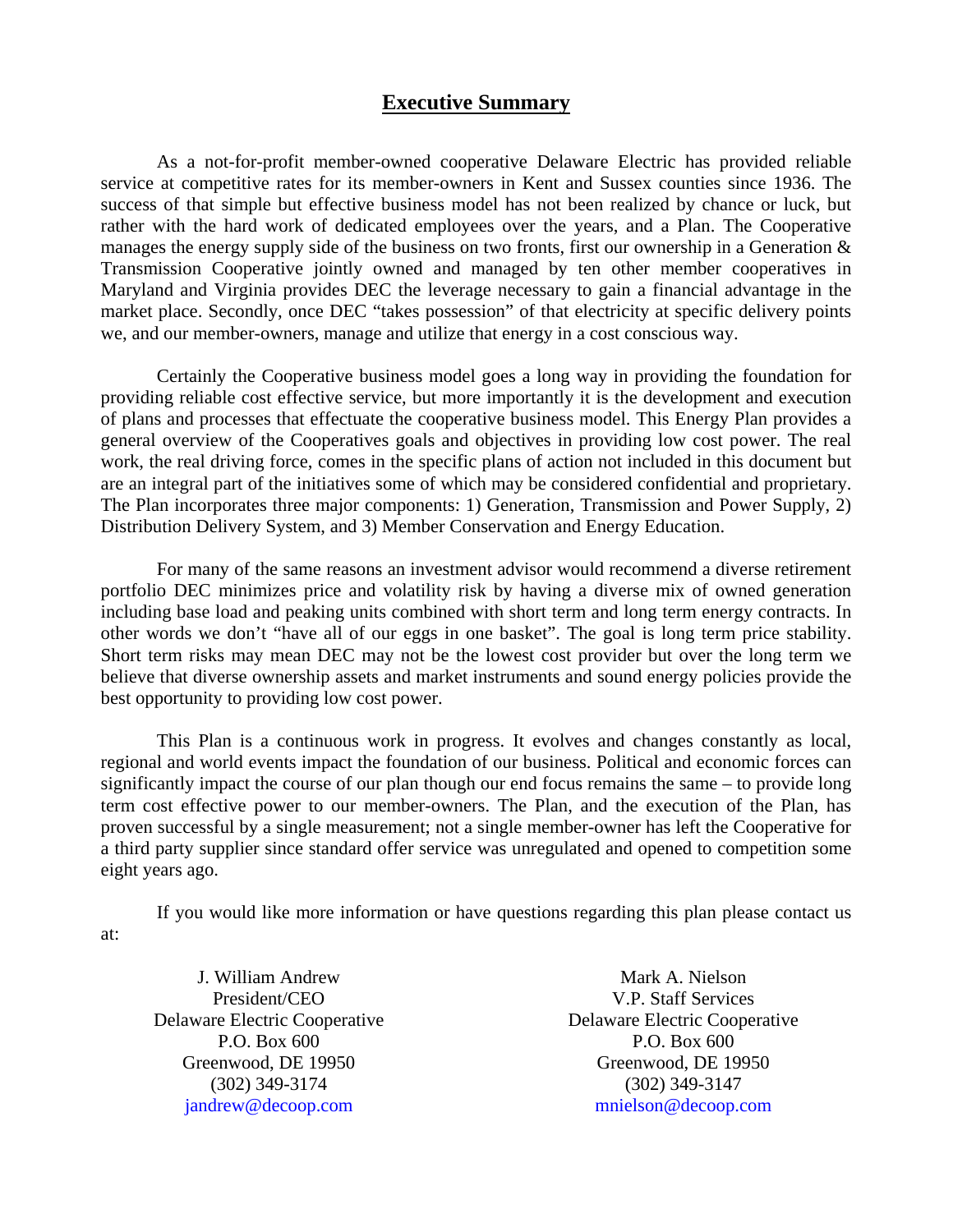

# **Table of Contents**

# **I. Generation, Transmission and Power Supply Plan**

- a. Utilize a managed portfolio philosophy for supplying wholesale energy products.
- b. Supply a significant portion of energy from ODEC owned assets within our supply portfolio.
- c. Maintain a diverse mix of generation products to assure price and supply flexibility and mitigate risk associated with single source generation.
- d. Identify and investigate ownership / contractual relationships with new and existing generation facilities capable of meeting our energy and capacity needs within our managed portfolio.
- e. Develop and update long range generation and transmission plans capable of supplying the peninsula to assure a safe, reliable and cost competitive supply for a minimum 20 year period.
- f. Work with and provide technical, political and public relations support for the design and installation of new bulk transmission paths (MAPP and others) into our service area.
- g. Continue the development of congestion mitigation plans to assure efficient operation of the transmission system on the peninsula.
- h. Monitor and develop analytics identifying proper hedging tactics for wholesale power products within our supply area.
- i. Update and extend our wholesale power contract to assure long term safe, reliable and cost competitive energy supply for our members.
- j. Provide renewable power supply options to members maintaining our power supply philosophies.
- k. Continue to foster and develop transmission delivery point interconnections and operating coordination among peninsula electric utilities through the Delmarva Peninsula Planning Association (DPPA).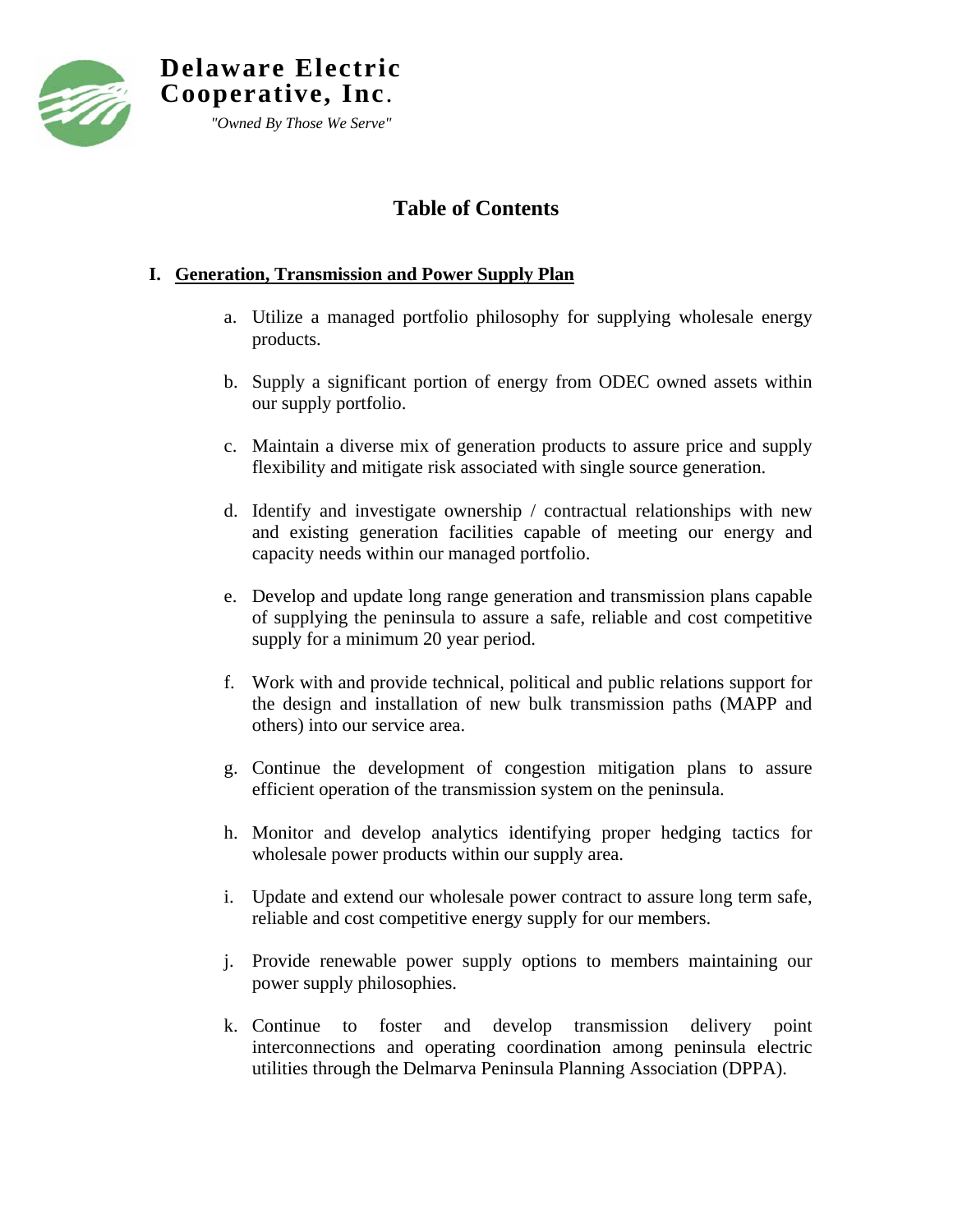### **II. Distribution Delivery System Plan**

- a. Develop, implement and utilize system voltage control options to reduce peak energy requirements.
- b. Extend cycle times for demand side management appliances to reduce peak energy requirements.
- c. Reduce distribution system losses.
- d. Continuously review and redesign and re-program capacitor controls and installations to maximize power factor and system delivery efficiencies.
- e. Continue to deploy residential load management switches to manage peak energy usage.
- f. Continue to deploy interruptible load management switches for agricultural and commercial members to manage peak energy usage.
- g. Continue to review and refine design practices to capture infra-structure and equipment efficiencies.
	- i. Transformer utilization
	- ii. Transformer and streetlight locations
- h. Continue the deployment of our AMR/AMI to minimize field trips saving energy and delivery costs and reducing losses.
- i. Continue to utilize our information technology systems to promote operational efficiencies across the enterprise.
- j. Investigate and develop opportunities to utilize time of use rates to shift energy and demand usage patterns.
- k. Provide real time energy usage to homes using smart meter technology**.**

#### **III. Member Conservation and Energy Education Plan**

- a. Promote the "Beat the Peak" program to encourage members to join in reducing energy during peak energy periods to mitigate demand expense and improve load factor.
- b. Support member-owners in the installation of renewable energy and conservation projects through grants from our Renewable Resource Plan.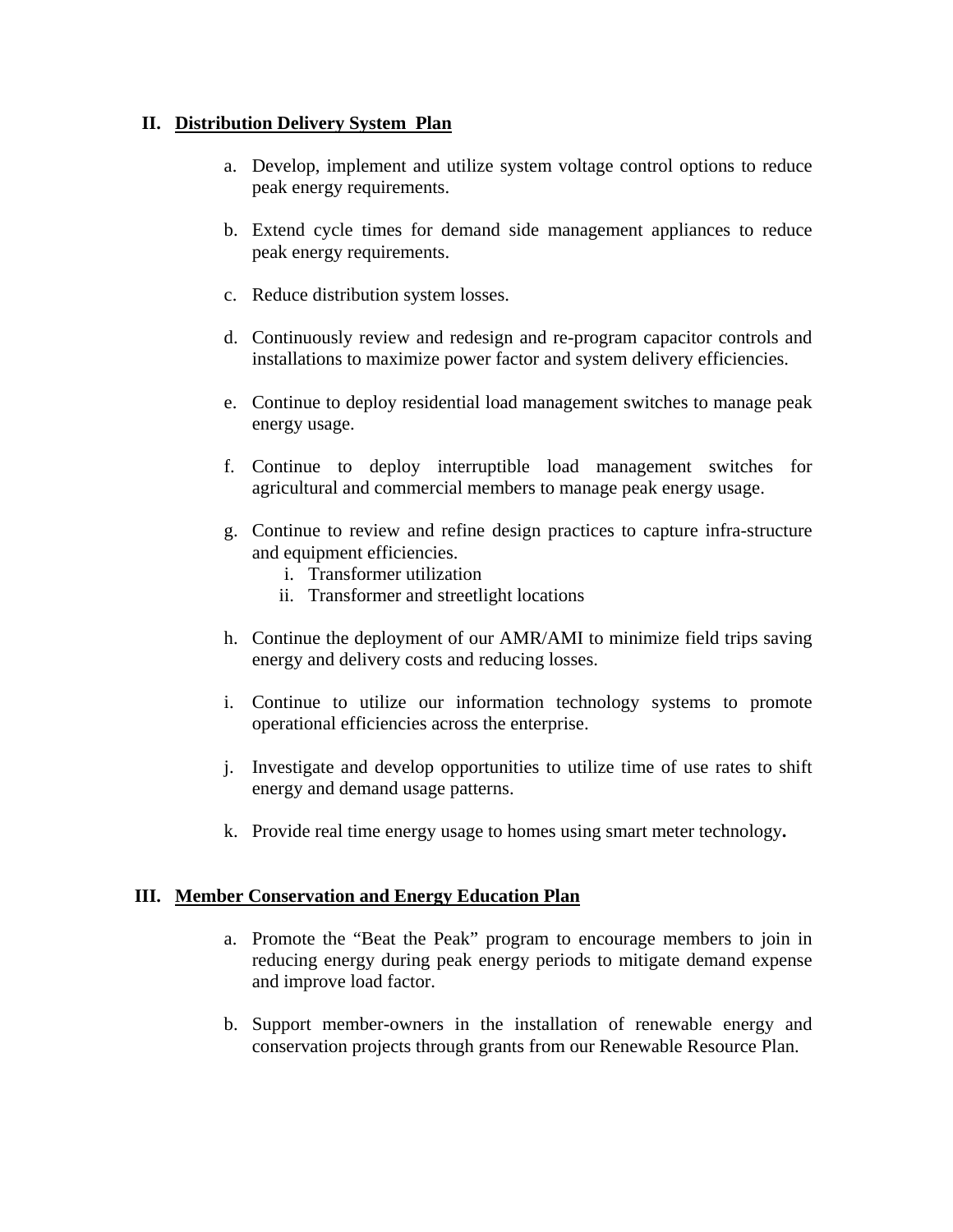- c. Continue investment and support of our compact fluorescent light bulb program.
- d. Promote and encourage the smart use of energy to our membership and the media with an emphasis upon energy conservation and energy efficiency education programs to include lighting and Energy Star appliances.
- e. Encourage additional membership participation in residential load management programs.
- f. Continue the development of efficiency and cost savings education of our commercial members including energy management options.
- g. Continue the expansion of our out-reach education programs to all members of the Cooperative through speakers bureau opportunities.
- h. Investigate energy management with developers including the utilization of smart house concepts and Energy Star homes.
- i. Commercial Account Representative reviews with major accounts regarding their energy management programs and development of commercial Beat The Peak programs.
- j. Develop energy and environmental management programs to maximize energy efficiencies at the DEC corporate facilities.
- k. Develop and maximize opportunities at the State and Federal level to utilize stimulus dollars to support efficiency, conservation and renewable programs.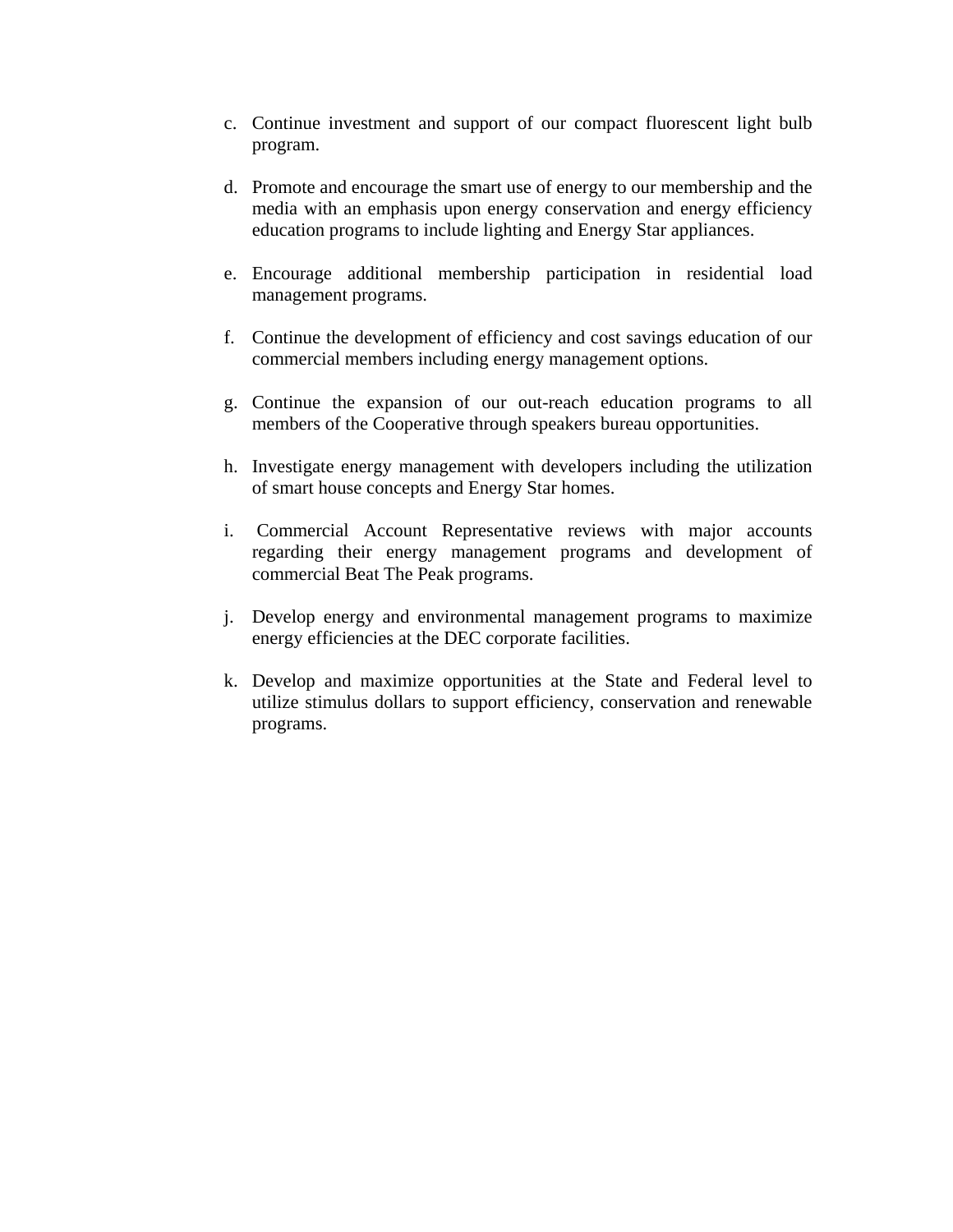# **Generation, Transmission And Power Supply Plan**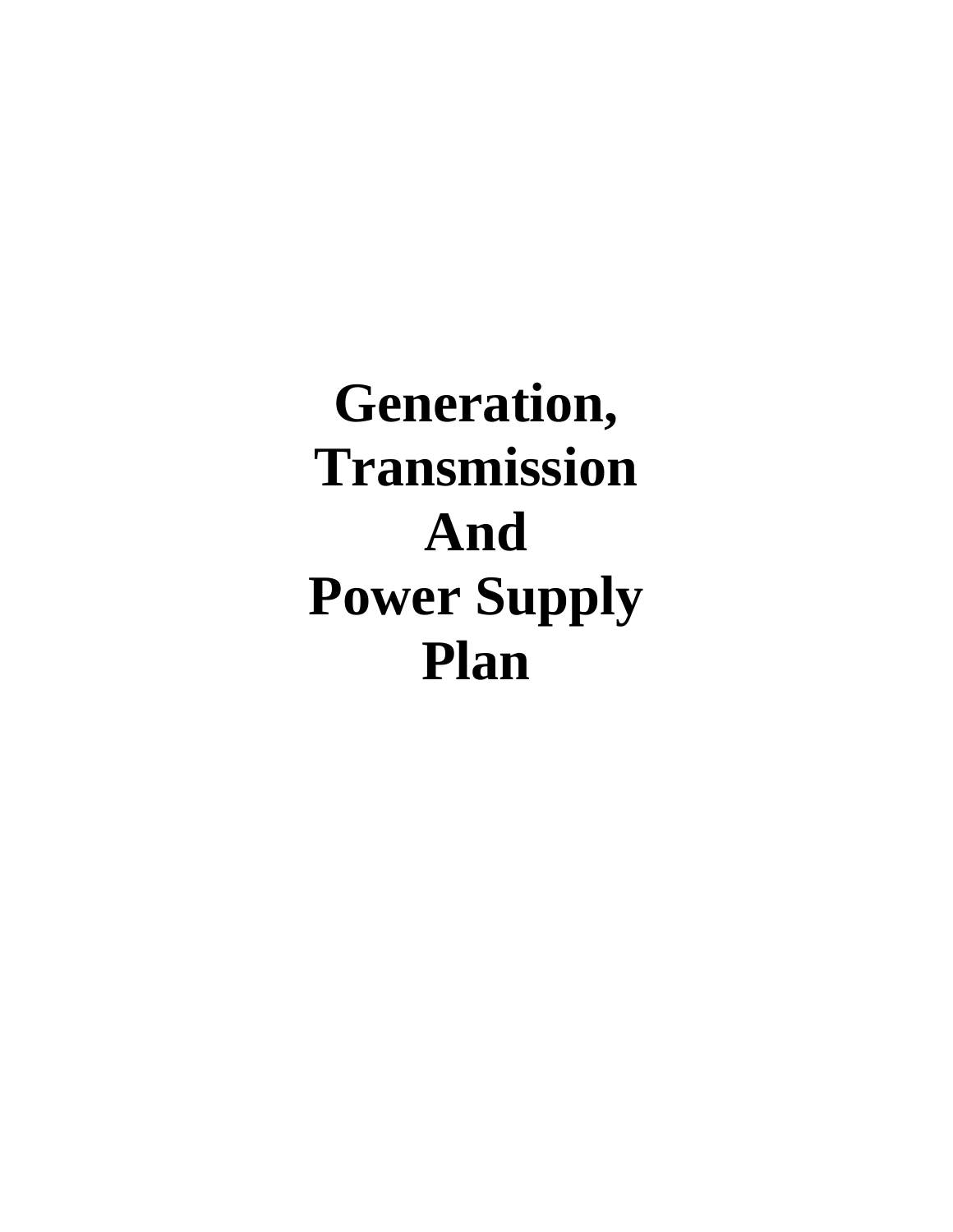#### **I. a. Utilize a managed portfolio philosophy for supplying wholesale energy products.**

 The energy marketplace has been very volatile and that trend appears to be continuing into the future. The price of energy in the market is largely driven by the price of fuels such as natural gas and oil, which have recently continued to move upward. A business strategy which employs a single source contract, supply or strategy limits its options and flexibility with respect to cost, reliability of supply, and / or market changes.

A widely accepted concept regarding a de-regulated electric marketplace was one of purchasing all energy and capacity from the market because supply and demand would create the most cost effective market. Delaware Electric Cooperative (DEC) had a long term all-requirements contract in place which included a diverse managed portfolio consisting of owned generation assets. Through our relationship with Old Dominion Electric Cooperative (ODEC), DEC has been able to maintain a supply cost advantage as compared to the wholesale market for the following reasons:

- 1) The Cooperative Business model operates as a non-profit entity
- 2) DEC's long term contract combines the buying power of 11 Cooperatives.
- 3) The managed energy portfolio includes:
	- a. Owned generation facilities
		- i. Base load
			- 1. Nuclear
			- 2. Coal
		- ii. Peaking
			- 1. Gas fired
			- 2. Diesel
		- b. Long term contracts
			- i. Base load
			- ii. Mid-merit (heat rate)
		- c. Day ahead purchases
		- d. Real time purchases
		- e. Fuel purchases/Fuel Hedges
		- f. Renewable energy products
- 4) Owned and market capacity purchases
- 5) Demand-side management options
- 6) Purchase decisions are made to balance long term price stability and limit short term market volatility. The DEC load is not exposed to the market through a single point in time RFP process
- 7) Hedging programs and philosophies
- 8) Low cost goals verses maximized profitability
- 9) Transmission delivery and congestion mitigation programs

The managed portfolio model for purchasing energy and capacity has optimized the ability to minimize the cost of supply by providing options for supply type, timing, fuel, magnitude of purchases and multiple suppliers.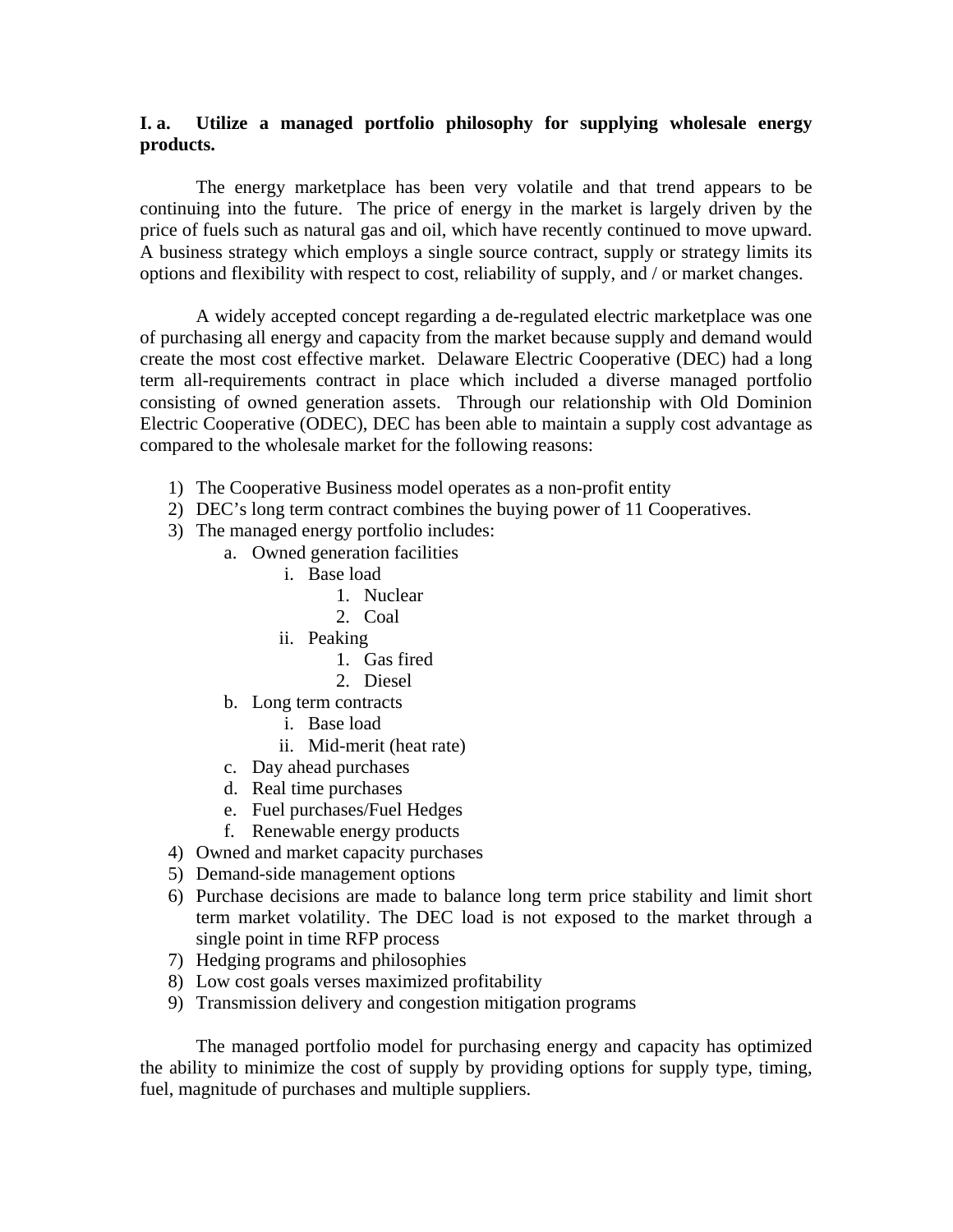#### **I. b. Supply a significant portion of energy from ODEC owned assets within our supply portfolio.**

 The best hedge against escalating and volatile energy prices is asset ownership and managing the purchase of energy from your owned units verses the cost of power purchased from the market. With the cooperative structure in place, the ODEC generating units are producing energy and capacity for their members at an at cost basis. The cost of energy purchased from these units consists of the cost of fuel, operations, depreciation and interest, plus a 1.2 TIER (interest coverage requirements and patronage capital contribution). This is a function of the Cooperative Business Model that is employed at ODEC for their members which includes DEC.

 When the market prices are less costly than the price of generation purchased from our owned generating units we shift our purchases to the market. This occurs more often during the non-peak times when the cost of power is lower and allows ODEC to manage the average cost downward. In addition, ODEC owns approximately 1350 MW of peaking capacity which provides a cap on the price we must pay for the majority of the energy we need to purchase during peak periods.

 As we manage our owned generation portfolio with other market instruments we have been able to provide price flexibility to benefit our members. We need to practice and continually review and adjust hedging policies to maximize our cost and reliability performance in the market. That includes target ranges for energy and / or capacity supplied from owned assets or long term contracts minimizing our exposure in the market and maximizing our options to make a controlled decision on purchases or run options. A ten year plan outlining our managed portfolio options and assets is outlined in the Delaware Electric Cooperative Annual Planning Report on file at the Cooperative.

Reference: DEC Annual Supply Planning Report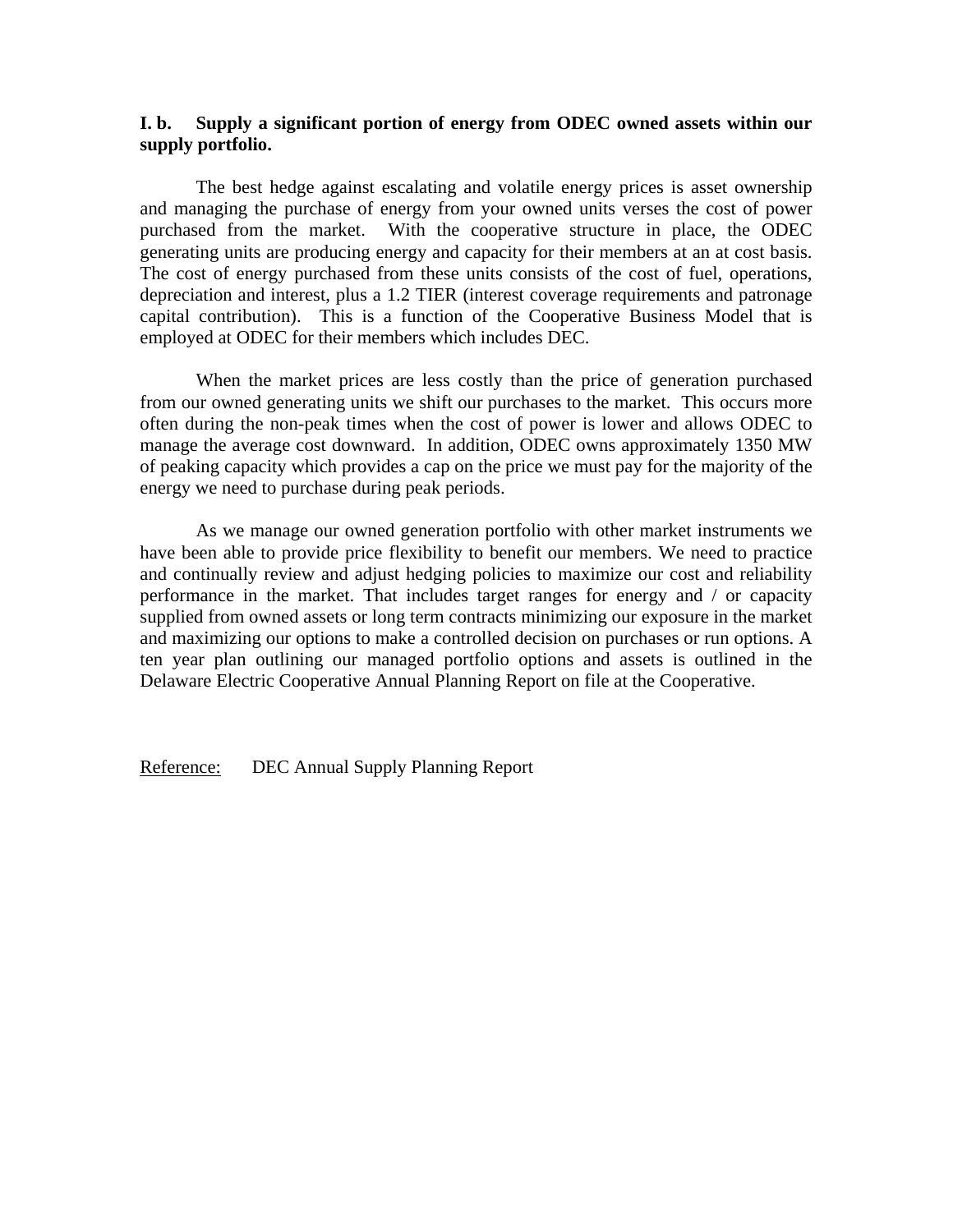#### **I. c. Maintain a diverse mix of generation products to assure price and supply flexibility and mitigate risk associated with single source generation.**

 Single sourcing of any product exposes the purchaser/owner to the risk of price in-flexibility. Our strategy includes one of a combination of diverse resources and purchasing instruments which allows us to manage our average cost lower. Some examples of our owned generation and resource mix are outlined as follows:

| <b>Plant</b>        | <b>Fuel</b> | Capacity |
|---------------------|-------------|----------|
| North Anna          | Nuclear     | 214 MW   |
| Clover              | Coal        | 441 MW   |
| <b>Rock Springs</b> | Gas         | 336 MW   |
| Marsh Run           | Gas/oil     | 504 MW   |
| Louisa              | Gas/oil     | 504 MW   |
| <b>Total</b>        |             | 1,999 MW |

ODEC also incorporates long and short term contracts utilizing various designs including base load, off peak wraps, heat rate, slice of system, load following and call options to name a few. In addition, we purchase energy in the day ahead and in the realtime markets. Finally, we purchase fuels, natural gas, oil and coal to effectively reduce the cost of energy generated by our power plants.

#### North Anna



Old Dominion Electric Cooperative owns an 11.6 percent interest in Virginia Power's North Anna Nuclear Power Station in central Virginia's Louisa County. The station's two generating units have a combined capacity of about 1,800 megawatts. The first unit began commercial operation in June 1978, the second in December 1980. The station was named for the North Anna River, dammed to form the 13,000-acre lake that supplies cooling water to the station.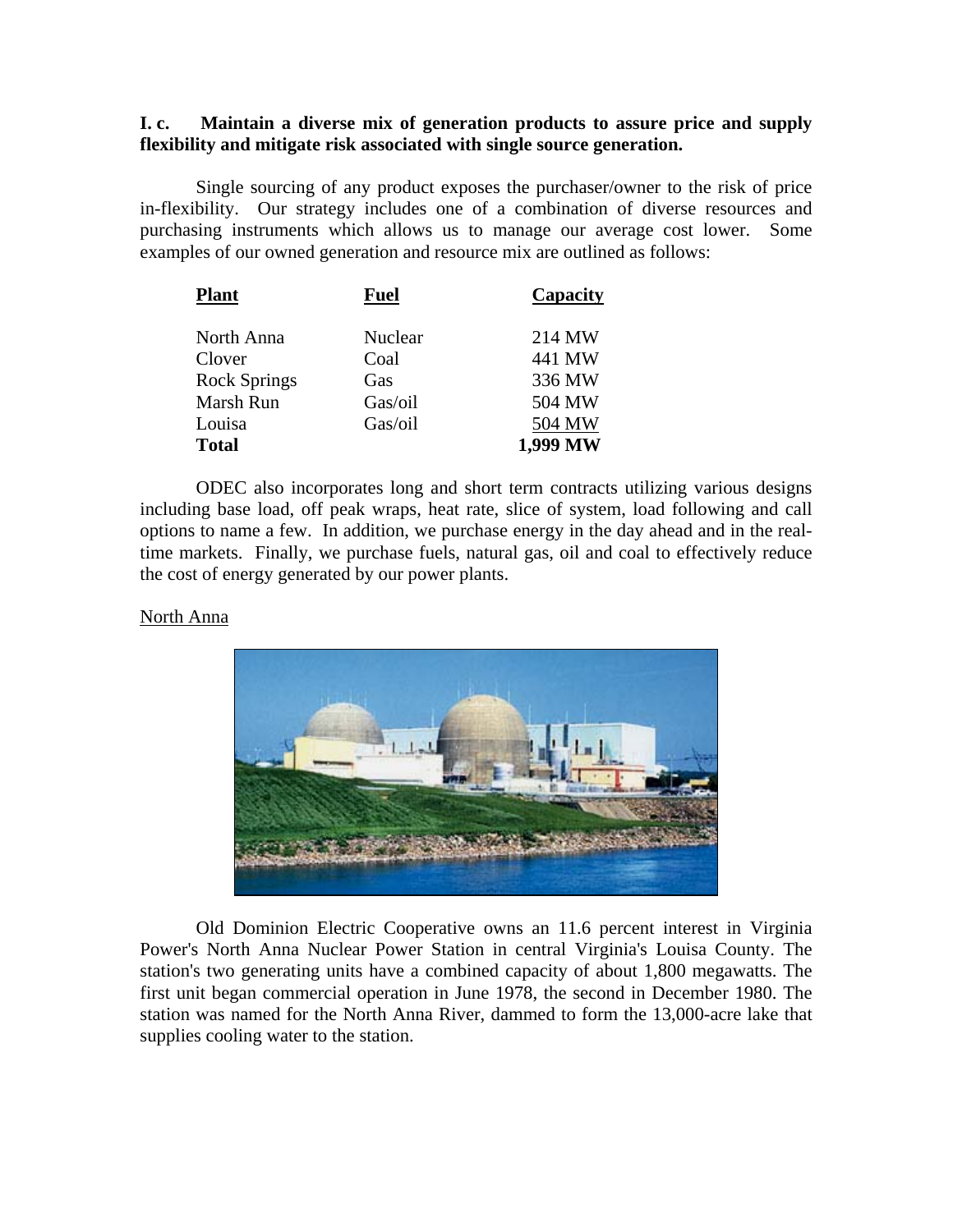North Anna plays a vital role in supplying the needs of Old Dominion Electric Cooperatives member's. The station cost approximately \$1.3 billion to build and Unit 1 became operational in 1978 and Unit 2 in 1980.

The North Anna station continues to be among the lowest-cost nuclear generating stations in the nation. The nuclear program at North Anna is rated as one of the safest and most productive in the nation by the Nuclear Regulatory Commission and the Institute of Nuclear Power Operations.

#### Clover Power Station



The Clover Power Station is the flagship of Old Dominion Electric Cooperative. Old Dominion owns half of this 880-megawatt, advanced-technology coal-fired electric generating station in south-central Virginia's Halifax County. The station was designed and constructed by Old Dominion beginning in the late 1980s, and culminating with the commercial start-up dates for Unit One in October 1995 and Unit Two in March 1996. Virginia Power also owns half of the station, and is responsible for operating the station.

Of the station's \$1.2 billion cost nearly one third – around \$400 million – went to advanced pollution controls, including scrubbers for removing 94 percent of sulfur dioxide and baghouses with a 99.9 percent removal efficiency for fly ash. Clover was the first base-load plant after the Clean Air Act Amendments of 1990 to be begin operations. Today it remains one of the cleanest coal-fired power plants in the United States.

When its 50 percent ownership in the coal-fired Clover Power Station in southcentral Virginia is combined with its 11.6 percent ownership stake in North Anna Nuclear Power Station, Old Dominion owns about 54 percent of the generating needs of its 11 member distribution systems. The other 46 percent is purchased from other utilities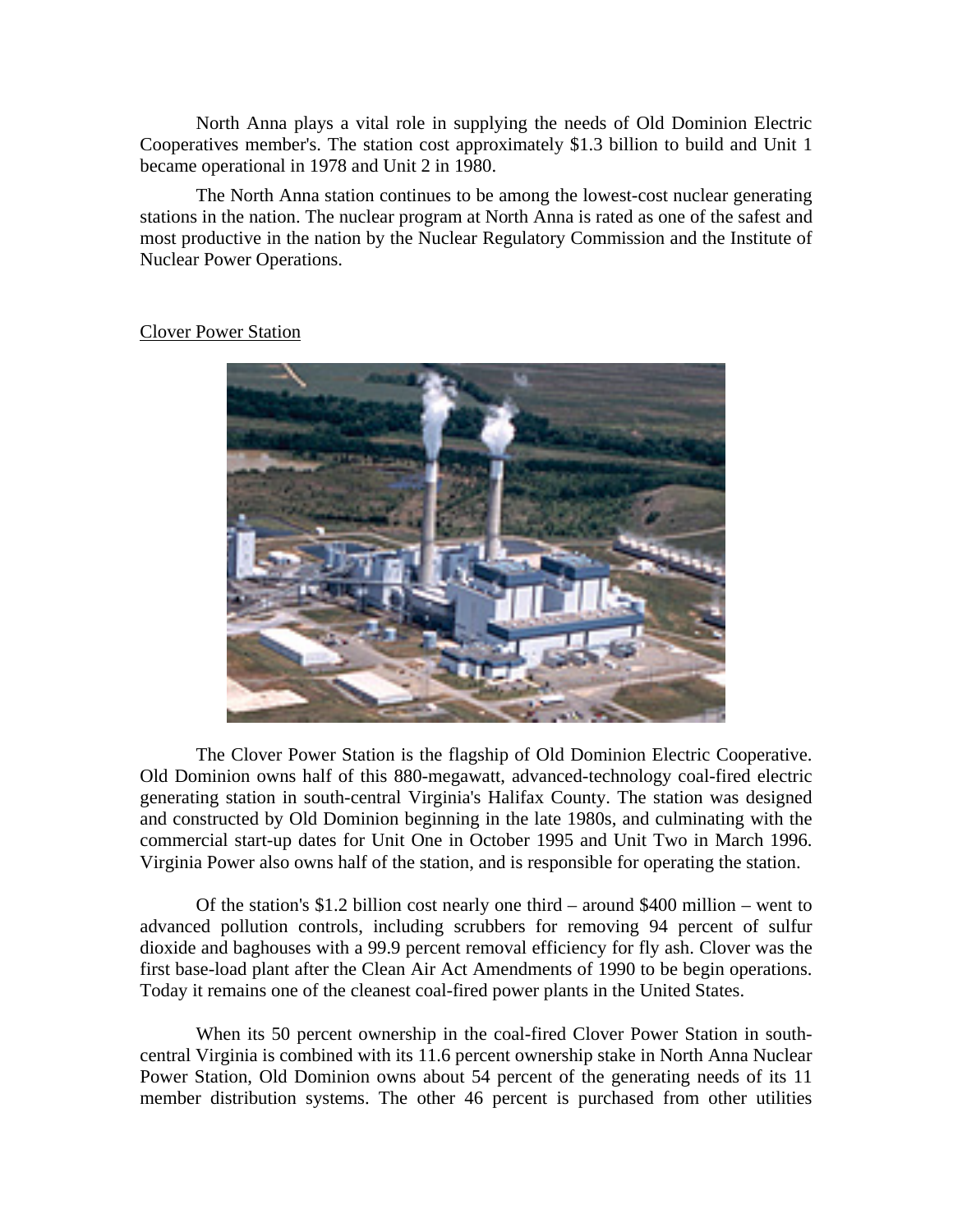through contractual arrangements, in which Old Dominion shops the energy marketplace for the best deal for its member cooperatives.

April, 1992 marked the groundbreaking for the Clover Power Station, a joint effort of Old Dominion Electric Cooperative and Virginia Power. When the first unit of the two-unit, 880-megawatt, coal-fired power station went on-line in 1995, Clover became the jewel of Virginia's utility industry. The second unit began commercial operation in 1996. The joint ownership of Clover is but one of the station's many unique characteristics. In a 50/50 partnership, Old Dominion was responsible for building the station and Virginia Power for operating it once the station was complete. The utilities share the generated power.

Clover power is transmitted throughout Virginia to meet the ever-increasing electricity needs of the Commonwealth's growing population. Old Dominion provides its share of Clover power to its 11 member cooperatives in Virginia, Maryland & Delaware. Combined, these distribution co-ops serve more than 500,000 rural consumers. Old Dominion's service area includes about one-third of Virginia's land mass and 10 percent of its population. Because Clover is a "baseload" station, it runs 24-hours a day, seven days a week to ensure a reliable supply of electricity to homes, farms and businesses.

Besides providing the electricity so vital to Virginia's future economic and population growth, the Clover Power Station is providing a critical boost to the economies of the areas surrounding the station. And, by committing \$400 million to pollution-control and other environmental technologies, Clover is enhancing the environment by replacing power from older stations.

Once brought on-site, coal is burned to heat water to create steam. At Clover, this means burning 314 tons of coal each hour to heat the water and create steam in the two boilers that will reach 1,000 F. At the Clover Station, steam is collected in a 220-ton steam drum located at the top of the boiler at a pressure of 2,400 pounds per square inch. The steam is injected into the turbine causing the rotors to turn at 3,600 revolutions per minute, creating mechanical energy. This energy is transformed into electricity by a huge electromagnetic generator. Once created, the electricity voltage is increased by transformers before it is sent out via the transmission system.

At its peak, the Clover Power Station generates about 880 megawatts -- 880,000 kilowatts -- of electricity. This could provide over 200,000 households with, reliable electrical energy.

Clover Power Station ranked second lowest among U.S. coal-fired power plants in sulfur-dioxide emissions, according to a report published by *Power* magazine. Clover was also ranked in the top 50 U.S. coal-fired plants in efficiency and lowest nitrogenoxide emissions.

Rock Springs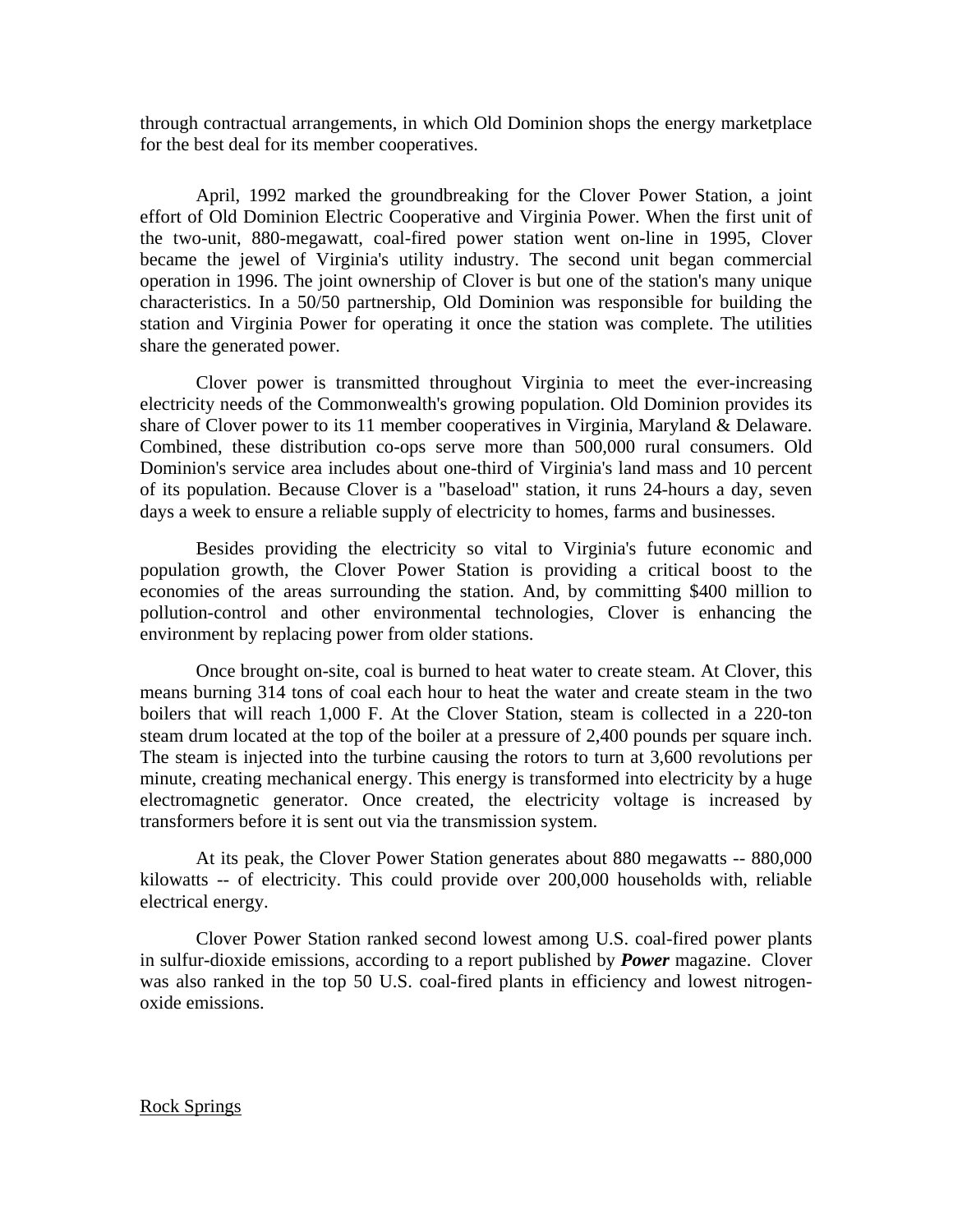

The decision to proceed with power plant construction at Rock Springs came after nearly four years of study and review regarding possible site selections. Old Dominion focused on several different sites in Virginia and Maryland, before deciding to explore constructing this peaking plant in Cecil County, Md.

Construction on the plant began in October of 2001. The Rock Springs facility was completed in June 2003 and accepted by Old Dominion for commercial operation shortly thereafter.

The facility is located on approximately 114 acres, 98 in Rock Springs, Md., and 16 in Lancaster County, Pa., All of the development is on approximately 30 acres of the Cecil County portion of the property.

This is a 680-megawatt power station consisting of four combustion turbines (CTs), equipped with the best available emission-control technology. Old Dominion and North American Energy Alliance, Inc. own two CTs each. The remainder of the facility is jointly owned by the two companies.

The station is designed to provide cost-effective, environmentally friendly and reliable electric capacity for the three Old Dominion member distribution cooperatives on the Delmarva peninsula during the hottest and coldest days of the year, when electricity usage is at its peak.

These three distribution cooperatives, Choptank Electric Cooperative (Denton, Md.), Delaware Electric Cooperative (Greenwood, Del.), and A&N Electric Cooperative (Parksley, Va.) serve approximately 170,000 homes, businesses and farms in one of the fastest-growing regions on the East Coast.

#### Marsh Run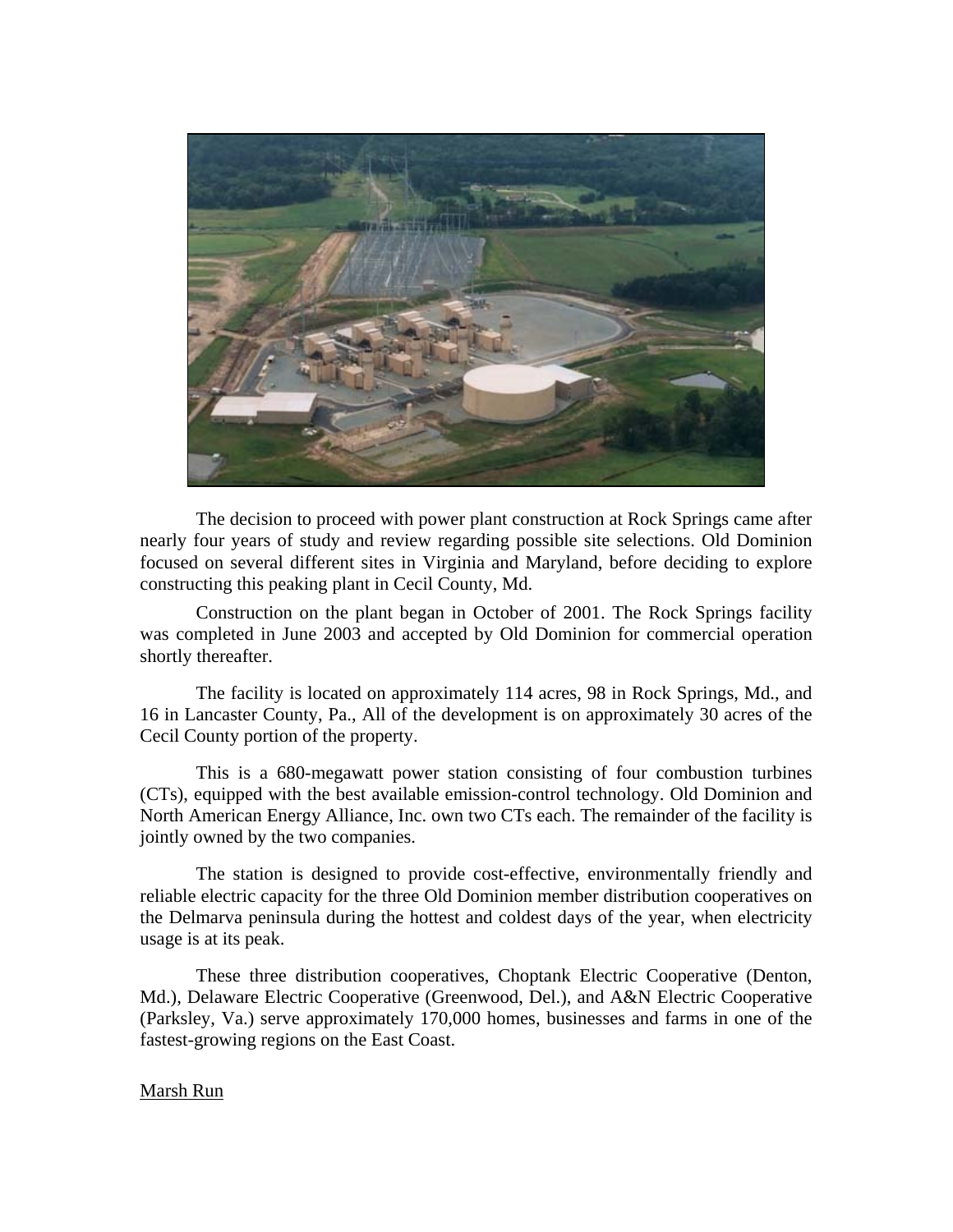

In April 1999, Old Dominion Electric Cooperative announced that it was exploring power-plant construction options at Marsh Run, located in Fauquier County, near the town of Remington. This decision came after nearly four years of study and review regarding possible site selections. The Marsh Run facility helps to meet future peak-electric generation requirements for Old Dominion's distribution cooperatives. Peak-electric generation usually is needed by utilities when electric demands are at their highest, likely on the hottest and coldest days of the year.

The Marsh Run site is located about 2 miles east of Remington, Va., in Fauquier County. Dominion Virginia Power's Remington Project is approximately 1 mile from the cooperative project. The Marsh Run site was chosen because of its close proximity to natural gas and electrical transmission lines.

Work on the Marsh Run project began June of 2003 and has been operational since the summer of 2004. The facility consists of three simple-cycle combustion turbines capable of producing 510 megawatts of electricity. A simple-cycle combustion turbine consists of a compressor, turbine and generator. Ambient air is compressed to a higher pressure in the compressor, mixed with fuel and ignited in the combustors, the resulting expanded gas drives the turbine. The turbine turns the generator and electricity is produced.

The generation units burn natural gas as the primary fuel, with low-sulfur fuel oil as a backup source. Gas-fired combustion turbines are ideal because they are able to produce electricity quickly to meet peak-power requirements with low emissions when the demand for electricity is the greatest, like on the hottest and coldest days of the year. Because this facility is a peak-generation power plant, it will run only the equivalent of 57 days a year. The plant site consists of three combustion turbines (each with its own stack, generator, and step-up transformer), water storage tank, fuel oil storage tanks, electrical substation, maintenance/office building and other ancillary facilities. The plant is unique in its use of the brown water discharged by the Fauquier County Water and Sanitation Authority. Rather than using ground water, the plant will evaporate the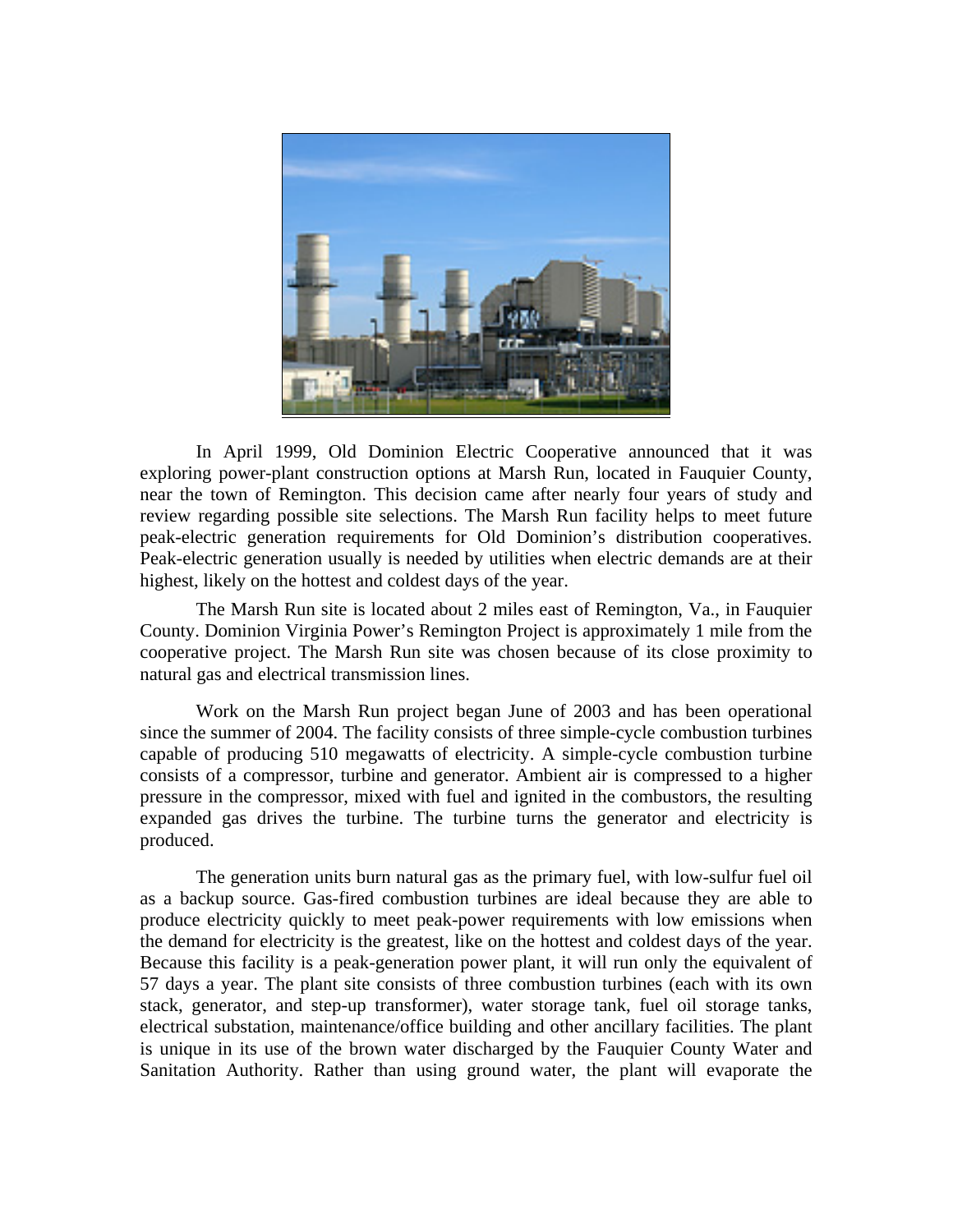wastewater to increase the output of the turbine and therefore benefit the water quality of the Rappahannock River.

As a generation cooperative serving eleven member distribution cooperatives in Virginia, Maryland and Delaware Old Dominion's peak demand on the Virginia Mainland is expected to more than double by 2017, according to integrated resourceplanning studies. Because the generation component in the utility market is deregulated, Old Dominion strongly believes it must secure reasonable and cost-efficient energy sources through contracts, alliances or generating stations to meet its future power supply needs. With more than 362,000 metered cooperative customers on the Virginia mainland, Old Dominion must focus on meeting future peak-generation capacity needs today. Otherwise, individual electric cooperative customers could face a future of higher electric bills and decreased power reliability.

The peaking power generated from the Marsh Run facility will be dedicated to the needs of Old Dominion's eight distribution cooperatives on the Virginia mainland.



Louisa County

The decision to proceed with power-plant construction in Louisa County came after nearly four years of study and review regarding possible site selections. Old Dominion focused on different sites in Virginia and Maryland before deciding to explore building a peaking plant in Louisa County.

Construction began on the Louisa County facility in June of 2002, and it began commercial operation in June of 2003. This plant consists of five simple-cycle combustion turbines with a total potential output of 510 megawatts. A simple-cycle combustion turbine consists of a compressor, turbine and generator. Ambient air is compressed to a higher pressure, mixed with fuel and ignited in the combustors, the resulting expanded gas drives the turbine. The turbine turns the generator, which produces electricity.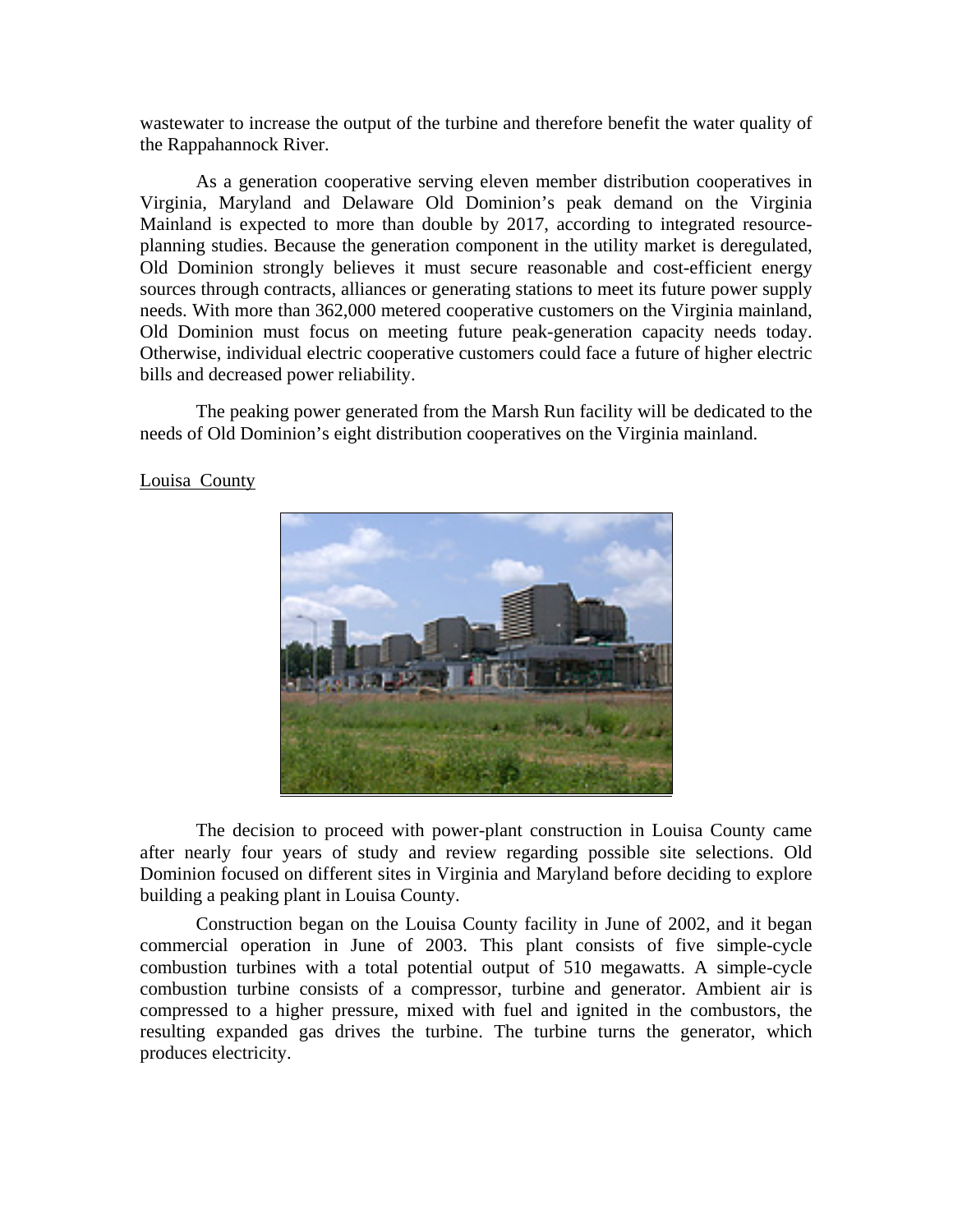The plant site includes the five combustion turbines (each with its own stack, generator, and step-up transformer), a water storage tank, fuel oil storage tanks, an electrical substation, a maintenance/office building and other ancillary facilities.

These combustion turbine units burn natural gas as the primary fuel, with lowsulfur fuel oil as a backup source. Gas-fired combustion turbines are ideal because they are able to produce power quickly with low emissions when the demand for electricity is the greatest, like on the hottest and coldest days of the year. Because this facility is be a peak-generation power plant, it only operates approximately 75 days a year, typically on the hottest and coldest days of the year.

As a generation cooperative serving eleven member distribution cooperatives in Virginia, Maryland and Delaware, Old Dominion's peak demand on the Virginia Mainland is expected to more than double by 2017, according to integrated resourceplanning studies. Because the generation component of the electric utility market is deregulating, Old Dominion strongly believes it must secure reasonable and cost-efficient energy sources through contracts, alliances or generating stations to meet its future power supply needs. With more than 362,000 metered cooperative customers on the Virginia mainland, Old Dominion must focus on meeting future peak-generation capacity needs today. Otherwise, individual electric cooperative customers could face a future of higher electric bills and decreased power reliability.

The peaking power generated from the Louisa County facility is added to the Old Dominion power grid to serve its nine member distribution cooperatives on the Virginia mainland.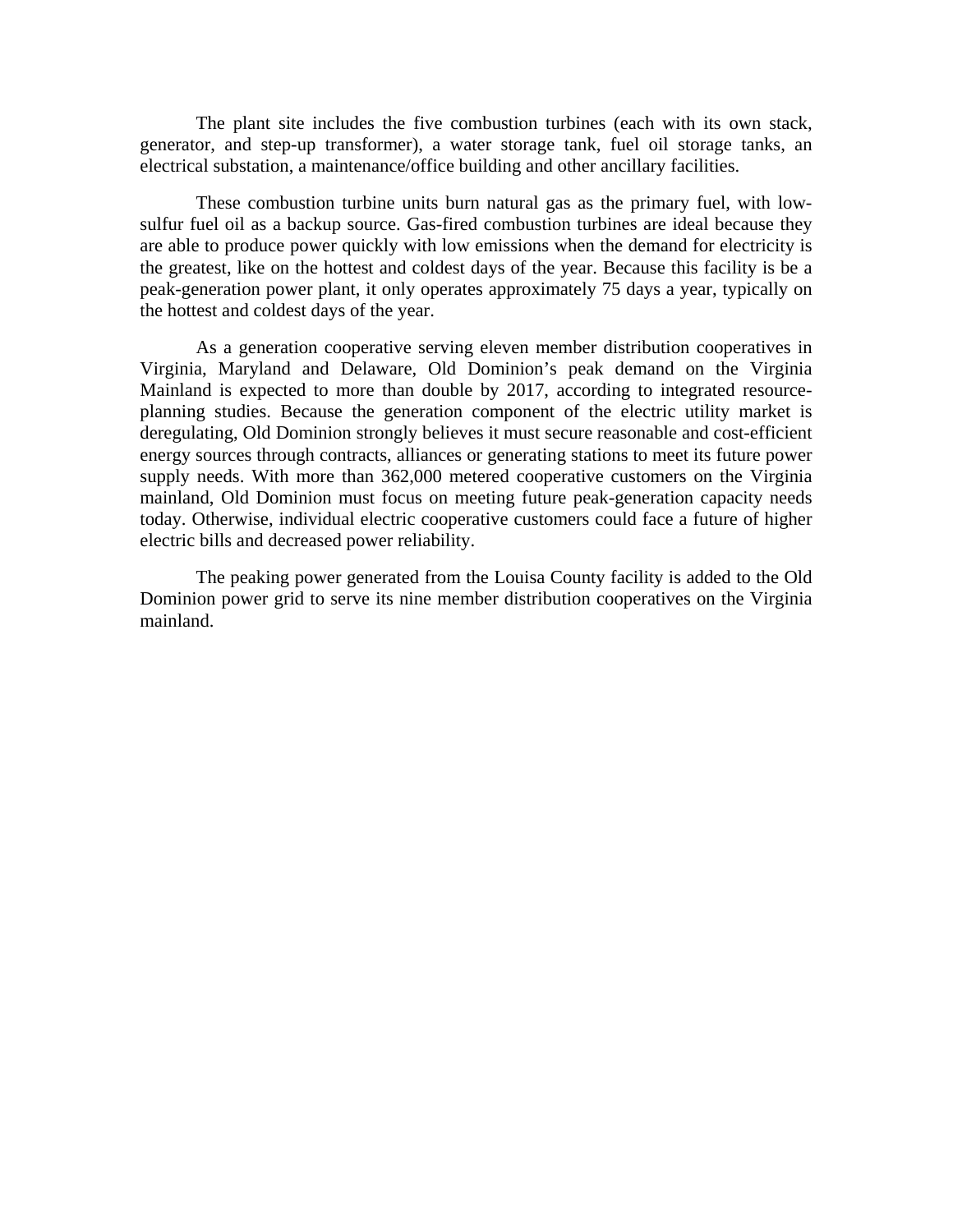#### **I. d. Identify and investigate ownership / contractual relationships with new and existing generation facilities capable of meeting our energy and capacity needs within our managed portfolio.**

Generating sites, generation and long term contracts are limited commodities. Anytime one of these resources is made available ODEC will engage in a valuation of the asset and take appropriate steps to place a bid if it fits into our generation plans. ODEC typically does not own and develop facilities on its own but works very well as a partner. Developing strategic alliances with potential business partners will be necessary to make the investment in and management of generation assets economically viable. Several of the ODEC generating assets are jointly owned.

 Sites for future generation within our service territory have additional value in increasing reliability of service and reduction of additional costs due to the limited transmission infrastructure to deliver power from the market. New generating stations on the peninsula may never be developed due to the environmental and physical barriers. The re-powering of existing sites to accommodate cleaner and larger facilities appears to be a logical option.

 In early 2008 ODEC confirmed it is reviewing the feasibility of constructing a base load power generation facility on either a 1,600-acre site in Surry County, Va. or a 1,200-acre site in Sussex County, Va. ODEC, which has previously built generation facilities in Halifax, Louisa and Fauquier counties in Virginia, has identified the need for a base load facility to meet the around-the-clock electricity needs of ODEC's nearly 390,000 member-owners in Virginia. In addition to the 10 Virginia electric cooperatives ODEC provides with wholesale power, it also supplies power to an electric cooperative in Delaware and another on the Eastern Shore of Maryland. ODEC expects the electricity needs among its member-owners to double in the next 10 to 15 years. Wholesale contracts help ODEC meet 55 percent of its members-owners' energy demands. However, wholesale prices are driven by the price of natural gas, which has risen by 75 percent during the past five years. "With the average cost of wholesale power purchases increasing significantly during the past few years, and with every indication this trend will continue in the future, there is a clear need to provide Virginians with a more costefficient and predictable source of electricity through base load generation," David Hudgins explained.

"It can take eight to 10 years to bring a new base load generation facility on-line. Consequently, we have an obligation to take steps now to plan for long-term electricity needs," said Hudgins. "We are in the very early stages of an 18-month environmental study to determine if these sites are suitable to support a generation facility and have not identified the technology or determined the optimum size of such a generation facility." After the preliminary environmental studies are completed and a site is chosen, ODEC will work closely with local officials, businesses and residents throughout various phases of the facility's development. ODEC also plans to hold open house meetings to explain the studies' findings and address any questions that local residents might have about the potential project. "Our organization has a proven track record of building power generation capacity that balances the need for additional electricity for our growing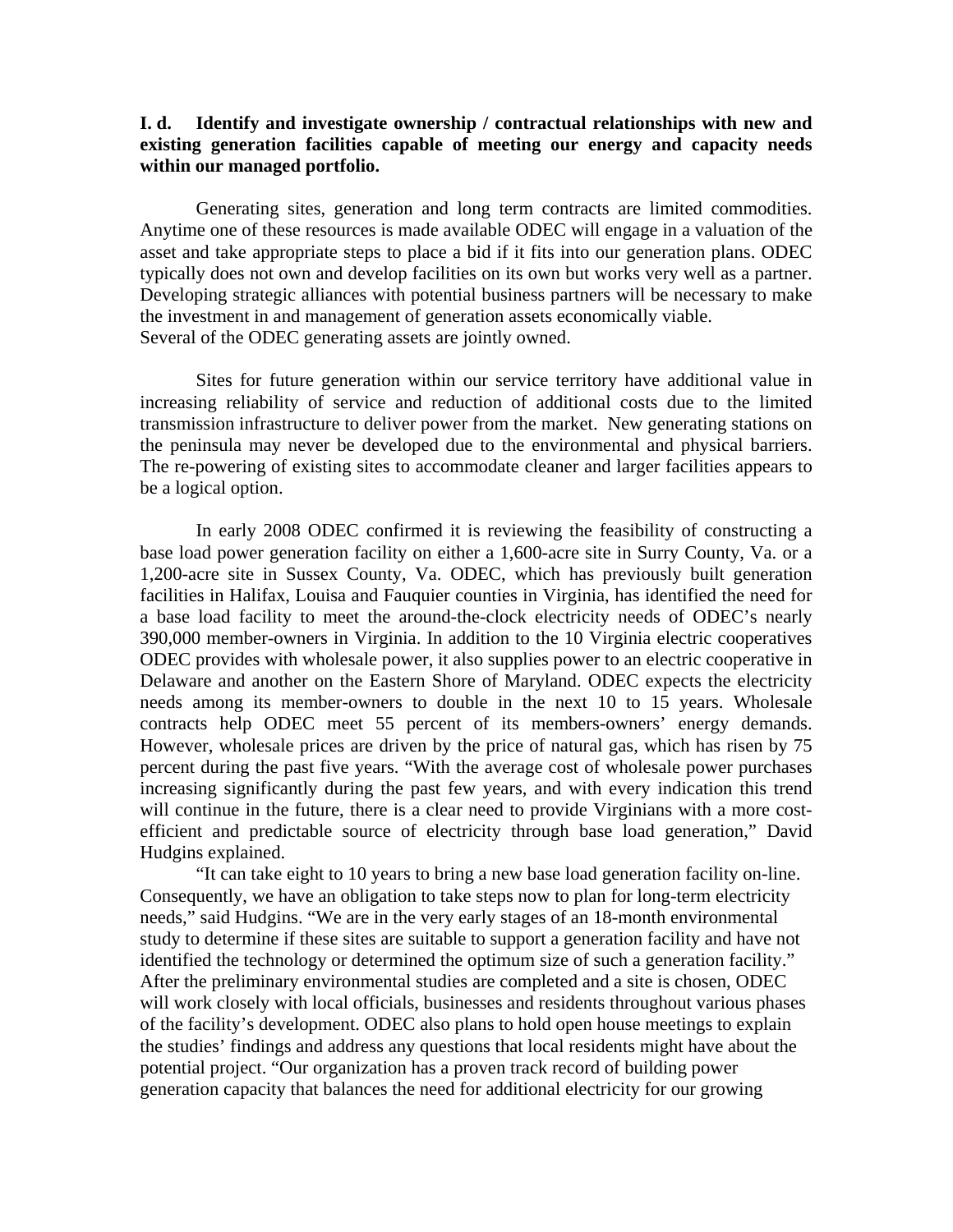Virginia economy with being a responsible partner in the communities where we operate," stated Hudgins. "ODEC is committed to working with our member-owners on continued efforts toward energy efficiency and peak load reduction and is focused on developing future generation that will provide reliable and economical electricity in an environmentally responsible and safe manner. This includes our continued examination of renewable energy and emerging technologies to address energy and environmental issues." Both sites were chosen for final assessment after ODEC conducted an extensive siting study of potential locations in the Mid-Atlantic region. The study found that these two sites meet important criteria such as access to transmission lines and rail transportation, and provide a large enough footprint to accommodate a plant without encroaching upon environmentally sensitive areas.

 DEC continues to investigate new generation ownership and/or power purchase options as a result of recent modifications to the wholesale power contract that permits up to 5% of capacity and energy may purchased/generated directly by the Cooperative. DEC owned assets could take the form of renewable projects, small base load generation or peaking units.

Additionally the Cooperative continues to evaluate the potential for growing the Cooperative by expanding its distribution service territories outside current certificated areas. The addition of industrial load to our customer base should significantly improve our load factor and reduce our overall cost of power.



#### North Anna 3

As noted earlier Old Dominion Electric Cooperative has a 11.6% ownership of the North Anna Nuclear Power Station. Dominion has filed an application with the Nuclear Regulatory Commission for a Combined Operating License (COL) for North Anna Unit 3. ODEC has partnered with GE Hitachi Nuclear Energy and Bechtel Corp. on the 1,520-megawatt project, which could generate enough electricity for 375,000 homes at peak demand. The GE ESBWR is an advanced Generation III+ design that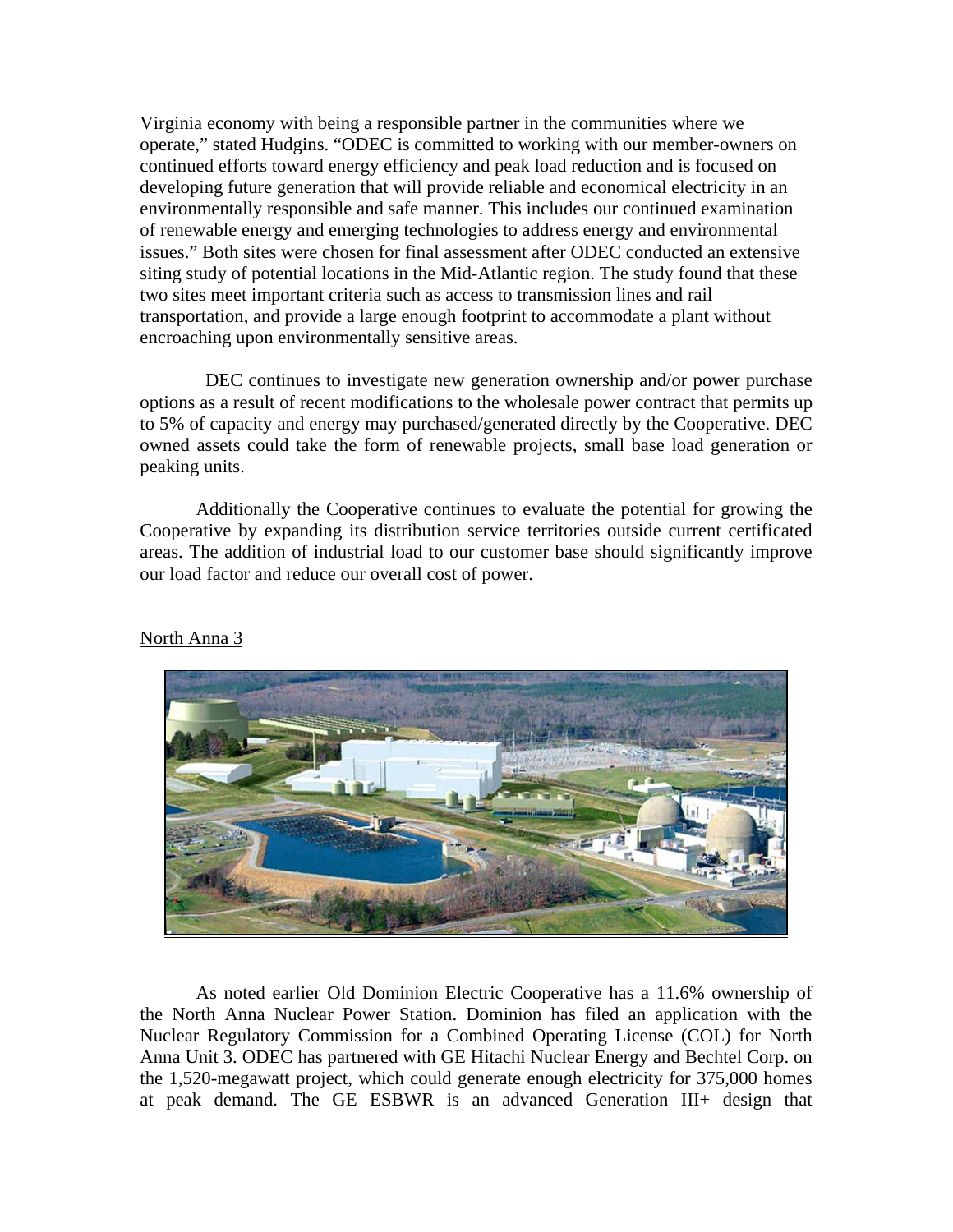incorporates a combination of reactor passive safety features, plant security and economic, reliable operation. The North Anna site will be the reference site for demonstrating the ESBWR technology.

The Nuclear Regulatory Commission on November 20, 2007 granted an early site permit to Dominion for North Anna, deciding that the site is suitable to support an additional reactor. An Early Site permit provides a 20-year option for Dominion to consider nuclear among other potential generation sources. Dominion Energy is one of the nation's largest energy producers, the company currently owns and operates four nuclear power stations with a capacity to produce 5,726 megawatts of emissions-free energy.

The ODEC/DEC 11.6% ownership of North Anna 3 represents 176 megawatts of additional capacity.

Reference: Old Dominion Press Release January 2, 2008 '*Old Dominion Electric Cooperative To Investigate New Electric Generation Sites in Surry, Sussex Counties"*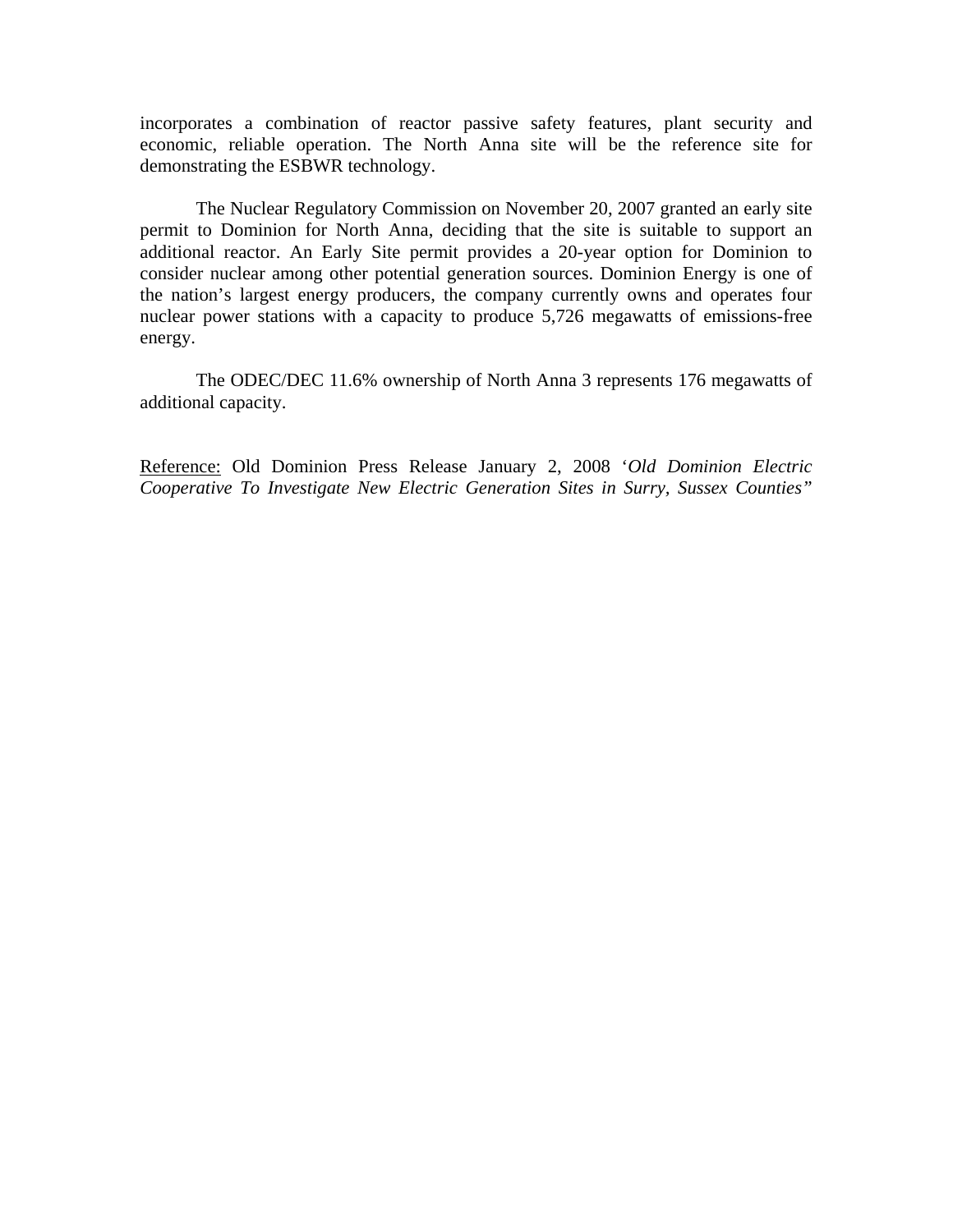**I. e. Develop and update long range generation and transmission plans capable of supplying the peninsula to assure a safe, reliable and cost competitive supply for a minimum 20 year period.** 

Old Dominion Electric Cooperative has an extensive long term power supply planning process titled Future Resources for Energy and Demand (FRED). The FRED process provides an integrated power supply planning model which evaluates load forecasts, generation additions and retirements as well as contract and purchase agreements. This plan is reviewed annually and adjusted when a change in the resource requirements occur.

 This process provided the foundation for the Old Dominion Board of Directors to make decisions regarding the best long-term approach of meeting the requirements of tis members. The 2007 FRED process provided the information necessary to assist the Board in approving ODEC's participation in the North Anna nuclear station expansion as proposed by Virginia Power.

In order to accurately and efficiently plan for new generation, transmission and distribution requirements DEC, as well as the 10 other cooperative members of ODEC, annually engage in an extensive Power Requirements Study (PRS). The study, unique to each individual cooperative provides a comprehensive 15 year projection for consumers, seasonal peak loads, and energy sales. The annual forecast provides the foundation for DEC's financial forecast and revenue requirements.

Reference: Future Resources for Energy and Demand (FRED) DEC Power Requirements Study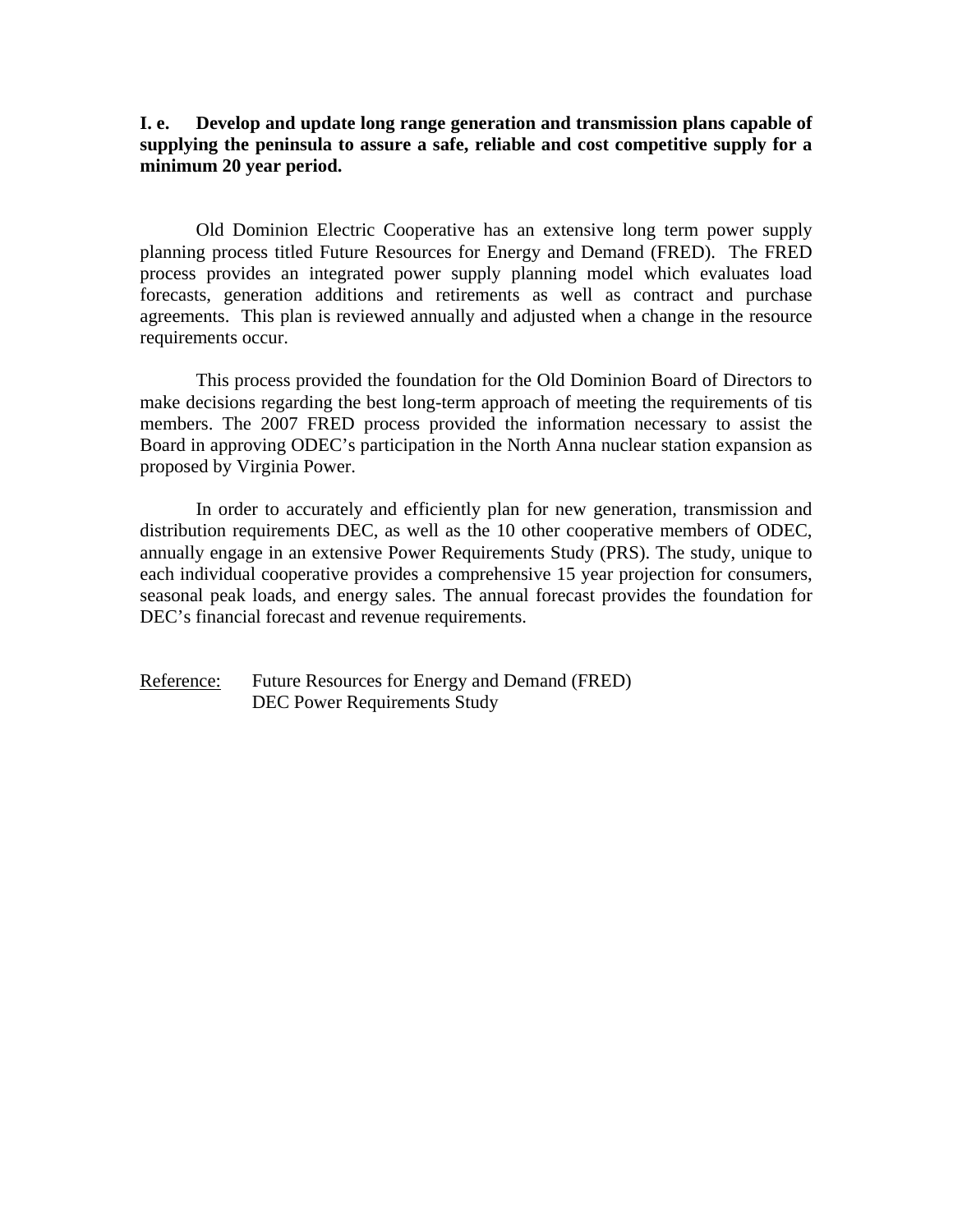#### **I. f. Work with and provide technical, political and public relations support for the design and installation of new bulk transmission paths (MAPP and others) into our service area.**

DEC and ODEC have been supporters of the MAPP 500KV Transmission project designed by the PHI companies to provide a new power pathway onto the peninsula. The project utilizes existing rights of ways through most of Delaware and where ever possible through the remaining sections of the transmission line. The path provides for a greater transfer of power including renewable energy sources from off the peninsula onto the peninsula. The 500-230 kV step down transformers at Vienna and Indian River and the affiliated 230kV lines are also critical to utilizing this additional transfer capability from off the peninsula to on the peninsula. DEC and ODEC will continue to support the need for these affiliated projects since they will provide economic and reliability benefits to our member-owners.

More specifically, the path allows for more direct access to nuclear assets at North Anna, Calvert Cliffs, Hope Creek and Salem. At this time, an application for the North Anna  $3<sup>rd</sup>$  Reactor has been filed with the NRC and two of the other plants have also announced expansion plans. The project will not only allow for the more efficient transfer of power onto the peninsula but it will improve reliability for all customers on the peninsula.



Based on preliminary studies on the impact of MAPP to ODEC and its members in energy costs savings could exceed \$13 million on an annual basis. This equates to energy savings of just over 6% for ODEC and DEC.

DEC's support of the MAPP project will extend to our legislature and regulatory authorities as necessary to see the transmission project succeed and the Cooperatives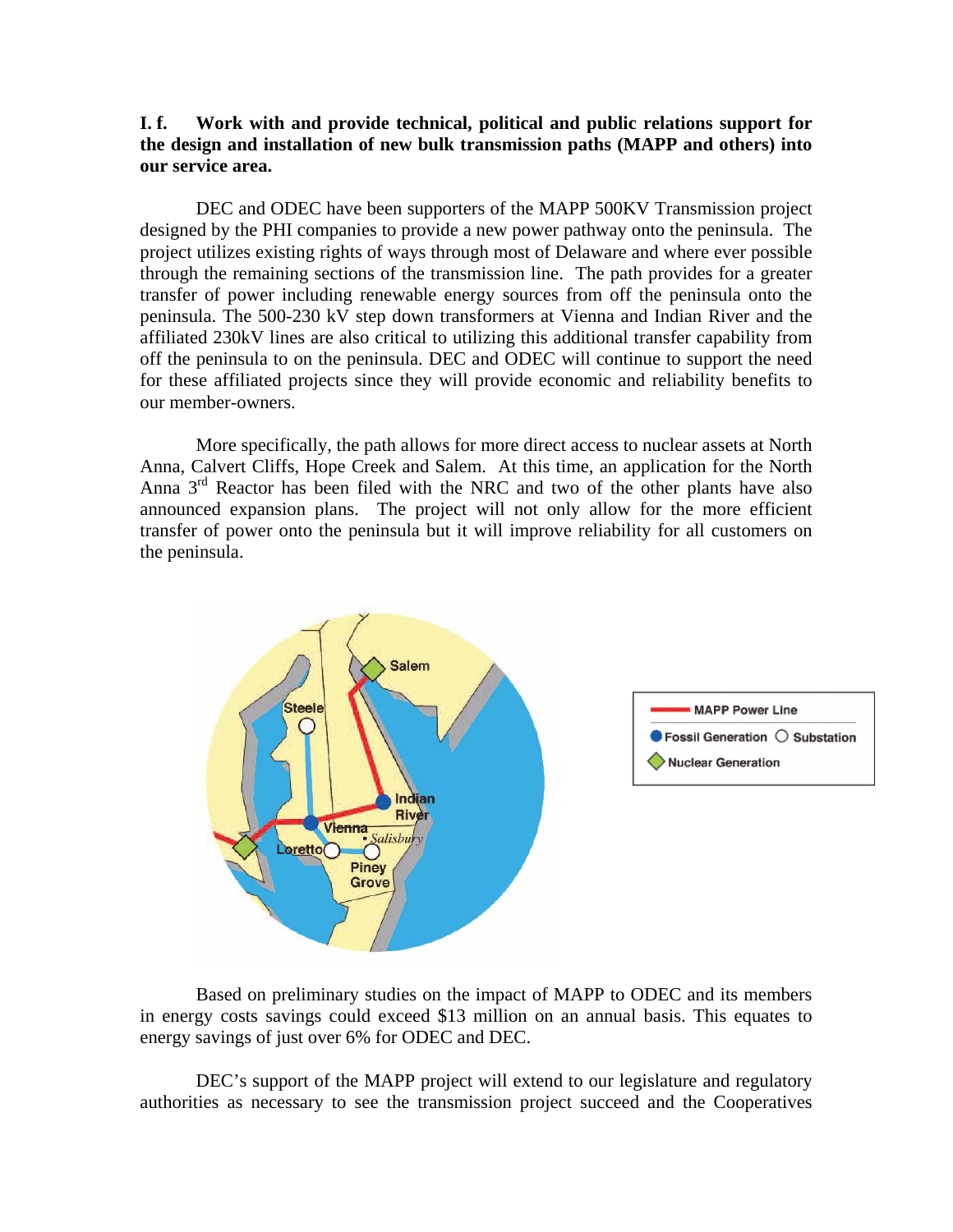members and the customers on the Delmarva Peninsula acquire additional reliability and price stabilization.

DEC continues to offer support and participate in public and community meetings held within our service territory and have the potential to impact our membership.

Reference: Communications to PJM in support of MAPP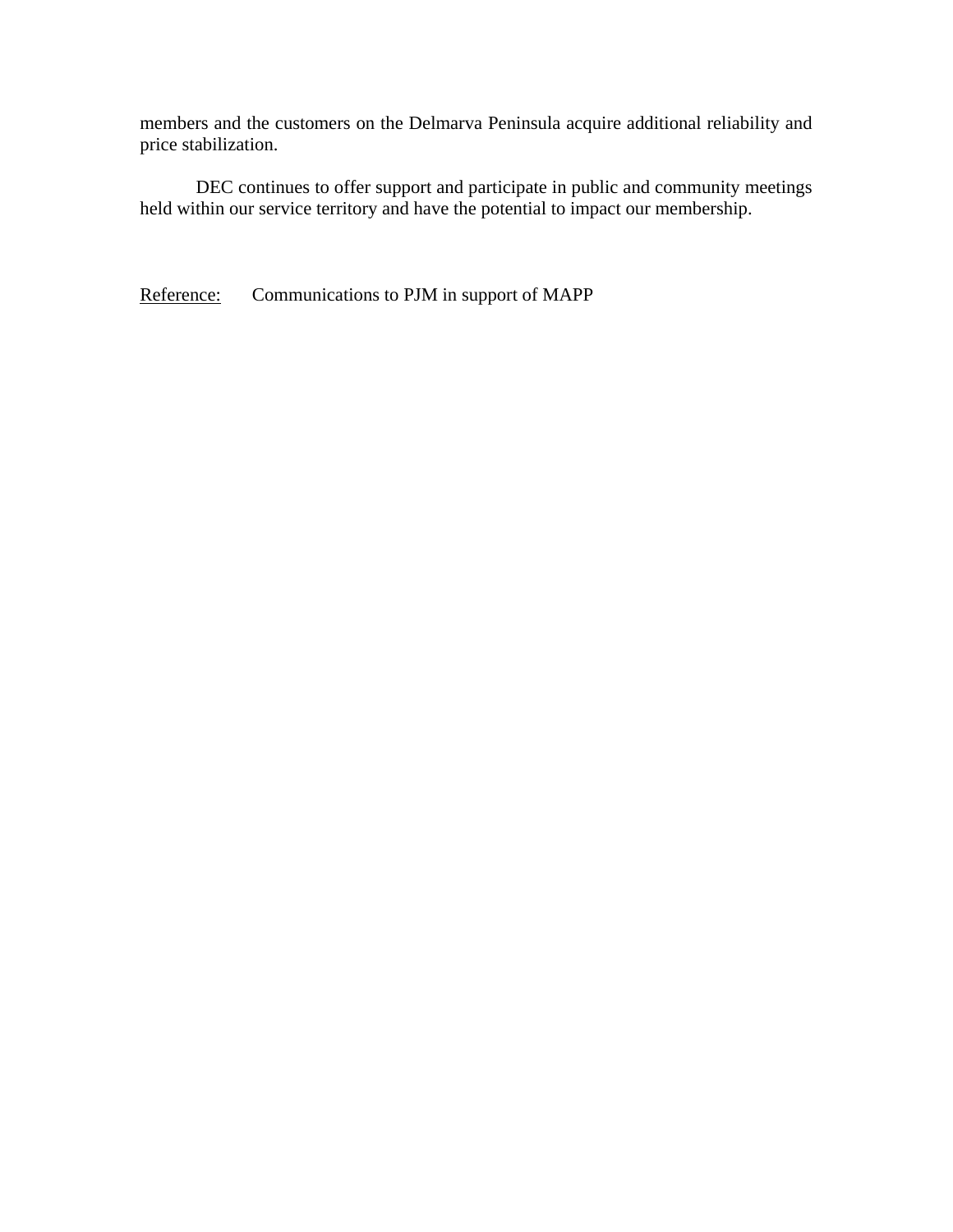#### **I. g. Continue the development of congestion mitigation plans to assure efficient operation of the transmission system on the peninsula.**

ODEC and DEC work together to analyze, design, and implement congestion mitigation plans throughout all of the Cooperative Service Territory to assure reliable, cost efficient transfer of power to the end user.

The cooperatives were very successful in a 2001 ruling at the Delaware Public Service Commission which set standards for levels of congested hours of operation on the Delmarva Transmission system. In addition, the settlement provided for the analysis and treatment to reduce congested operations through economic upgrades including relay, equipment ratings and operational changes. ODEC believes that this settlement has not only reduced the cost of power on the peninsula, but has also improved reliability.

Old Dominion's future resource plans are continually evaluated. A major factor included in such evaluations is the congestion risk. Old Dominion has paid congestion costs amounting to approximately \$83 million from 2000 through 2007 (net of FTR values). DEC's savings in congestion costs amount to almost \$7 million over the same period.

Congestion within the Delmarva Transmission zone improved with the reduction in the number of hours of congestion as outlined below:

| Year | <b>Total Hours Congestion</b><br>Delmarva Peninsula |  |  |  |
|------|-----------------------------------------------------|--|--|--|
|      |                                                     |  |  |  |
| 2002 | 1,041                                               |  |  |  |
| 2003 | 692                                                 |  |  |  |
| 2004 | 716                                                 |  |  |  |
| 2005 | 652                                                 |  |  |  |
| 2006 | 405                                                 |  |  |  |
| 2007 | 414                                                 |  |  |  |
| 2008 | 275                                                 |  |  |  |

Old Dominion Electric Cooperative actively monitors congestion points and facilities on the Delmarva Peninsula and performs analytical studies to identify potential solutions that might reduce or eliminate congestion. The economic transmission program at PJM is the mechanism for bringing economic transmission facilities from the study arena to being in service. This program is still in its infancy with the cost allocation issue the biggest remaining hurdle to its full implementation.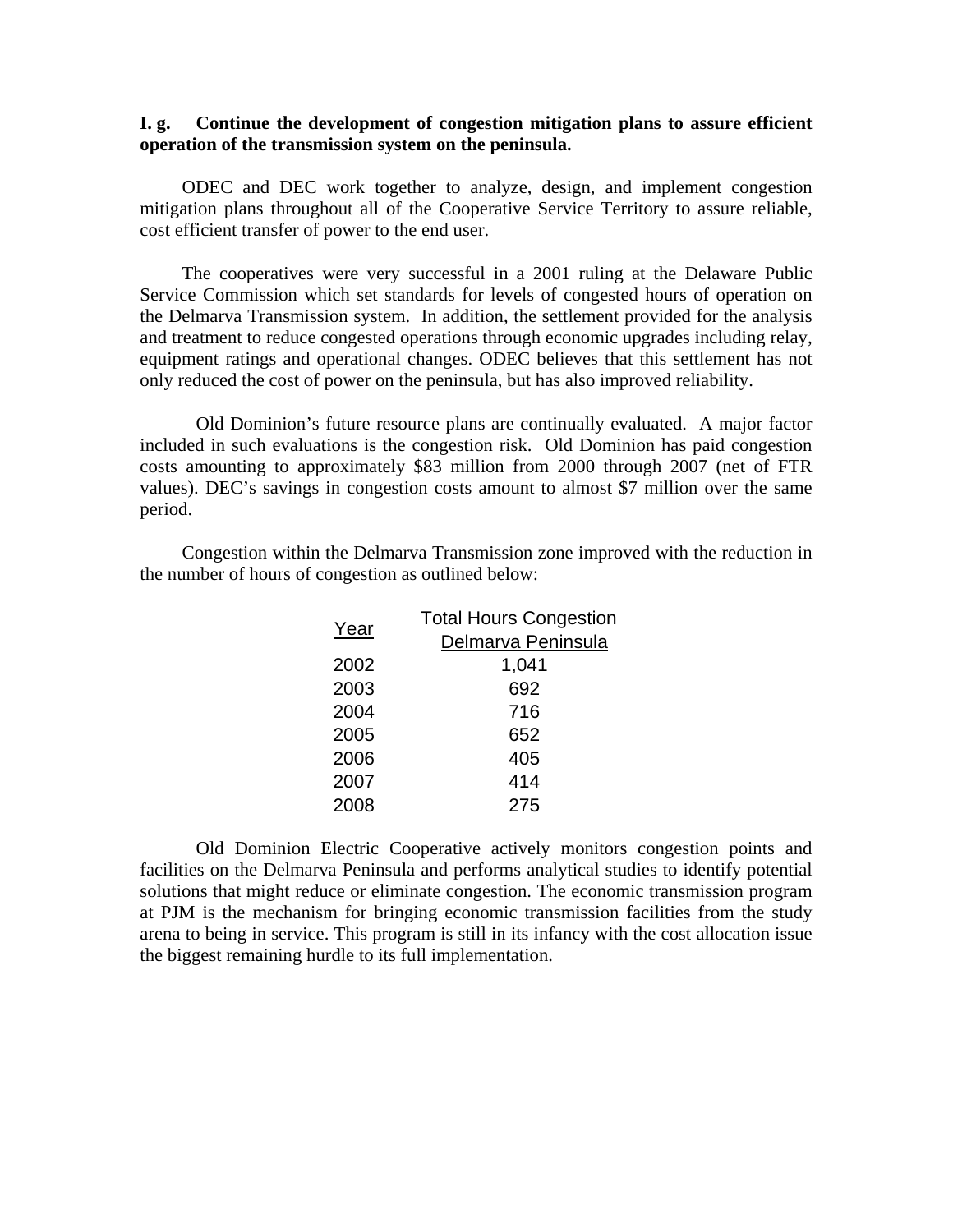#### **I. h. Monitor and develop analytics identifying proper hedging tactics for wholesale power products within our supply area.**

DEC through our association with ODEC monitor pricing for numerous power supply instruments including fuels, long term block purchases, wraps, day ahead, and real-time or spot market purchases. We have contracted with ACES Power Marketing to support our purchase/hedging decisions helping the Cooperatives provide a cost efficient portfolio of power purchases.

ODEC staff continually monitors the day ahead and real time markets developing trends as to when and how to cost effectively purchase power in those markets and the economic dispatch of our generating resources. ODEC has established a detailed hedging model and risk evaluation to facilitate purchases at the more cost efficient times through the most cost effective instruments. ODEC continuously marks our performance to market and makes adjustments to our philosophies and practices according to the goals and mission of the Cooperatives.

During the volatile energy markets of the late 1990s, several generation and transmission cooperatives, including ODEC, envisioned the creation of a new energy marketing company. The purpose of this new energy marketing company would be to provide wholesale energy risk management services. The Alliance for Cooperative Energy Services Power Marketing, or ACES Power Marketing (APM), is the direct result of the dedicated efforts of these forward thinking energy cooperatives.

Since its formation in February 1999, APM has become a nationally recognized wholesale energy trading and risk management firm that has maintained its customer oriented focus of providing quality service. Today, APM is one of the largest physical electricity traders in the nation.

Although APM was originally created by and for cooperatives, its energy risk management services are applicable to and will provide value for a broad range of customers including Independent Power Producers, Investor-Owned Utilities, Merchant Energy Firms, Municipal Power Utilities, and other energy industry participants.

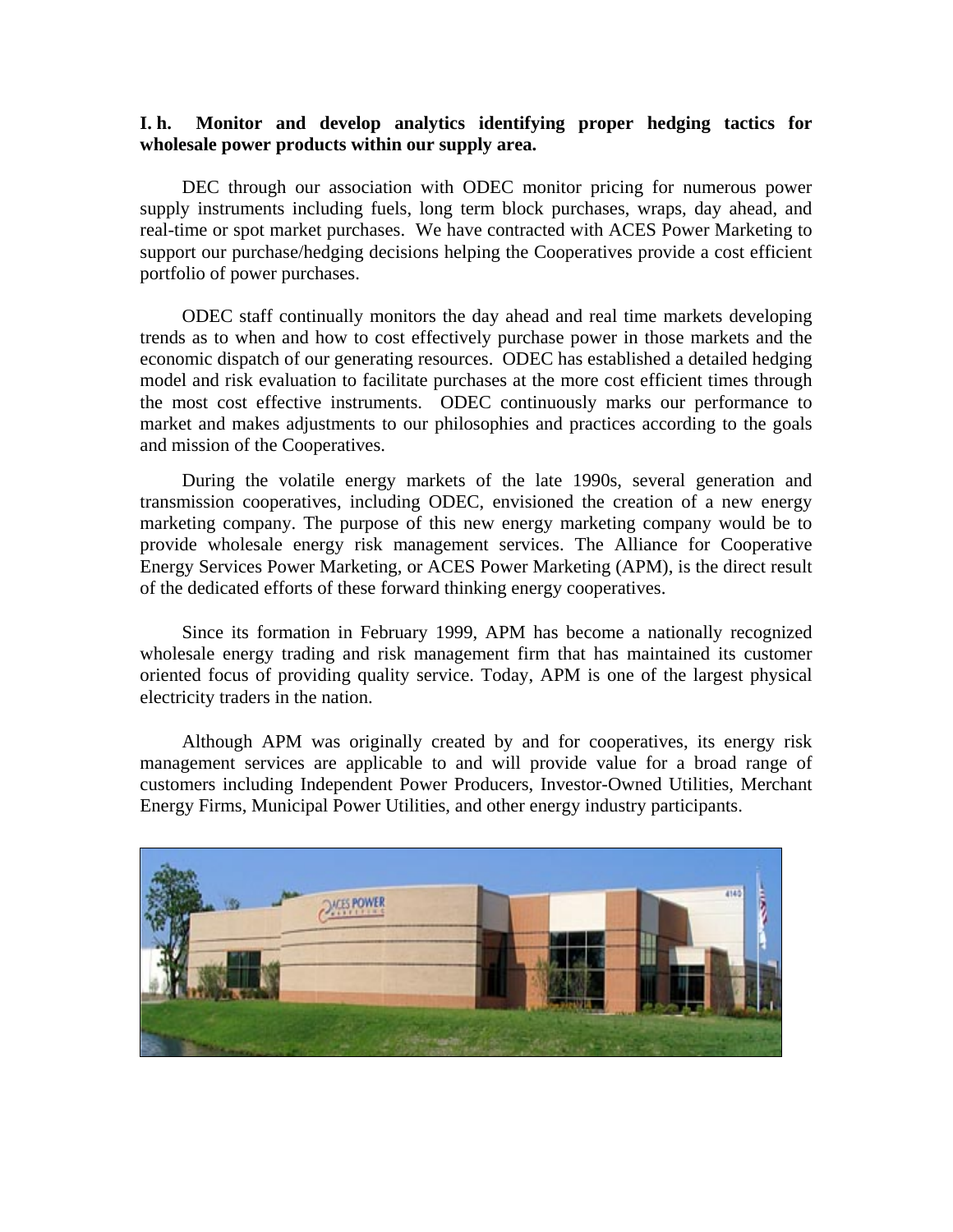#### **I. i. Update and extend our wholesale power contract to assure long term safe, reliable and cost competitive energy supply for our members.**

DEC presently maintains an all requirements long term contract with ODEC for all of power supply needs. The contract provides power to DEC and other member cooperatives at its cost of providing power. This contract provides ODEC with the financial support to build, and operate power generation and transmission facilities as well as purchase power on the open market. Long term all requirements contracts are viewed very favorably by lending institutions and can have an enormous impact on cost of debt and a positive impact on retail rates.

We recently concluded negotiating a re-stated and extended contract to provide for the construction and purchase of energy supply through the year 2054. This will enable ODEC to obtain cost effective financing to build future generation plants. As ODEC moves forward in partnership with Dominion Virginia Power in the expansion of the North Anna Nuclear facility the extension of the all-requirements contract should result in favorable credit arrangements.

ODEC continually negotiates with power suppliers, developers and generation owners to procure future power supply options and facilities which we feel will meet our supply needs.

By virtue of a restated wholesale power agreement DEC now has the ability to procure up to 5% of capacity and energy needs through owned generation and/or bilateral purchase agreements with wholesale suppliers creating additional independent opportunities for DEC.

Reference: Summary of Changes to 2007 Wholesale Power Contract Crossroads II Accord DRAFT Second Amended and Restated Wholesale Power Contract Policy on Addition of Non-Native Load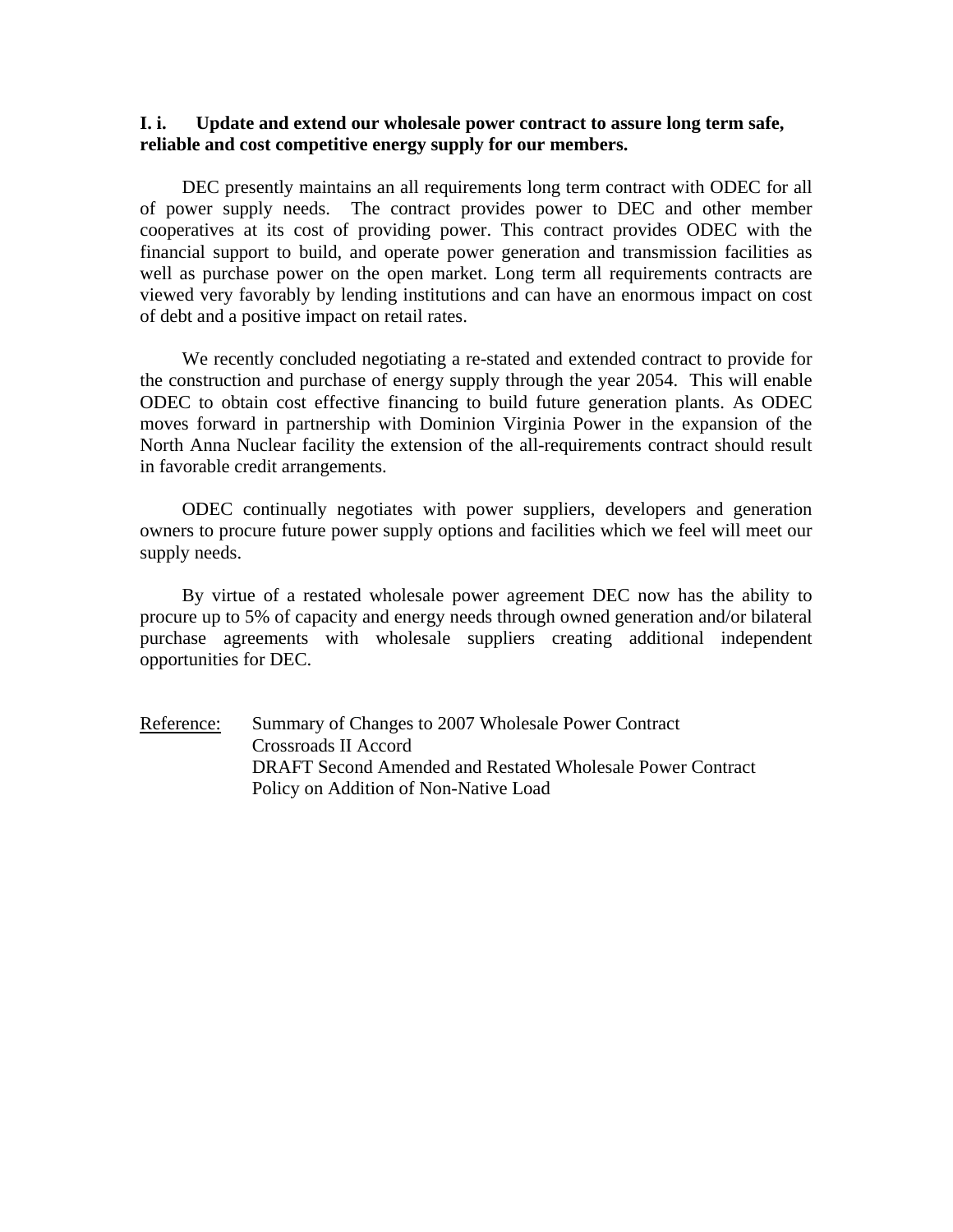#### **I. j. Provide renewable power supply options to members maintaining our power supply philosophies.**

DEC developed a process with our Legislators to provide member options for the purchase of renewable energy credits on a monthly basis. DEC has contracted with renewable energy suppliers to provide these options at a below market price for the renewable credits or tags. As of December 2008 148 members have subscribed to our Renewable Energy Rider. Since the programs inception in 2006 the Cooperative has sold in excess of 3,000,000 kWh of renewable energy credits.

ODEC and DEC's long term strategy is in fostering the creation and development of a national cooperative whose objective is to enable the Cooperative program to broadly pool the ownership and benefits of renewable resources in order to meet renewable portfolio legal requirements, and goals and to create an entity that provides ongoing opportunities for accessible and competitively priced renewable resources for all Cooperatives in a cost effective manner. This Cooperative will bundle the buying power of all of the cooperatives who elect to participate and they will develop these resources where they make operational and financial business sense. We will be looking at wind, bio-mass, solar, and hydro to name a few and will have the funding and sales channels to make this a viable business opportunity for our members.

Alternative options may involve direct ownership or joint ownership of small scale renewable generation projects located in Delaware or on the peninsula.

In addition to offering renewable energy DEC participates in the Department of Energy's Voluntary Reporting of Greenhouse Gases Program by completing Form EIA-1065 annually.

 In July of 2008 Old Dominion Electric Cooperative (ODEC) signed a long-term contract under which ODEC will purchase up to 70 megawatts (MW) of wind-generated power.

ODEC, the primary power provider for 11 member electric distribution cooperatives in Delaware, Maryland and Virginia, will purchase the energy output and renewable energy credits (RECs) from AES's Armenia Mountain Wind Energy Project in north central Pennsylvania.

Plans call for the first phase of the Armenia Mountain Wind Energy Project to be completed by November 2009 and to initially produce 100.5 MW of electricity utilizing 67 General Electric 1.5sle wind turbines. AES may add an additional 26 turbines in a second phase of construction that would boost the output of the project to 140 MW. AES Corporation was chosen as one of the winning bidders following a request for wind power proposals issued by ODEC and Delmarva Power earlier this year. The contractual agreement between AES and ODEC was approved by ODEC's board of directors in June. Under the terms of the contract, delivery of wind energy and renewable energy credits to ODEC could begin as early as November 2009.

"This contract with AES for wind generated energy is part of ODEC's long-term plan to further diversify our portfolio of power supply resources for our member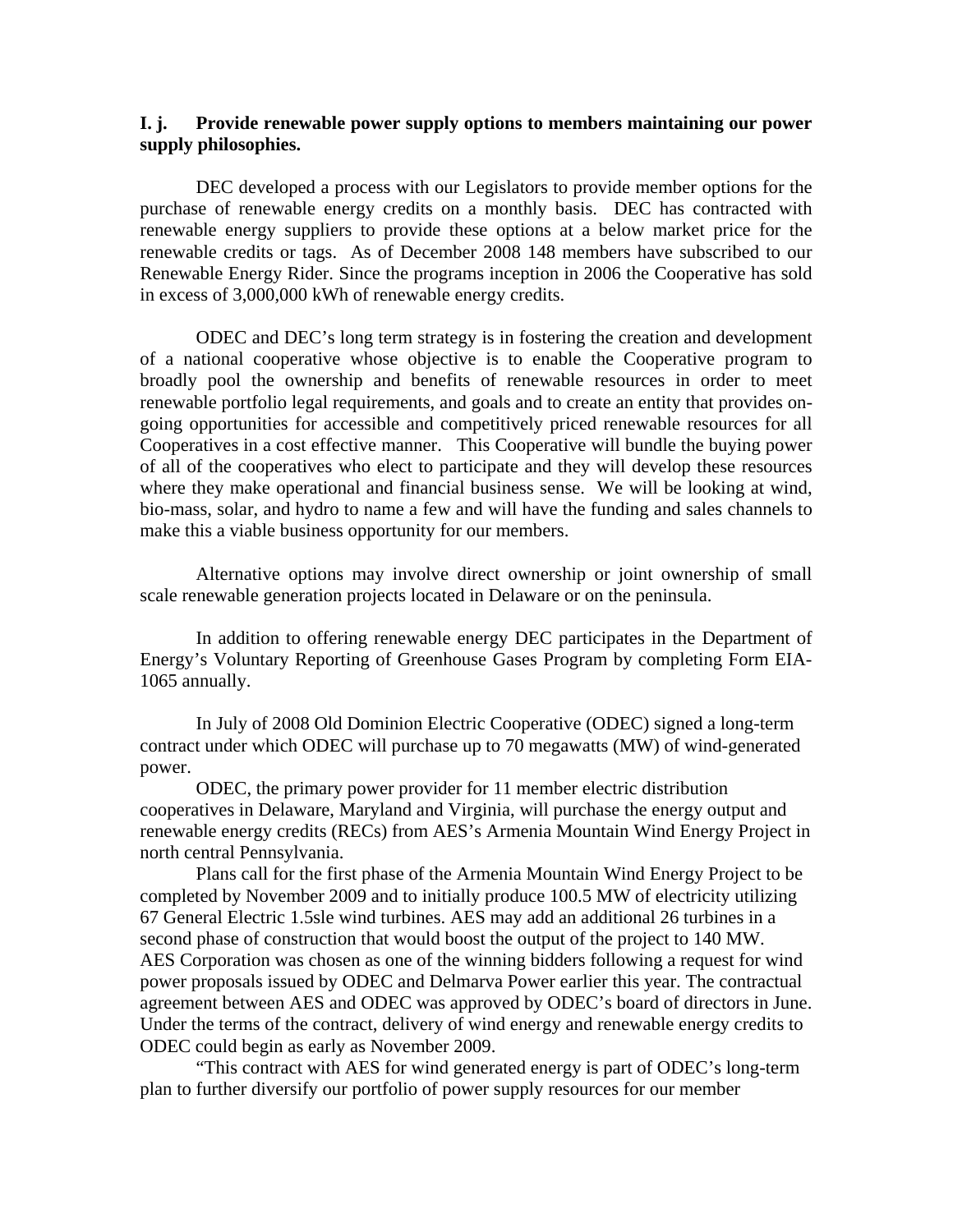distribution cooperatives and the over 500,000 consumer-members they serve," said Jackson E. Reasor, ODEC president and CEO. "Economically viable renewable resources, such as this project, will play a growing role in our power supply diversification efforts."

In 2008 ODEC continued expanding its portfolio of renewable energy resources through the purchase of power from two new generation projects in Maryland and Virginia.

ODEC has contracted to purchase all of the electricity generated by the Worcester County gas-to-energy project in Worcester County, Md. and by the Falling Spring Hydroelectric Project in Alleghany County, Va.

Located in Newark, Md., about 15 miles southwest of Ocean City, the Worcester County gas-to- energy project will utilize the methane produced at the 200-acre Worcester County Central Landfill Facility to initially produce 1 megawatt (MW) of electricity. The landfill is operated by the Worcester County Department of Public Works while the gas-to-energy project is being developed by Curtis Engine and Equipment Co. of Baltimore and owned by Worcester County Renewable Energy LLC. Methane, which is naturally produced as landfill waste decomposes, is collected via a series of collection pipes and burned in a reciprocating engine to generate electricity.

In addition to using a renewable fuel source, the project's capture of methane significantly reduces the net emissions of greenhouse gases from the landfill. Plans are to add generating units over the next year to generate up to 3 MW of electricity from the facility by 2009.

ODEC will also obtain up to 1 MW of energy from a newly reconstructed facility at the base of the 150-foot Falling Springs waterfall near Route 220 in Alleghany County, Va., approximately 12 miles south of the Homestead Resort. The Falling Springs Hydroelectric Project consists of twin pipes which transport the water a mile downhill from the base of the falls where turbines have been installed to produce electricity. Significant work was performed by Hydro FS, LLC to refurbish this facility, which dates back to the early 1900s.

"Community-based renewable energy projects are important to ODEC and its member distribution cooperatives as we strive to continue providing our memberconsumers with reliable, affordable and environmentally responsible power," said Lisa Johnson, ODEC's senior vice president for power supply.

"While these two projects can provide only a small percentage of our total generation requirements, they provide additional resource diversity for us. ODEC will continue to look for such renewable energy projects for inclusion in our portfolio of generation resources throughout the three-state territory we serve," Johnson added, noting that both new facilities are located within the areas served by two of its member distribution cooperatives.

Reference: Draft National Renewables Cooperative Business Plan DEC Renewable Energy Rider (RER) DOE/EIA Recognition ODEC Press Release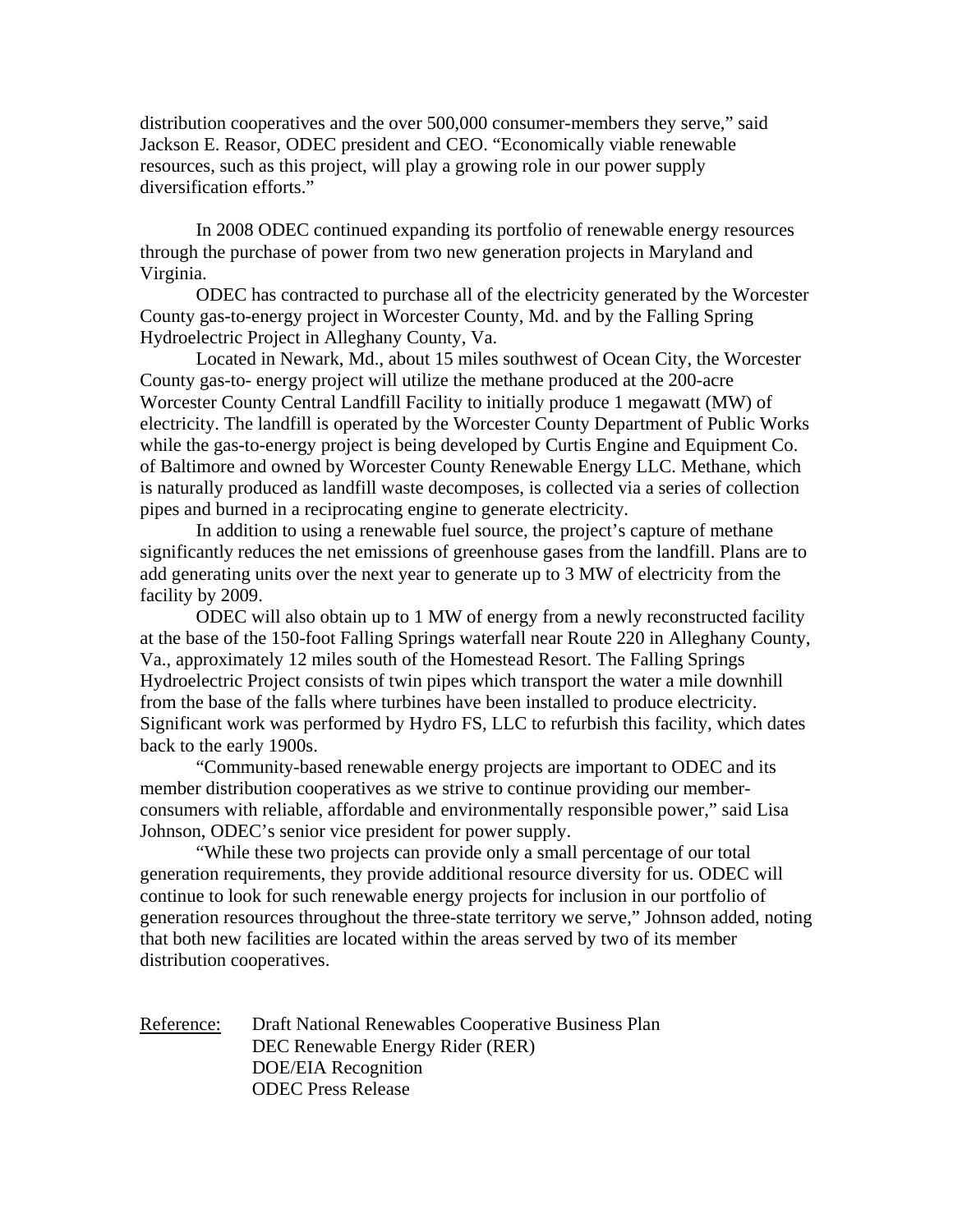#### **I. k. Continue to foster and develop transmission delivery point interconnection and operating coordination among peninsula electric utilities through the Delmarva Peninsula Planning Association (DPPA).**

DEC and other local utilities have fostered the idea to develop joint planning groups to meet our transmission planning needs through the most efficient and cost effective processes. Working under a Charter the peninsula utilities meet on a regular basis to mutually discuss and develop transmission plans and work on distribution delivery-point facility upgrades and additions for our service areas. The group is called the Delmarva Peninsula Planning Association (DPPA), and consists of the Cooperatives, investor owned utility and municipal utilities on the peninsula.

 Members meet to discuss transmission expansion plans, maintenance issues, interconnection of delivery point facilities, reliability, operations and congestion to formulate ways which we can work together to more efficiently operate the entire transmission system on the peninsula. Additionally members participate in the PJM Regional Transmission Expansion Plan (RTEP) process and the Transmission Expansion Advisory Committee (TEAC) to recommend and support transmission upgrades through PJM as these are the PJM committees that drive new transmission throughout PJM.

Reference: Delmarva Peninsula Planning Association Charter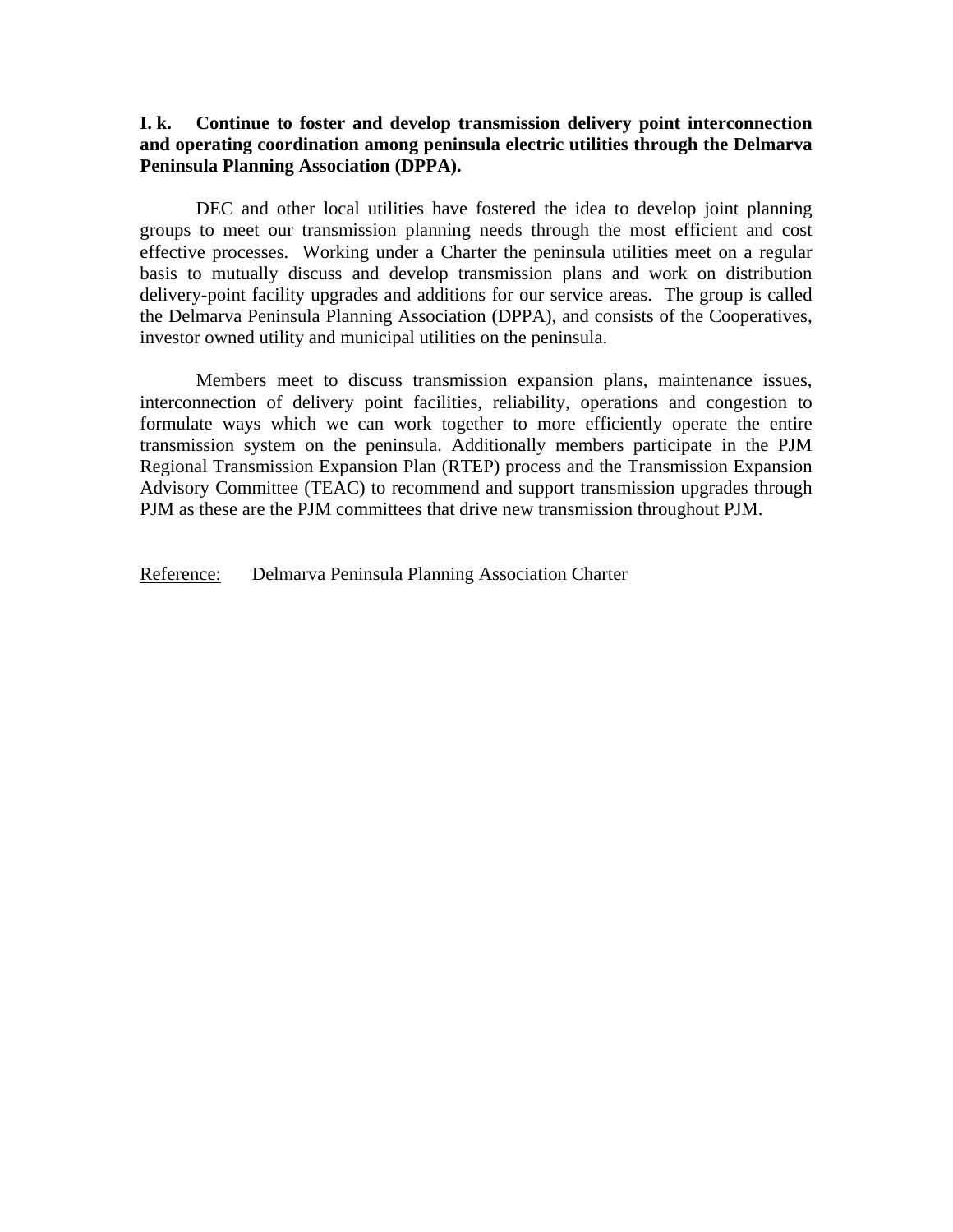# **II. Distribution Delivery System Plan**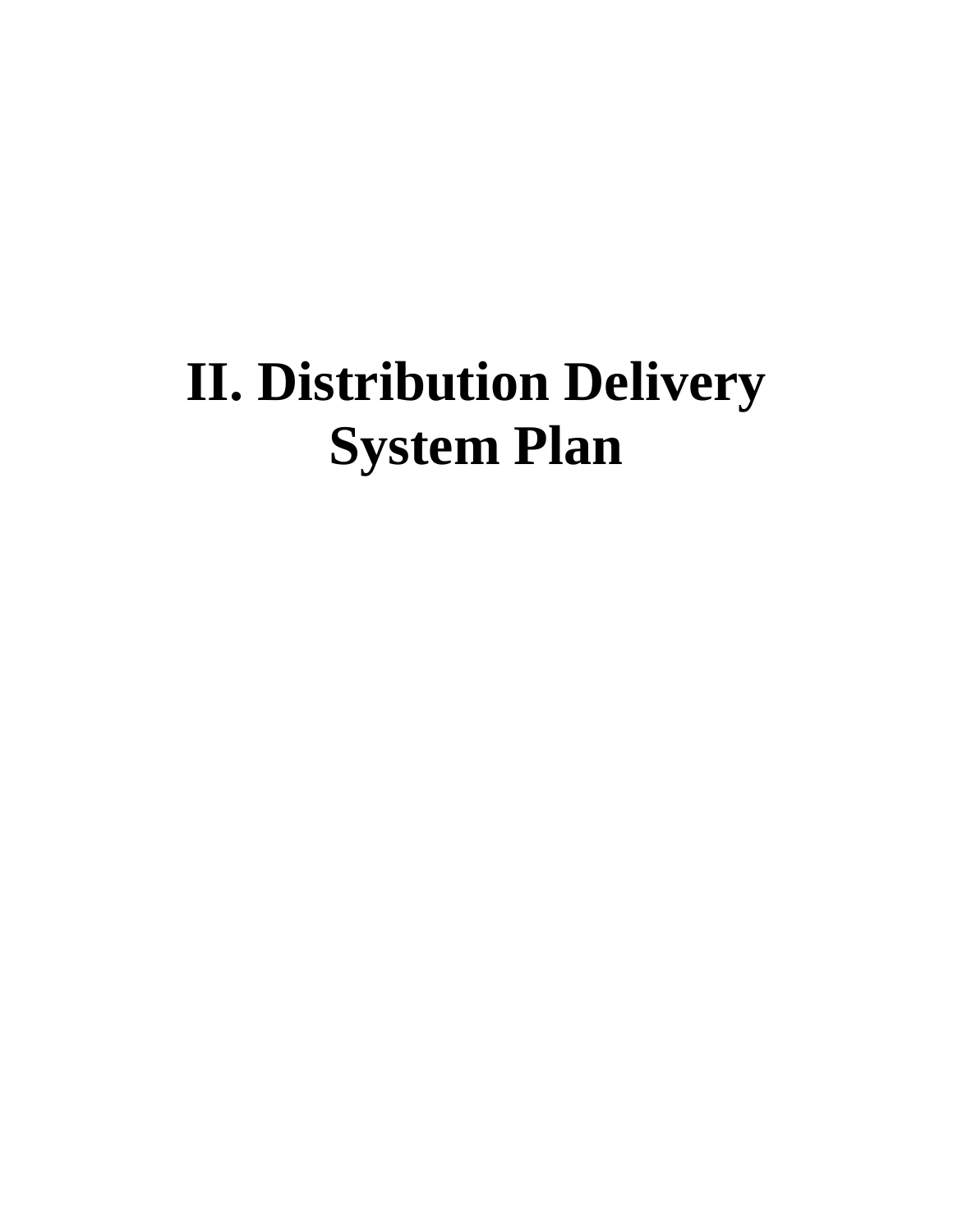#### **II. a. Develop, implement and utilize system voltage control options to reduce peak energy requirements.**

DEC has implemented a system voltage reduction plan to help reduce peak load and energy usage during peak periods. Utilizing existing technology capabilities DEC operations programmed the reduction of system voltage at our substation transformers in a range of 2.5% to 5%. At the same time DEC is freezing existing line regulators in place to not allow them to adjust the voltage upward during voltage control periods. The effective savings from this program average approximately 8 MW monthly and an annual savings approaching \$1,000,000.

The reduction of voltage up to 5% has shown no negligible impact on DEC's member-owners. The Cooperatives maintains a voltage bandwith of +/- 5% of 120 volts and this plan would be constructed such that the low end of the bandwidth would not be violated. Installing controls for the remote freezing of line regulators is continuing with more than 50% of the first regulators out from the substations completed at this time.

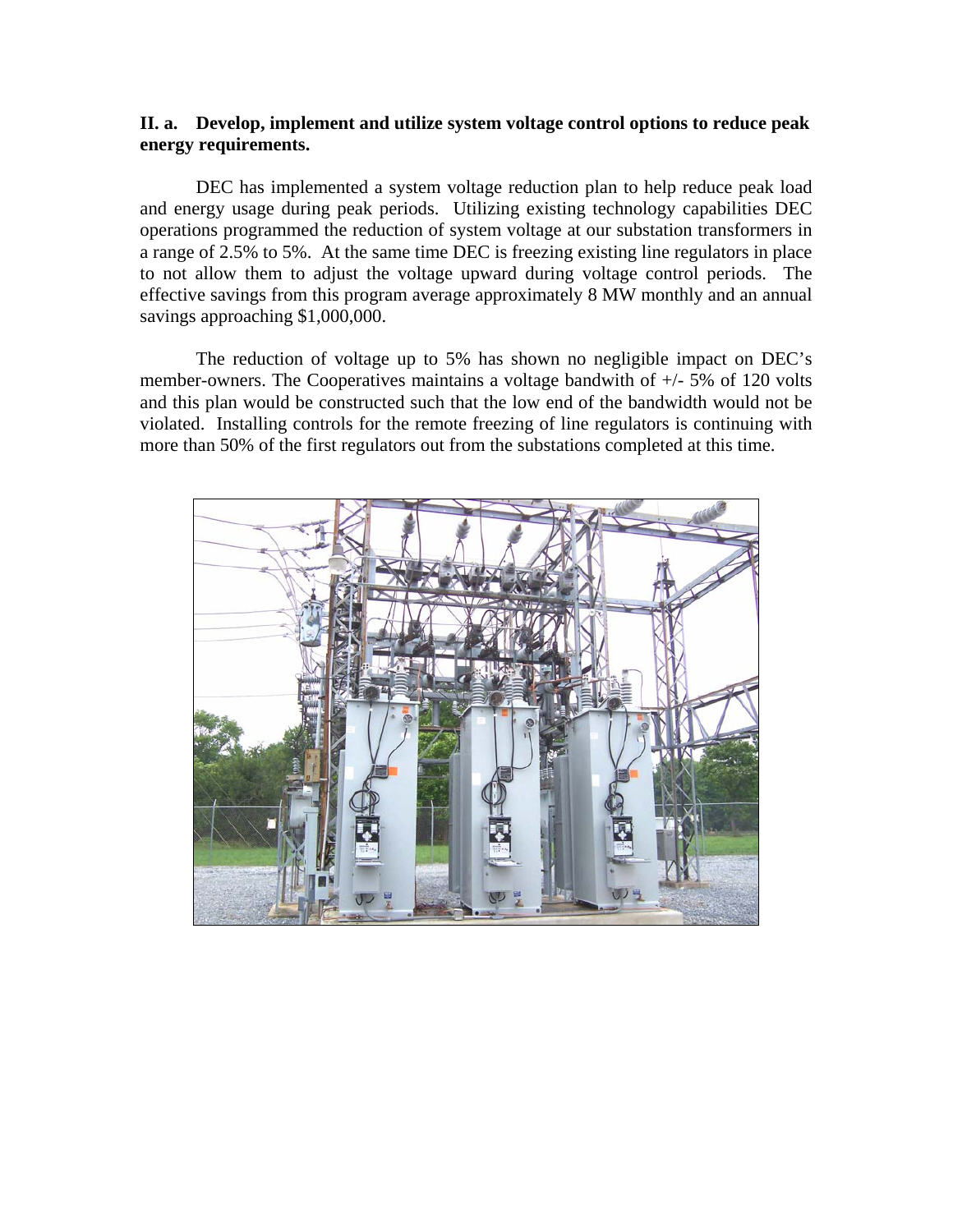#### **II. b. Extend cycle times for demand side management appliances (central air units & hot water heaters) to reduce peak energy requirements.**

DEC presently cycles its load management central air conditioning units off on cycle times of 15 minutes every half hour during the load control period and water heaters 35 to 60 minutes every two hours during the load control period.. The air conditioning cycle times were increased in 2008 from 7½ minute that we have employed since the beginning of the program in 1988.

 This has reduced the peak capacity and energy requirements and saved an additional 50% in the program. DEC had believed that there will only be a minimum number of members who even notice the increased cycle times. Surprisingly, during the 2008 increased cycle times, DEC did not receive any complaint calls on the increased times. This program has saved our members an additional \$500,000 annually in reduced capacity costs from our power supplier.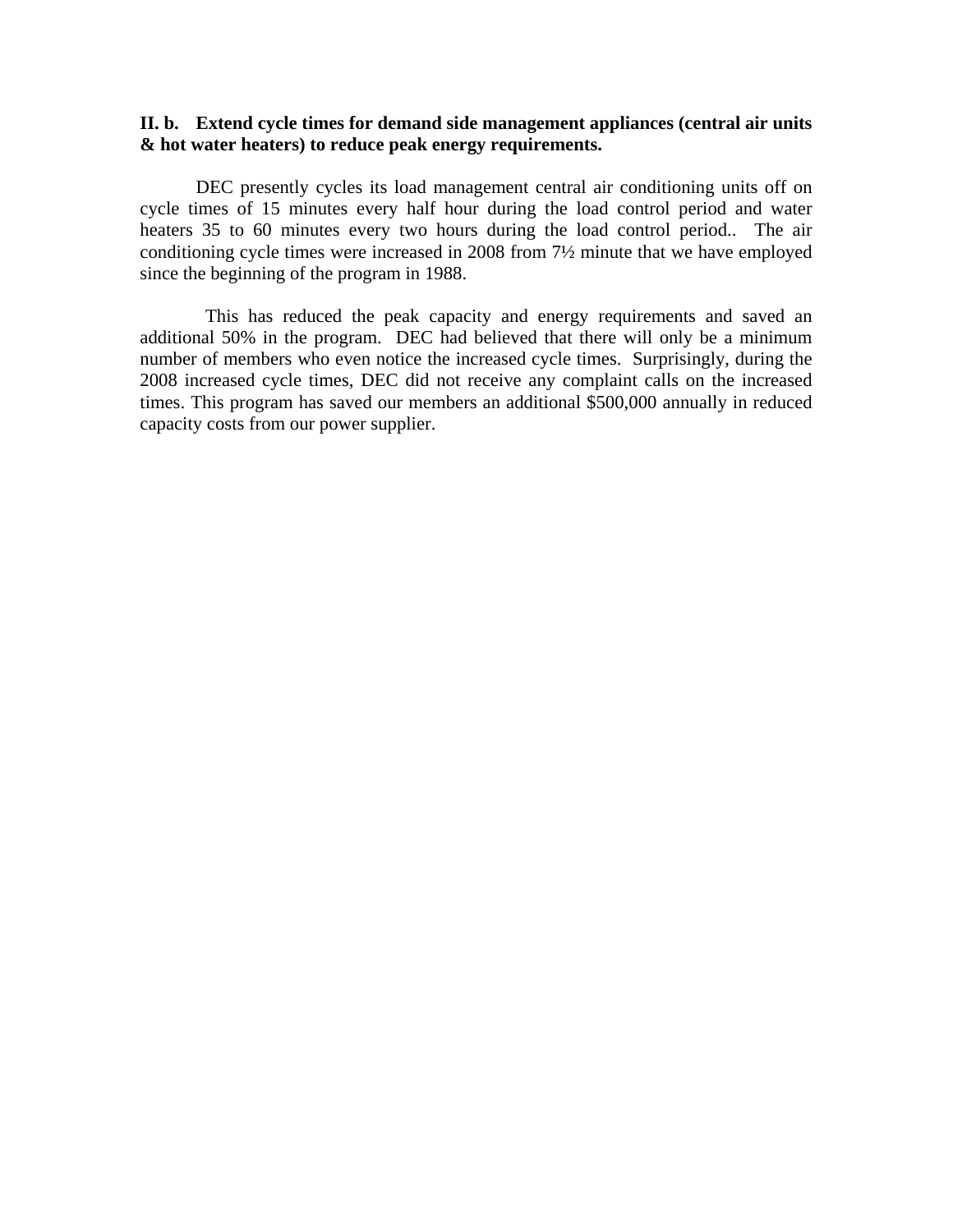- **II. c. Reduce distribution system losses** Losses are the decrease in usable power or the energy lost through the delivery system of wires, transformers, meters, etc to member/owners.
	- **Utilize energy savings designs for exit feeders** By using DEC's engineering analysis software, Windmil, we plan to determine losses at ½ mile and 1 mile from each station exit. By replacing the current conductor with a larger one, on Windmil, the losses can be calculated and a determination on whether it is cost effective and what the payback to upgrade the conductor would be.
	- **Utilize low loss transformers** Since 1995, DEC has been performing loss evaluations for the purchase of distribution transformers. Loss evaluations determine the economic benefit of purchasing a more efficient transformer. Very efficient low loss transformers have a higher-first-cost versus a standard "off the shelf" unit which has a lower first cost. A standard transformer has much higher losses and is not as efficient. Even though a low loss transformer is more expensive to purchase, it delivers lower losses to the electrical system and provides much greater economic savings over the life of the transformer. Loss evaluations also enable DEC to compare the offerings of competing manufacturers during a transformer "bid". This aids in making the best purchase choice among competing transformer manufacturers.

The U.S. Department of Energy (DOE) has recognized that energy conservation standards for most distribution transformers will result in significant conservation of energy. Because of this, in October of 2007, the DOE adopted conservation standards for distribution transformers which mandate the use of higher efficiency transformers. The applicable date for the more stringent requirement is January 1, 2010. This means that in 2010, standard "off the shelf" transformers with higher losses will no longer be available to electric utilities.

It is important to note that DEC's current loss evaluation technique either meets or exceeds the new DOE requirements.

• **Continuously review and balance circuit and transformer loading -** DEC continuously monitors phase and circuit loadings to minimize losses and maximize reliability. Seasonally, and as loadings change, DEC rebalances phases, circuits and substations.

Engineering continuously refines transformer loading requirements and monitors loading of commercial accounts with respect to their transformer size thereby limiting losses associated with oversized transformers and assuring reliability is maintained with correctly sized transformers.

• Continue the deployment of our electronic metering program - Technological advances in the area of metering have evolved from the traditional electromechanical meter to an electronic solid state meter. With no moveable parts (disc, gears, etc.) these new electronic meters can save as much as two percent in losses.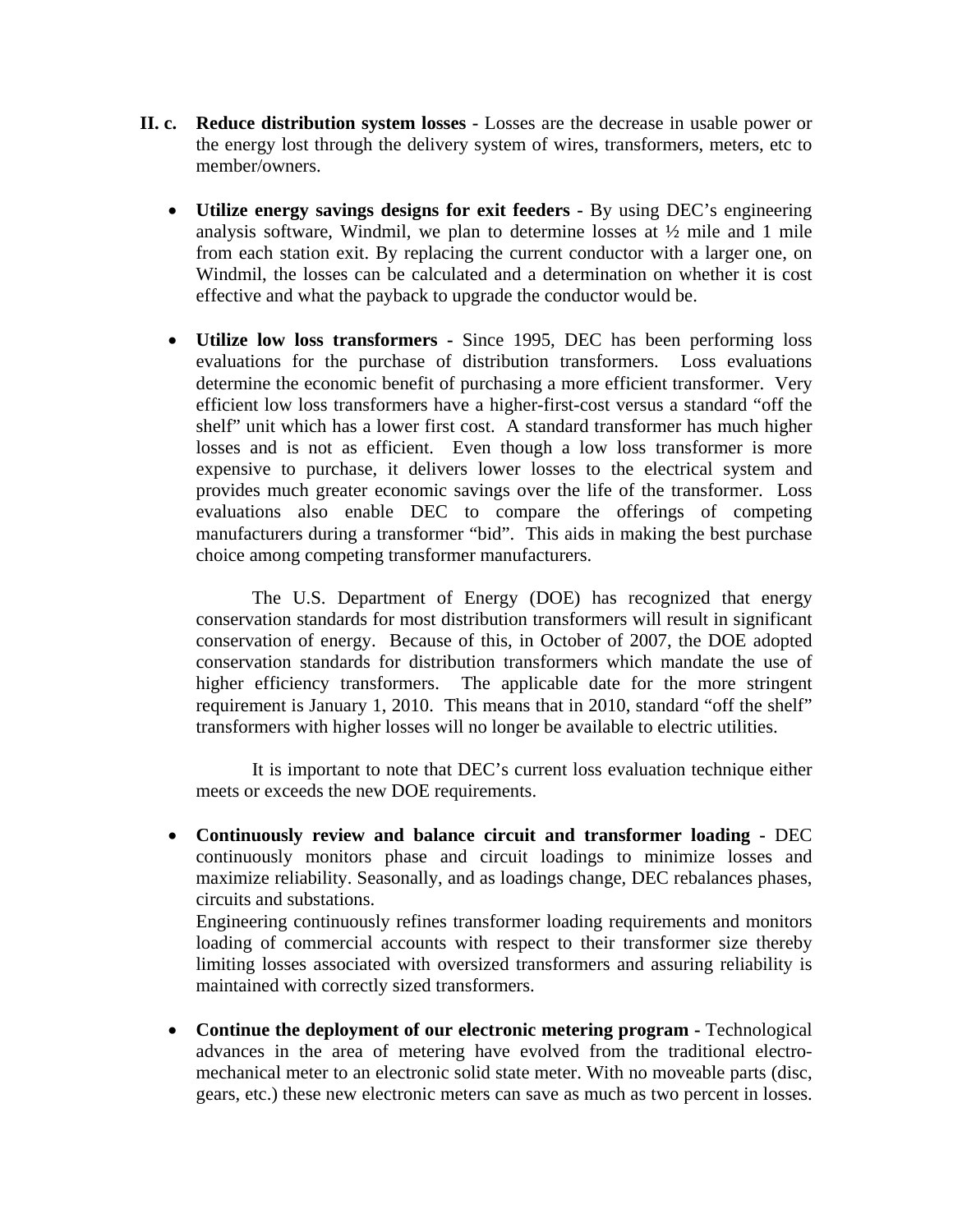While DEC has utilized electronic meters for its largest commercial accounts for years we embarked on an ambitious project several years ago to replace all electromechanical meters with new electronic solid-state meters. The impact of limiting losses on the system can be significant. DEC's 30 year system average loss is 8.21 %. Due in part to the conversion to electronic meters, as well as other distribution system improvements, our most recent three year average is 6.05%. Depending on DEC's cost for power the annual savings can exceed \$1,000,000 and eliminate the waste of 25,000,000 kWh's per year.

|      |            |          | kWh Saved     |                   | <b>Savings</b> |                   |
|------|------------|----------|---------------|-------------------|----------------|-------------------|
|      | Losses/kWh | Losses/% | Annual        | <b>Cumulative</b> | Annual         | <b>Cumulative</b> |
| 1996 | 42,831,983 | 5.97%    | 16,117,441    | 14,233,196        | \$<br>847,261  | \$<br>747,193     |
| 1997 | 56,204,373 | 7.76%    | 3,274,937     | 17,508,133        | \$<br>169,769  | \$<br>916,962     |
| 1998 | 64,043,423 | 8.36%    | (1, 151, 161) | 16,356,972        | \$<br>(59,663) | \$<br>857,299     |
| 1999 | 54,200,304 | 6.68%    | 12,411,744    | 28,768,715        | \$<br>614,765  | \$<br>1,472,064   |
| 2000 | 66,555,247 | 7.76%    | 3,864,084     | 32,632,799        | \$<br>204,782  | \$<br>1,676,846   |
| 2001 | 47,531,982 | 5.39%    | 24,843,516    | 57,476,315        | \$1,392,514    | \$<br>3,069,360   |
| 2002 | 68,872,858 | 7.16%    | 10,089,715    | 67,566,029        | \$<br>537,717  | \$<br>3,607,077   |
| 2003 | 73,377,354 | 7.16%    | 10,749,484    | 78,315,513        | \$<br>589,924  | \$<br>4,197,001   |
| 2004 | 79,477,089 | 7.32%    | 9,677,825     | 87,993,338        | \$<br>543,508  | \$<br>4,740,509   |
| 2005 | 66,385,503 | 5.64%    | 30,324,631    | 118,317,969       | \$1,848,577    | \$<br>6,589,085   |
| 2006 | 59,351,538 | 5.20%    | 34,468,261    | 152,786,230       | \$2,412,173    | \$<br>9,001,258   |
| 2007 | 87,699,676 | 7.01%    | 15,134,459    | 167,920,689       | \$1,133,336    | \$<br>10,134,594  |
| 2008 | 82,342,232 | 6.65%    | 19,382,525    | 187,303,213       | \$1,567,311    | 11,701,905<br>\$  |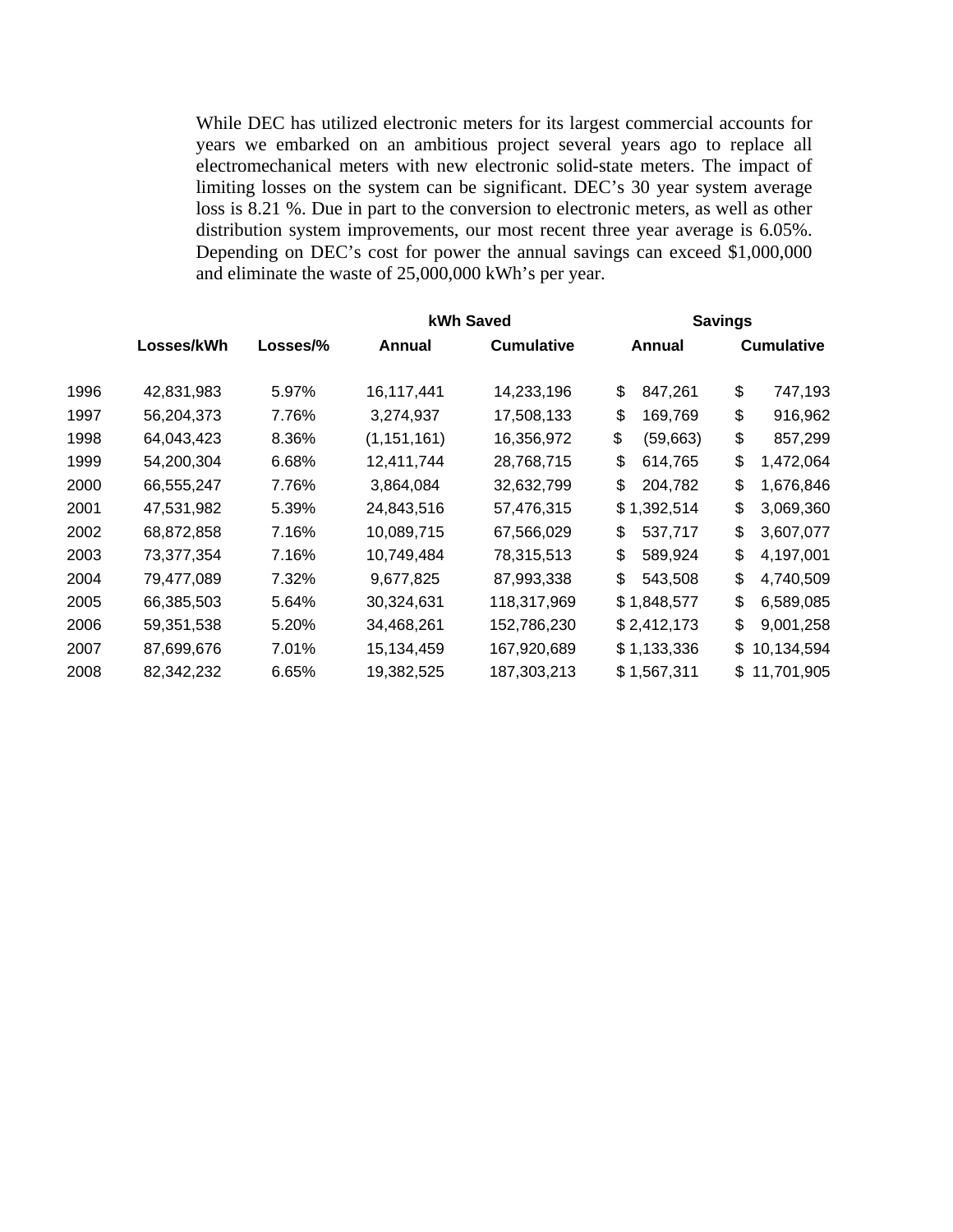#### **II. d. Continuously review, redesign and re-program capacitor controls and installations to maximize power factor and system delivery efficiencies.**

DEC monitors its power factor and uses computer modeling tools to forecast the need for line capacitors to compensate for poor power factor on a delivery point basis. Capacitors improve delivery efficiency in several ways:

- 1. Reduction of Line Losses by lowering the reactive current flowing in the distribution system,
- 2. Reduction of KVA demand on substation transformers thereby allowing the transformers to serve a greater 'real' load,
- 3. Improvement of the voltage profile along a circuit which minimizes the number of line regulators that need to be installed and,
- 4. Avoid "power factor charge" from ODEC by keeping power factor above their billing level.

To date we have installed over 200 switched capacitor banks that operate locally based on the operational data from their controls. This data is monitored on a bi-annual basis with the control settings revised in order to adapt to the changing customer profile of our system. For 2009, DEC has purchased a computer program that allows control of a capacitor bank from SCADA data based on responses to the associated substation power factor. To date five banks are being switched utilizing this program with an additional fifteen more being controlled by mid year, 2009.

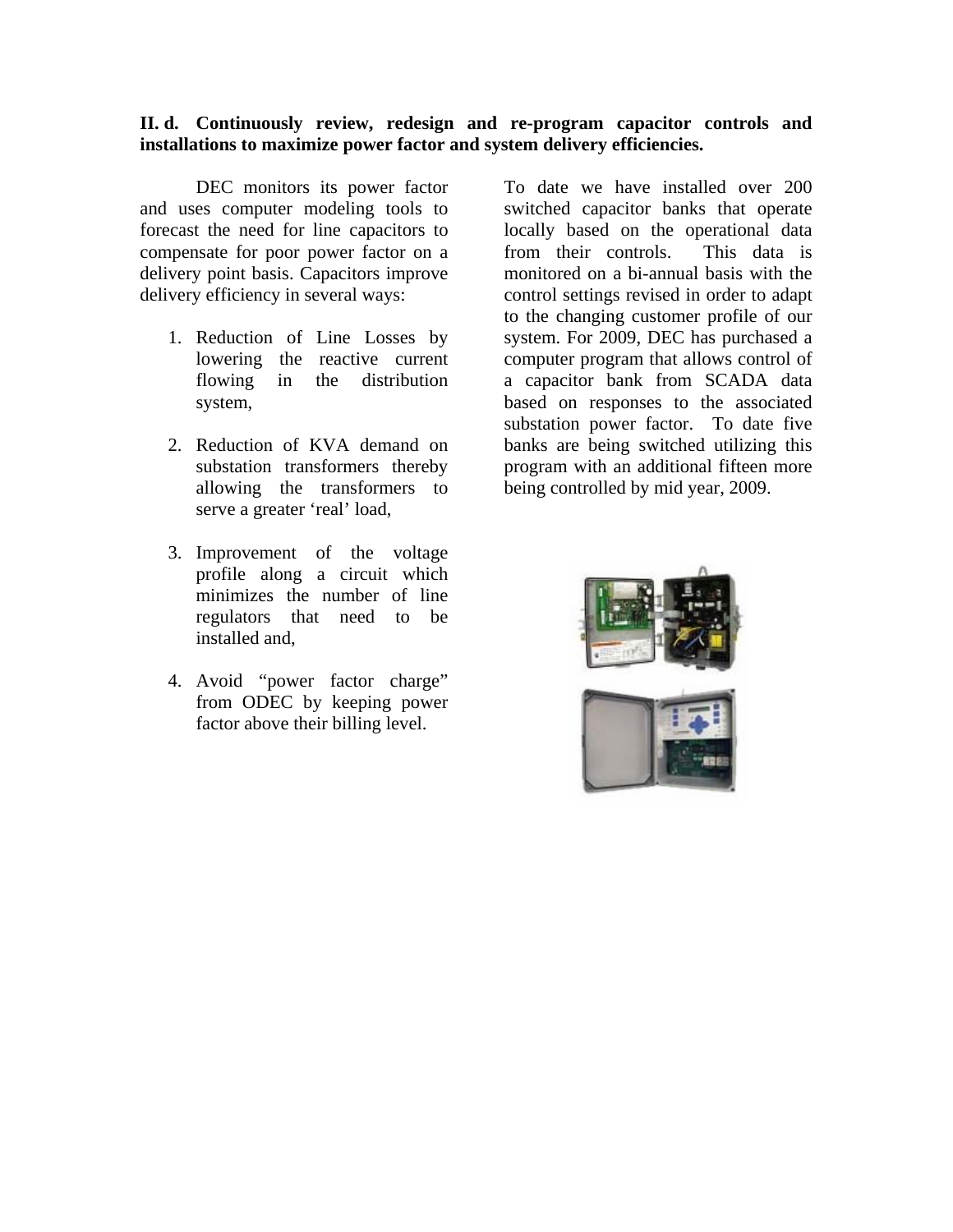#### **II. e. Continue to deploy residential load management switches to control peak energy usage.**

For our residential members DEC offers a Load Management Rate that permits the Cooperative to install a switch on the member's water heater and/or central air conditioning unit at no cost to the member. DEC actively controls this switch turning the member's water heater and/or air conditioner off, for brief periods (35 to 60 minutes per hour for water heaters and 15 minutes per hour for air conditioners) during peak load periods. In return the member receives a \$2 credit on their monthly bill for each appliance controlled.

Through 2008 DEC has installed 19,699 switches controlling 24,659 appliances (air conditioners & water heaters) and continues to promote, market and install approximately 1,000 additional switches annually.

The total number of appliances under control represents approximately 15,477 kW of load that the Cooperative can reduce during peak demand or high price periods and represents approximately 4.4% of the total DEC summer peak system load.

From a broader prospective DEC's demand side management programs allow the Cooperative to operate and manage the distribution system in such a way that maximizes reliability thereby extending the benefit of favorable rates to enhanced reliability through system operations. DEC utilizes the active load management system in response to peak demand periods, requests from the regional transmission operator PJM, to reduce demand during emergency conditions on the bulk transmission system on the Peninsula thereby helping to preserve the integrity of the system and minimize the need to resort to rolling blackouts during emergency conditions.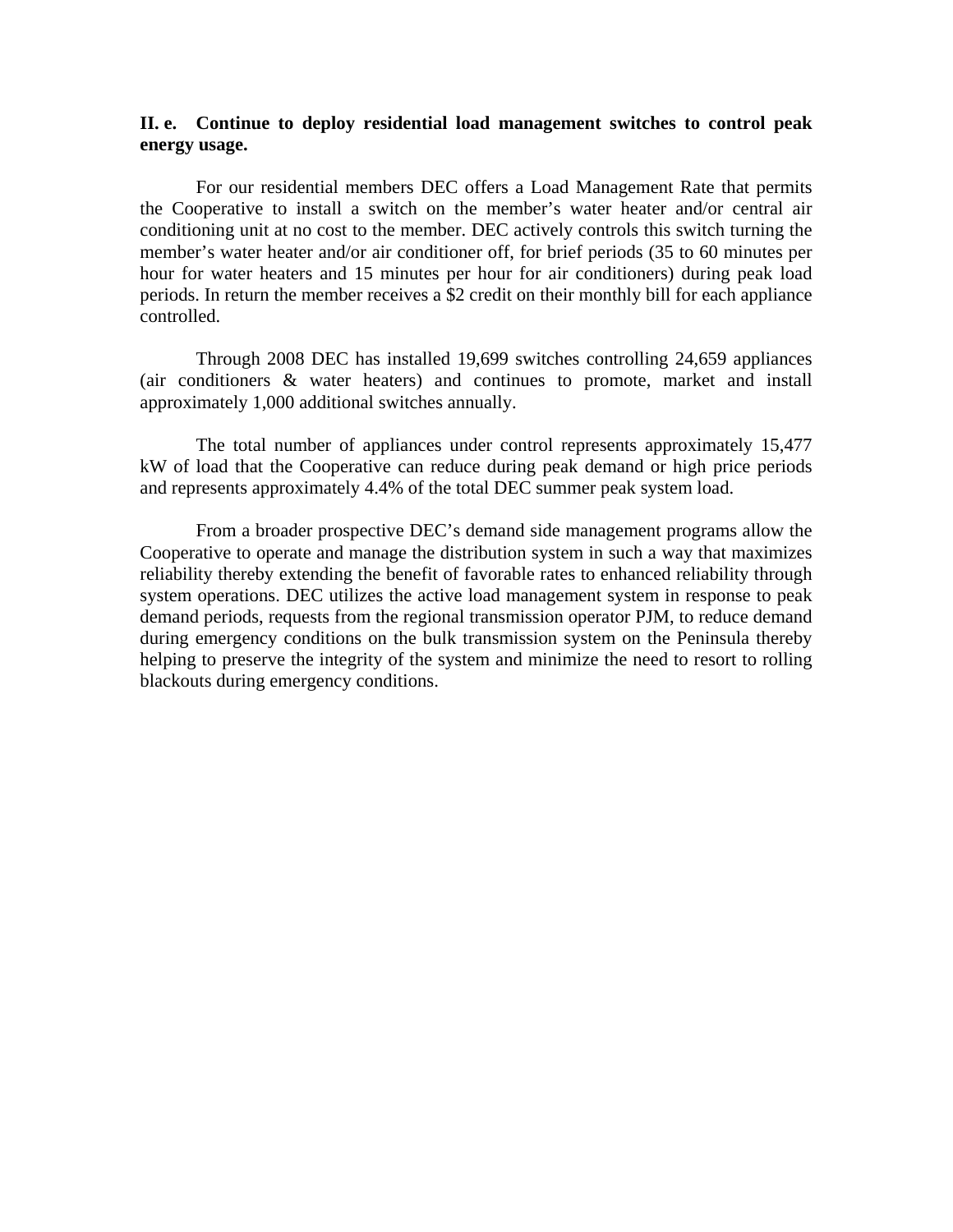#### **II. f. Continue to deploy interruptible load management switches for agricultural and commercial members to control peak energy usage.**

 The nature of DEC's service area and the demographics of our membership compel DEC to offer rates for our agriculture community that provide for members willing and able to alter their usage patterns during peak periods in exchange for a lower rate.

 The cooperative offers one specific load management rate for irrigation systems and a second rate that is available to irrigators, poultry farmers, and other qualifying commercial accounts. Both rates offer economic incentives for restricting operations and energy consumption to off peak periods.

As an alternative to several traditional rate designs DEC offers the Irrigation – Demand Off Peak (IR-DOP) rate for irrigators who are willing and able to restrict their electric usage to pre-determined non-peak times. This particular rate requires that the member react to restrict operation during preset periods or be billed at a higher rate. DEC does not actively manage control periods.

Through 2008 DEC has 43 members signed up for the IR-DOP rate representing an estimated annual average monthly peak demand of 138 kW.

DEC also offers an active program for our irrigation, poultry farms, as well as other agriculture and non-agriculture commercial accounts with the Large Commercial – Controlled Load **(**LC-CL) rate. Here, DEC installs a switch on the member's equipment that remains under the control of DEC. The Cooperative turns off such equipment during peak, high priced periods utilizing the same technology employed with our residential load management program. Through 2008 DEC has 408 members signed up for the LC-CL rate and representing approximately 10,723 kW of load under control.

 Together the total load managed under DEC's rates and programs is approximately 17,904 kW/month or 5.1% of DEC's historical peak load.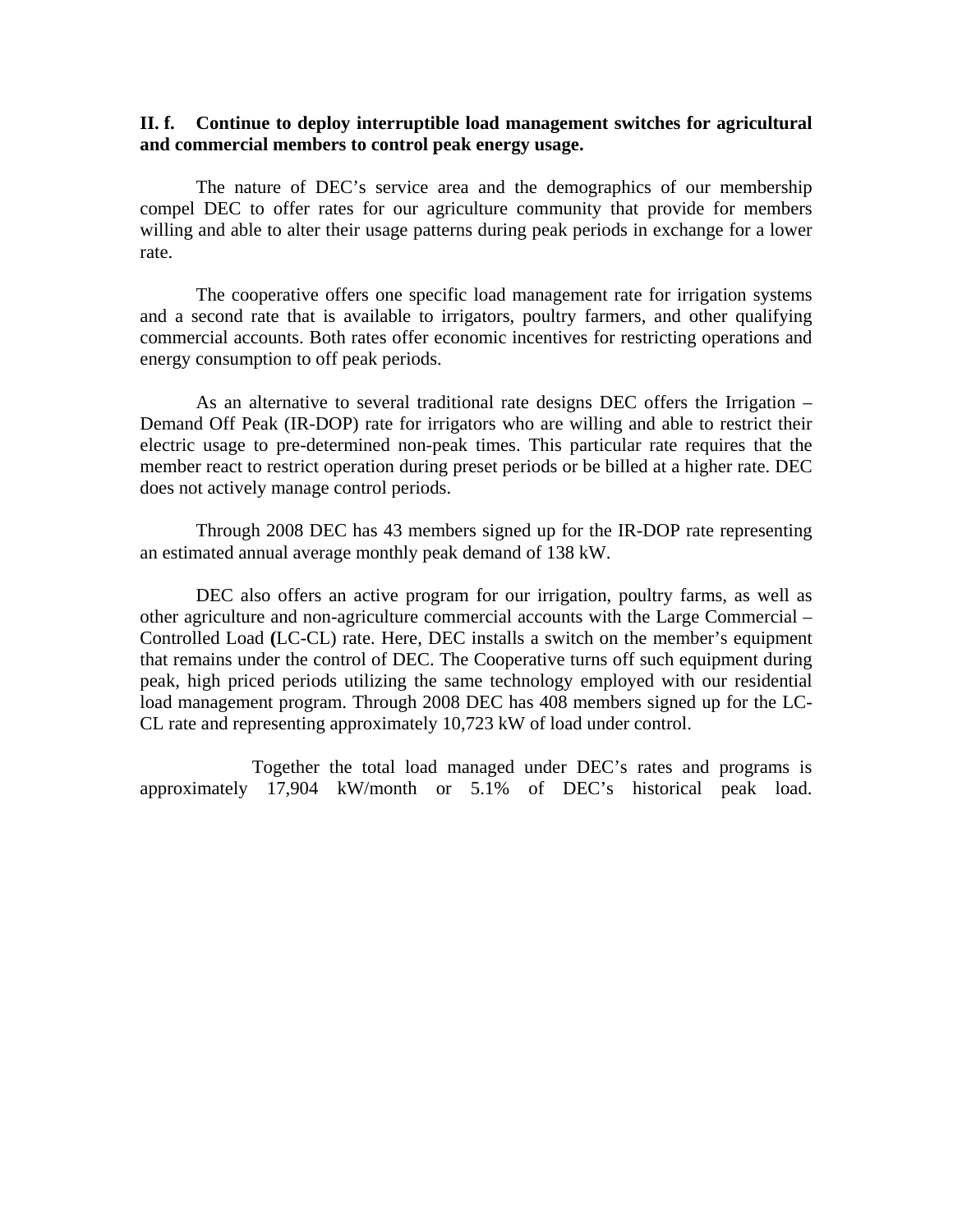### **II. g. Continue to review and refine design practices to capture infra-structure and equipment efficiencies.**

- **1. Transformer utilization**
- **2. Transformer and streetlight locations**

Each new three phase service is evaluated by supervision to determine the best transformer size. We will develop an automated feature for the field engineers to use, in Stakeout, to automatically size transformers based on industry criteria.

 DEC continues to refine the process of development infrastructure design to minimize the number of transformers used, thereby minimizing capital investment, and no load losses.

DEC has reviewed the tariff regarding street lights. One of the issues that was raised was the need for placing lights closer to a transformer, to eliminate our exposure to cuts as well as cost of installing lights at a distance away from the source.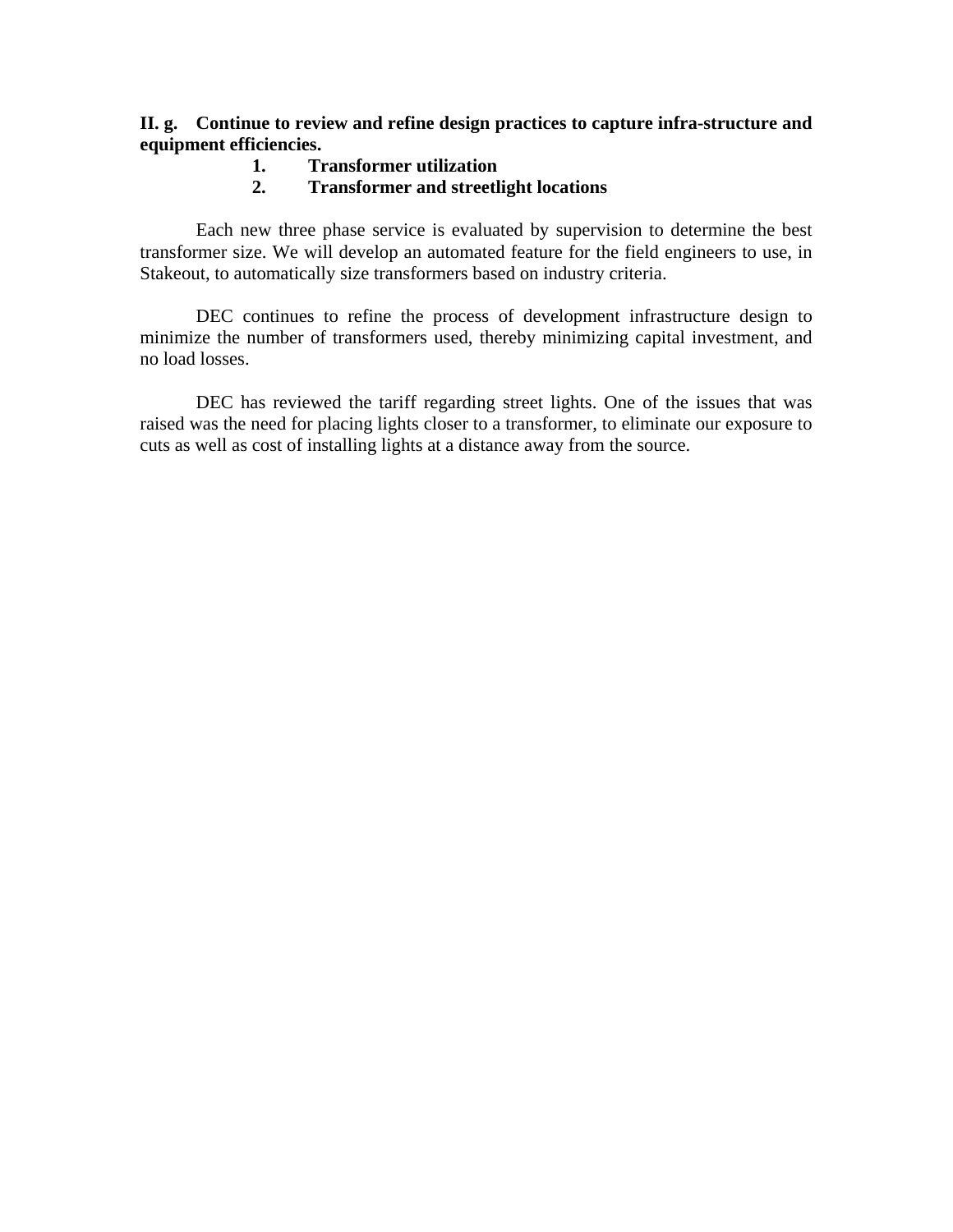# **II. h. Continue the deployment of our AMR/AMI to minimize field trips saving energy and delivery costs and reducing losses.**

DEC has developed and is in the process of implementing the installation of smart meters on every single phase 200 and 320 amp small commercial and residential locations, within our service territory. At the present time we have smart meters at 60,000 member locations and plan on completing the installation of the targeting member group of 80,000 by the end of 2009. There is no separate charge for the program and there will not be any rate recovery increase to our membership for this program.

The Smart Meter program also known as Automated Meter Reading (AMR) is fully cost justified base on the operational efficiencies achieved from the program. Some of the savings are achieved as outlined:

- Increased efficiency of the meter in recording actual kWh usage.
- Decreased meter reading resources required to read meters.
- Reduced vehicles required to read the meters.
- Improved load management signals for our demand side management program.
- Improved reliability achieved through the fine tuning of the

distribution system to transmit the signals to and from the AMR.

- Reduced field trips for meter rereads and succession readings.
- On demand readings for members.
- On demand voltage and current profiles.
- Outage management and momentary reporting capabilities.

The Smart Meter system we selected works on the same platform that our SCADA and Load Management systems work on and provide for the ability to utilize existing infra structure, technology and provide for an upgrade in technology in some instances. Finally, the other two systems as well as our OMS system is enhanced through the integration of the Smart Meter system.

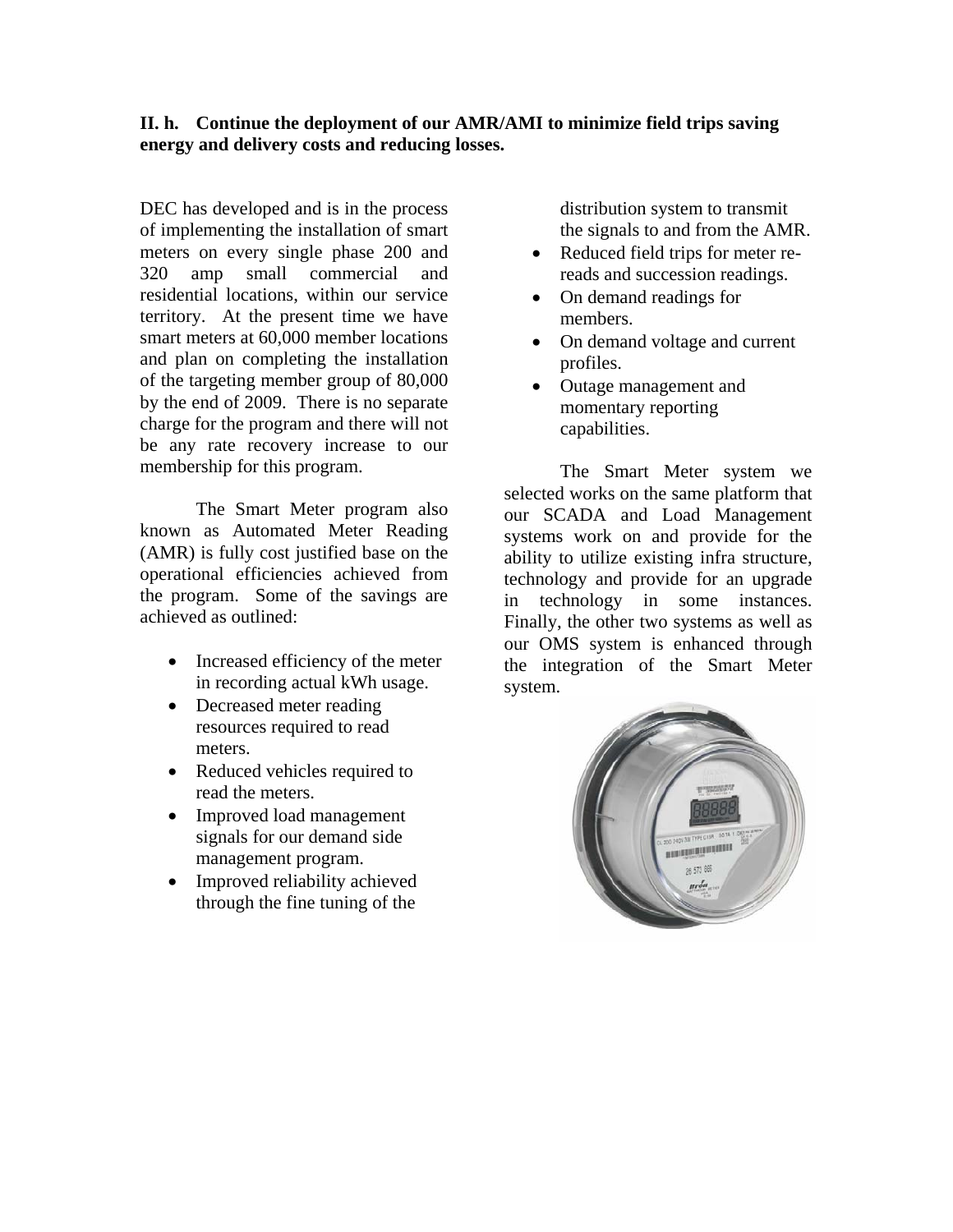# **II. i. Continue to utilize our information technology systems to promote operational efficiencies across the enterprise.**

 DEC has set a goal to utilize our information technology systems to improve operational efficiencies across our entire enterprise. Programs which have been implemented include voltage reduction, demand side management capacity improvements, outage management, inventory control, and delinquent account management to name a few. In addition, the savings must be quantified and reported monthly.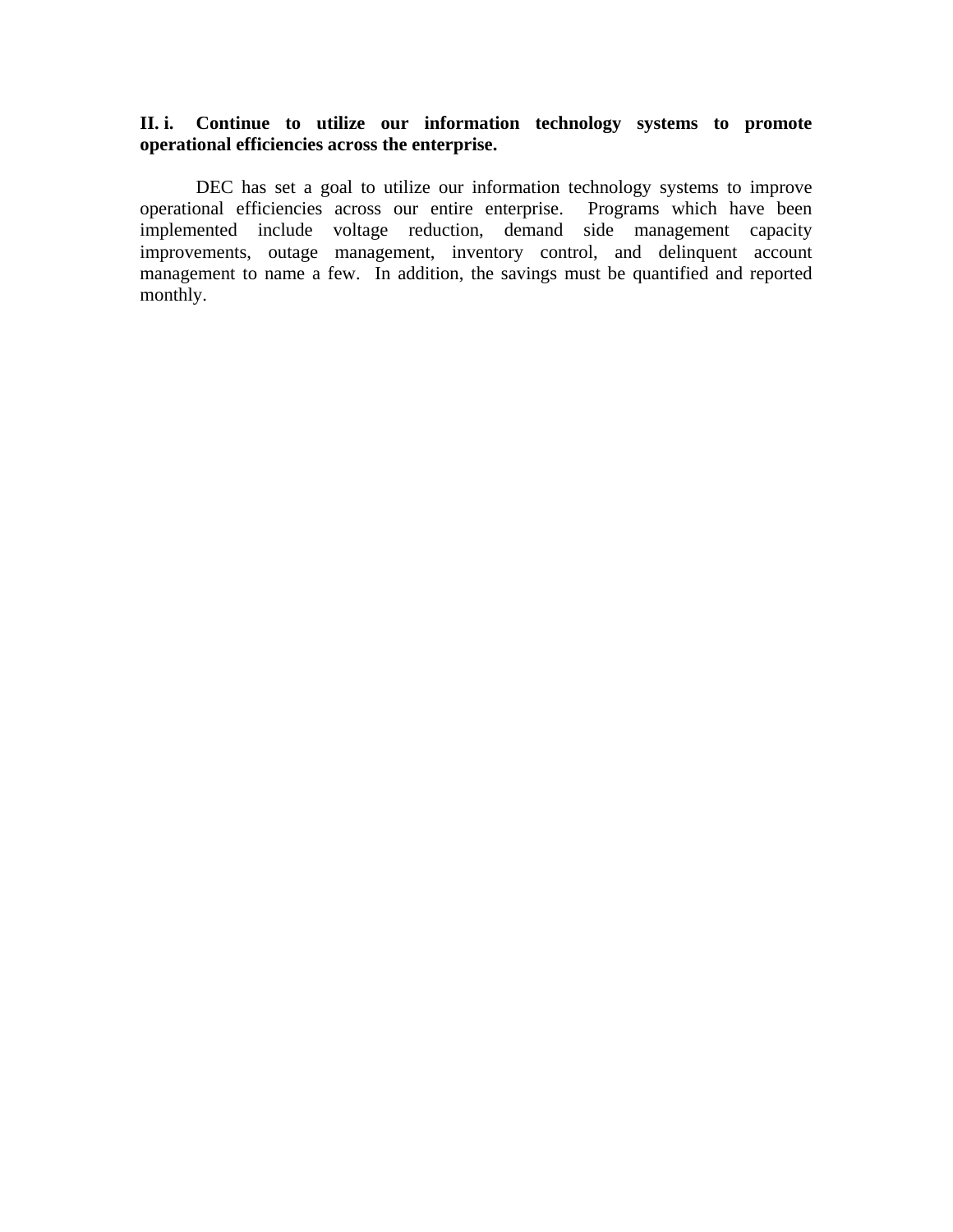#### **II. j. Investigate and develop opportunities to utilize time of use rates to shift energy and demand usage patterns.**

 DEC has had time of use rates and interruptible rates in place in the past. Our interruptible rate program consists of dropping commercial systems during peak periods, while our residential program consists of controlling over 24,000 appliances. We are continuing with the development and implementation of these programs.

We have recently started the development for new time of use rate programs for both commercial and residential members. In the past we have had zero participation with our residential population in shifting load to off peak periods. However, we will try again to achieve a value for our members as they request options.

Currently DEC has a majority of the poultry growers and irrigators participating in off-peak rates that provide significant and direct savings to those participating members as well as reducing capacity charges to the Cooperative thus providing savings to all member-owners.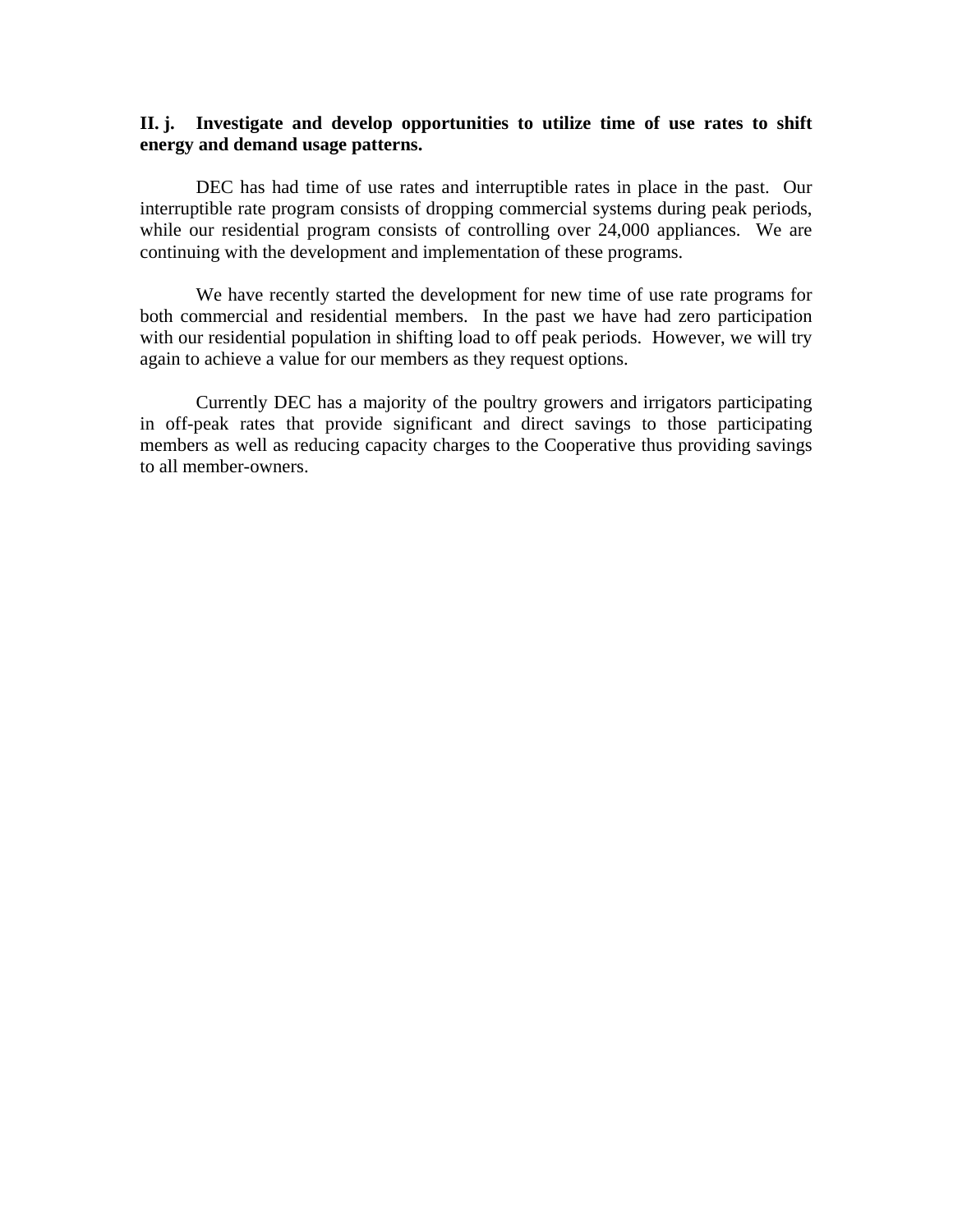#### **II. k. Provide real time energy usage to homes using smart meter technology.**

 DEC has asked our load management and smart meter manufacturer to investigate the development of an energy monitor for the home which could poll the smart meter to record and notify the member when and how much power they are using. The monitor would be equipped to provide real time and estimated monthly information regarding usage, cost, peak periods and possible monthly savings achieved. The program is in the development stages and is designed as a both a demand side management tool and would serve as the foundation for exploring time-of-use rates and off-peak rates.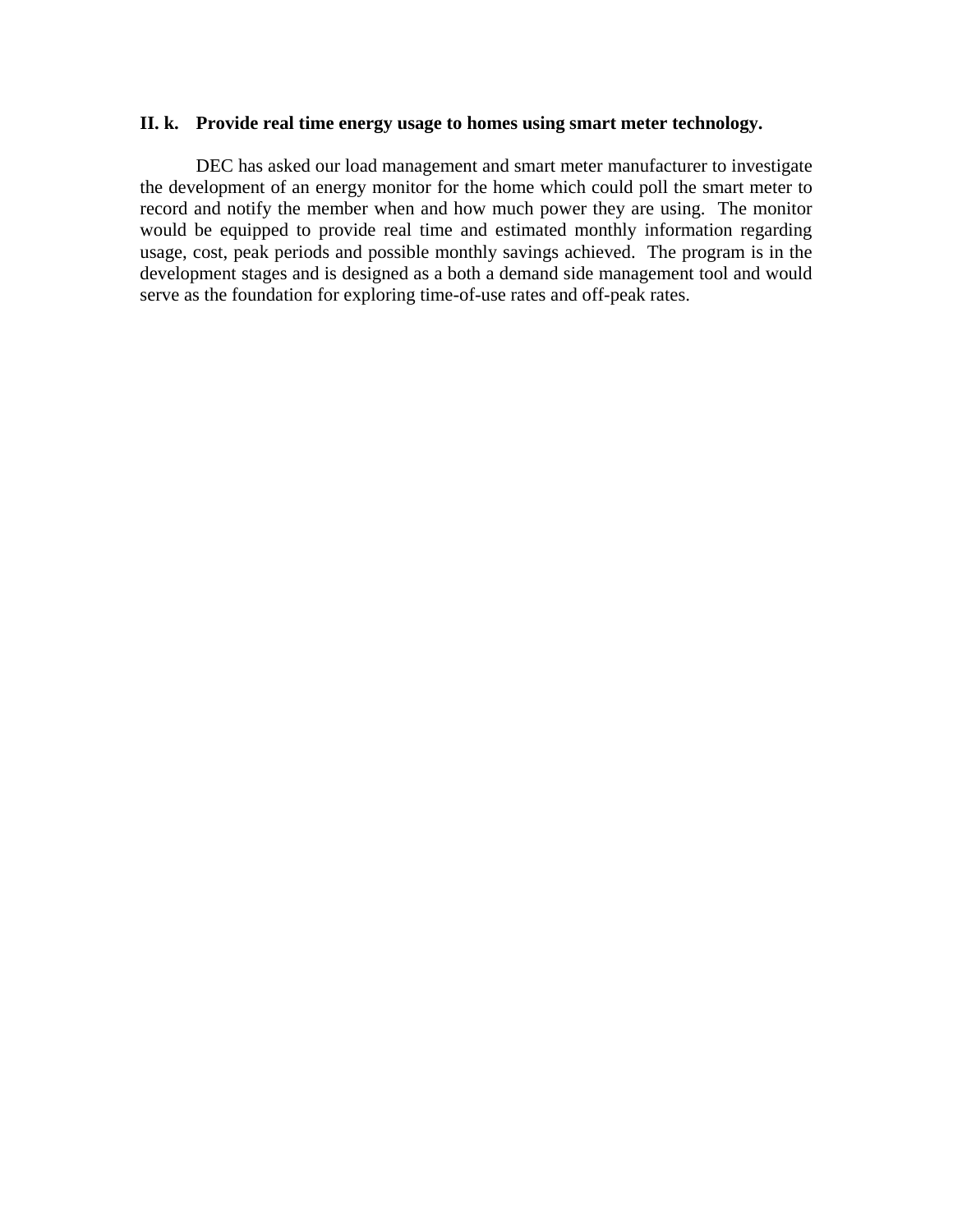# **Member Conservation And Energy Education Plan**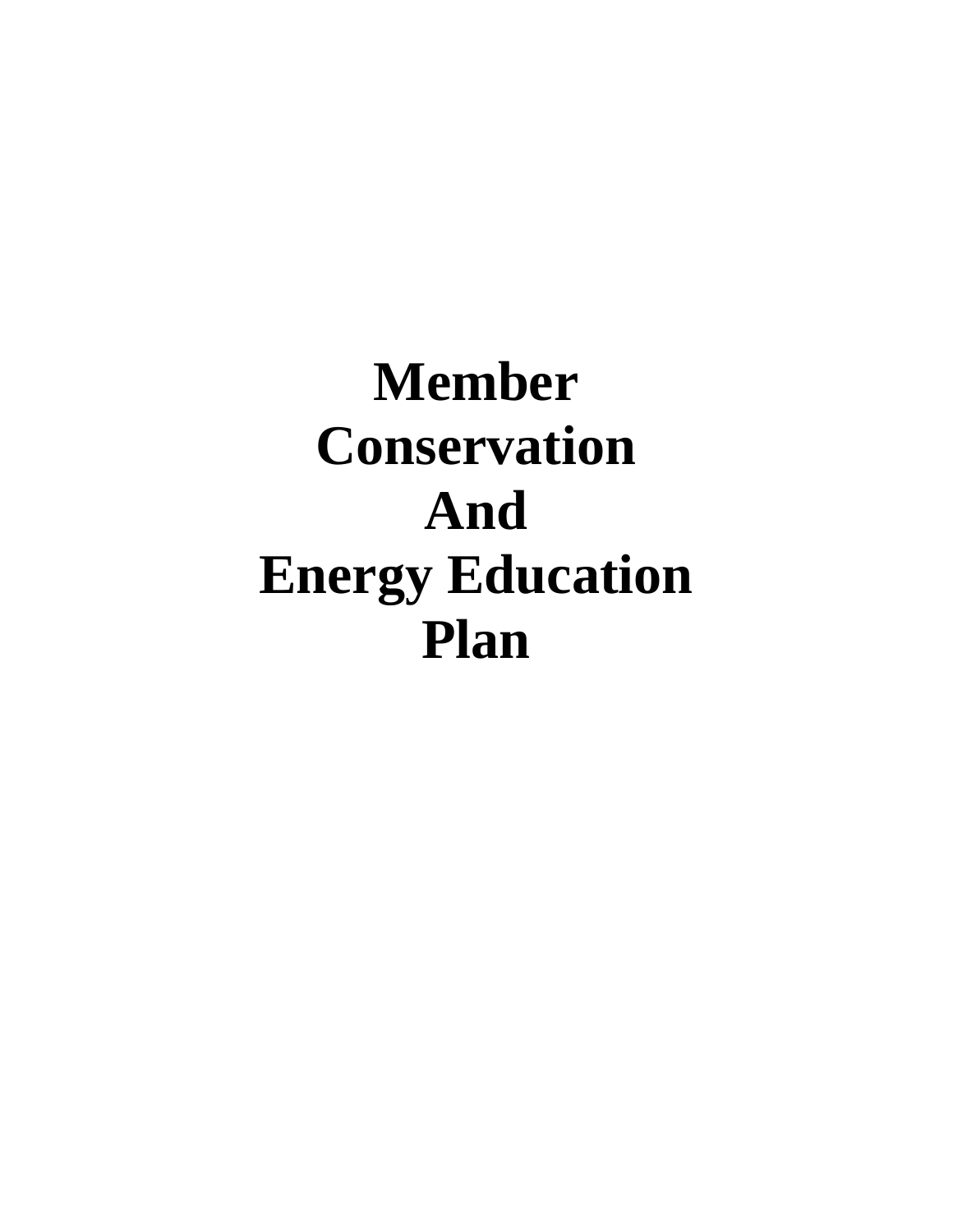**III. a Promote the "Beat the Peak" program to encourage members to join in reducing energy during peak energy periods to mitigate demand expense, improve load factor and reduce the average cost per kWhr. Develop sustainability to defer long term capacity additions and help mitigate the environmental impacts during peak times.** 

Identify the merits of a "Beat the Peak" Program marketed to our membership through the monthly newsletter, our website and bill stuffers. Peaks typically occur daily from 7 to 9 am and 4 to 6 pm when our members use the greatest amount of electricity at any one time. Our "Peak" Program will educate and inform our members about the benefits of such a program. The "Beat the Peak" program will be a voluntary program in which members will be asked and encouraged to conserve or limit energy usage during peak times when the Cooperative may be purchasing wholesale power on the market when prices exceed certain thresholds. By limiting the amount of wholesale power purchased during these peak, high-priced periods, the Cooperative can reduce its total wholesale power costs and minimize potential increases in our power cost adjustment (PCA).

#### **What is the "Beat the Peak" program?**

The "Beat the Peak" program is an economical way to engage utility rate-payers to increase the value of their energy consumption, while reducing their cost and helping the environment. The program focuses on education, information and conservation to assure that the utility workforce and its users can easily understand how their actions increase and / or decrease the use of energy, cost of energy and impact on the environment. The goal is to provide actionable information in preparation for and in real time to users so they can modify their usage habits, mitigate the negative impacts of wasteful energy practices and capitalize on the smart use of energy.

The most important part of the Smart Electric Grid is the end user. When we can provide them with actionable information from which they understand what they need to do to increase the value of their energy purchase or mitigate the negative impacts of bad decisions, they will respond. We have proven that fact with our evolving "Beat the Peak" program and we have educated our users to increase their energy purchase value and save themselves money.

Using technology to support our efforts is not hard. At Delaware Electric Cooperative we have installed smart grid equipment that supports our efforts to provide the most up–to-date practices which support our members ability to use energy more efficiently. Our smart grid applications are growing everyday as the existing applications are listed below:

- Smart meter applications- 100% residential completion by the end of 2009
- 20,000 Switch and Save load management switches in our homes
- 27,000 email addresses which we communicate important peak information to our members.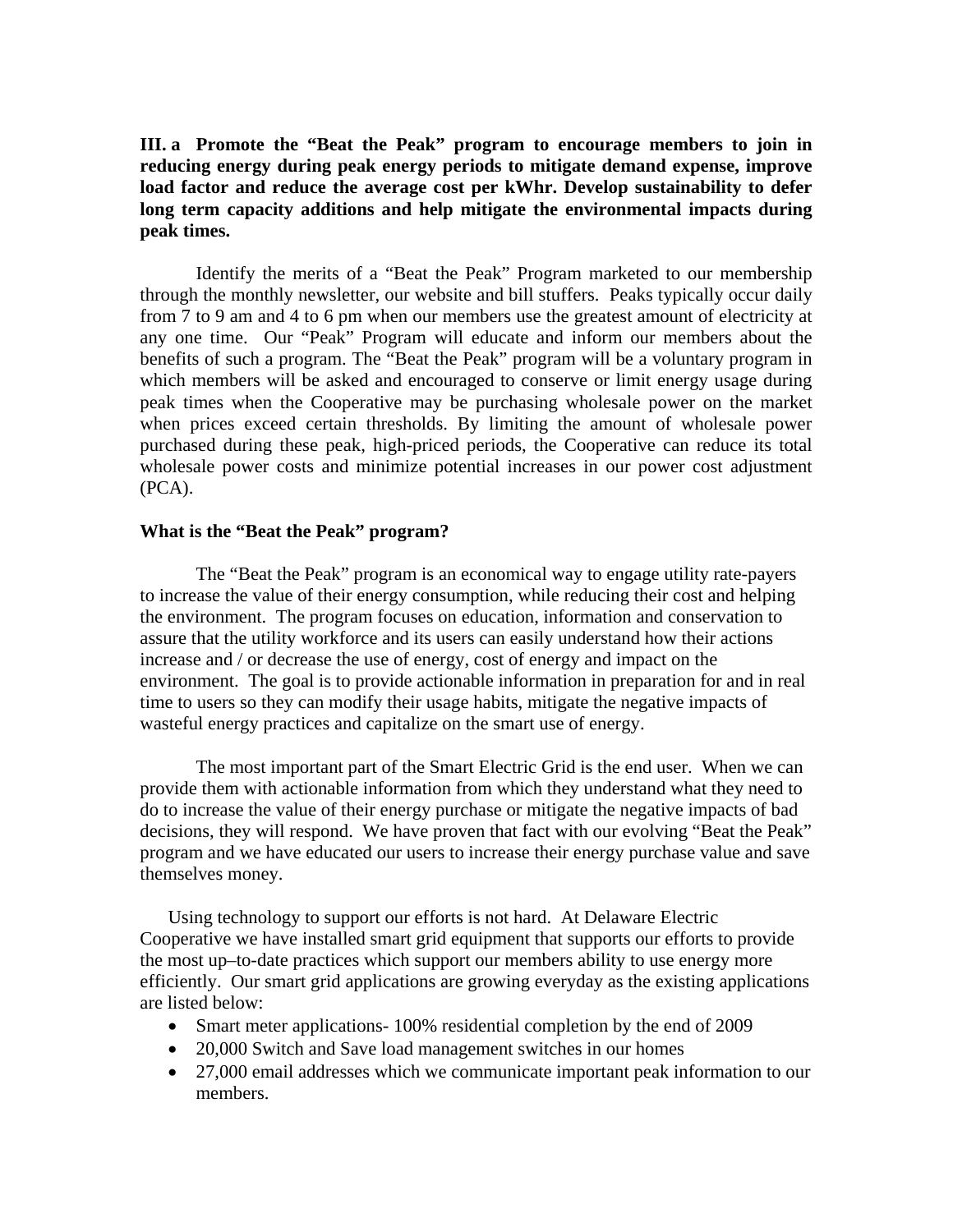- 406 interruptible members receiving signals to turn-off their commercial equipment or turn on their generator.
- SCADA smart grid technology monitoring all electrical equipment operating characteristics like loads, voltage, reactive power, blinks and interruptions.
- Voltage control technology to reduce our voltage during peak periods which in turn reduces our load.

We have also taken another giant step in the utilization of our existing smart grid to communicate real time information to our members so they can react immediately to market and system load peaks and emergencies. Delaware Electric Cooperative along with Cooper Power Systems has designed, manufactured and delivered 30 proto-type "Beat the Peak" Indicator Lights which, when plugged into the kitchen counter wall socket, provides real time pricing signals to our members through the smart grid infrastructure. In short, the Indicator Light signals them to cut back on their power usage for the selected period of time. This idea has been adopted nationally by the National Rural Electric Cooperative Association and has been introduced to the DOE as a Smart Grid Development Project. This device can be implemented at no cost to our members and provide a maximum 6 month payback on the investment.

The "Beat the Peak" program at Delaware Electric Cooperative provides more than just energy savings during these tough economic times. By keeping our rates low we are able to provide more disposable income for our members so they can support the economy with more real dollars immediately. Last year the "Beat the Peak" program saved Delaware Electric Cooperative members more than \$2 million and our goal is to double that savings in 2009.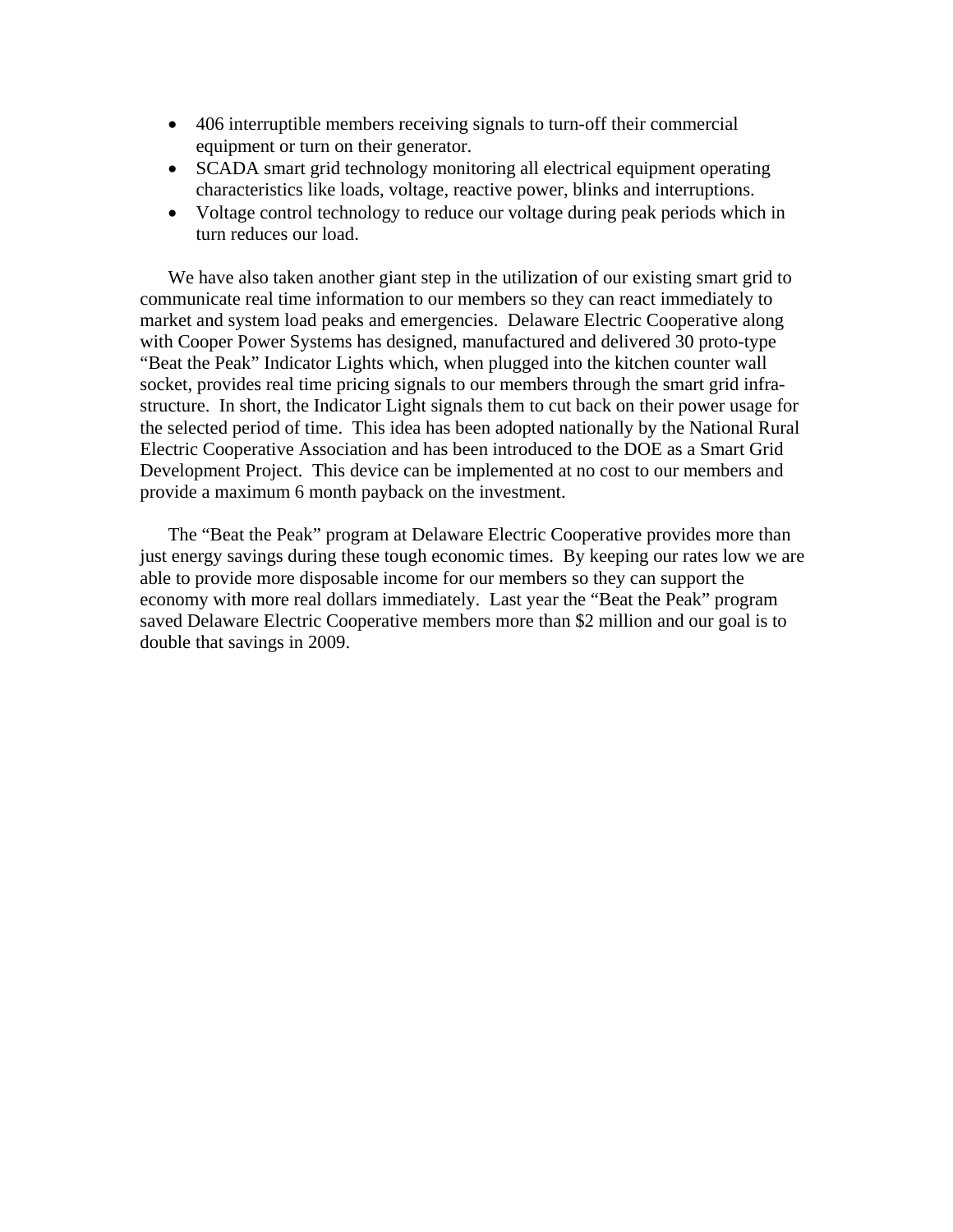#### **III. b. Support member-owners in the installation of renewable energy and conservation projects through grants from our Renewable Resource Plan.**

Working with our Legislature the Cooperative created the Renewable Resource Plan that provides grants to members of the Cooperative that install renewable energy projects such as solar, wind, geothermal heating and cooling systems and fuel cells. The Plan is funded through a small charge to all members on each kWh sold. Since its inception in 2006 the plan has provided over \$700,000 in grants for 120 geothermal heating and cooling systems, 49 solar installations, 9 solar hot-water heating systems and 4 small wind turbine projects. In addition the funds may also be utilized to support DEC's demand side management programs.

The program is designed partly as a demand side management tool that provides benefits to all member-owners through reduced capacity costs as well as empowering member-owners a greater control over their energy usage and reducing their "carbon footprint" on the environment.



Reference: Delaware Electric Cooperative Renewable Resource Plan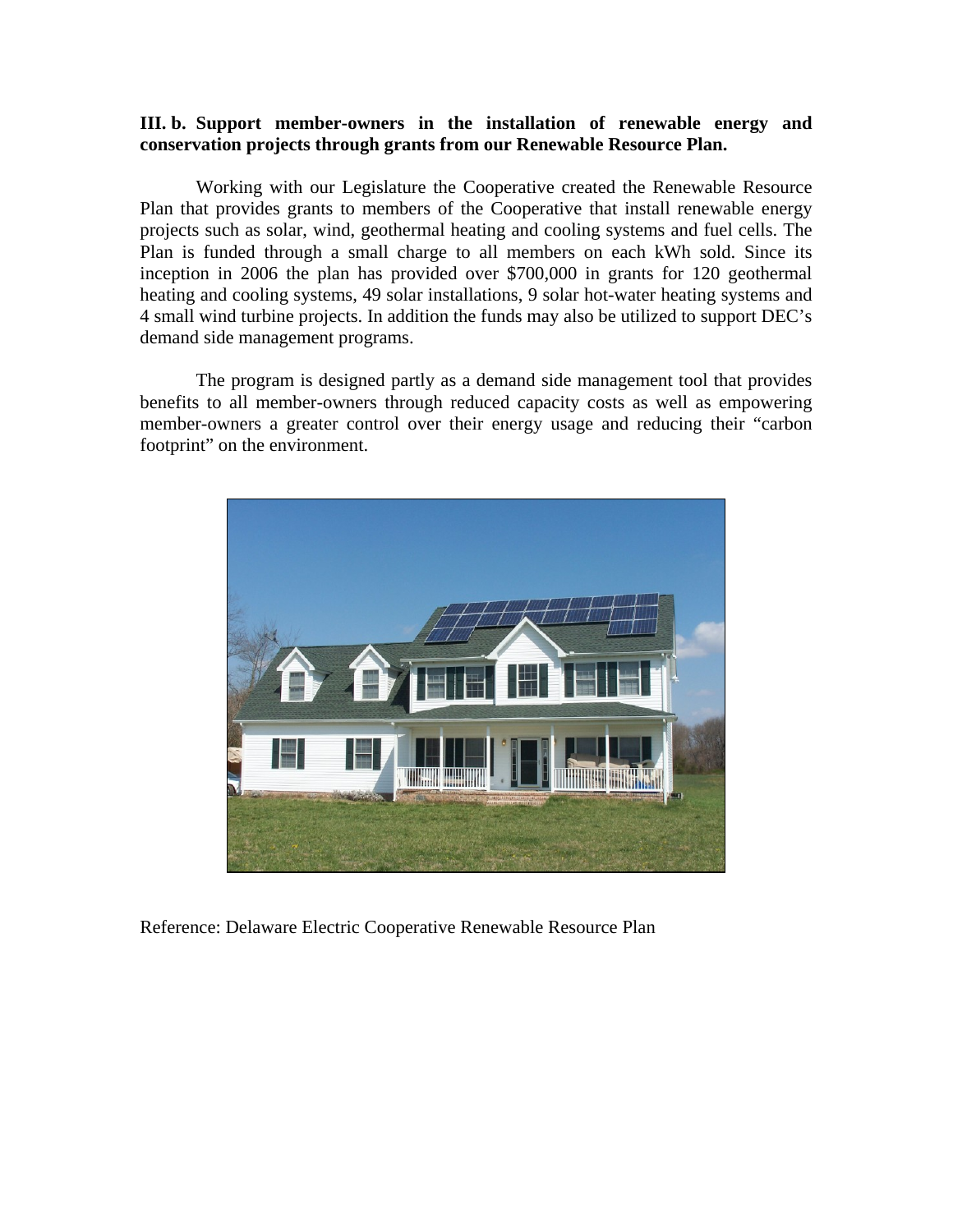#### **III. c. Continue investment and support of our compact fluorescent light bulb program.**

As part of our energy conservation initiatives DEC purchased and gave to the membership 14,000 compact fluorescent bulbs (CFL's). Compared to a conventional bulb these CFL's will save 705,180 kWh's annually, saving our members over \$81,000 per year in electric costs.

Two CFL's ( 60 watt/14 watt ) were given to each of our 968 registered members at our '08 Annual Meeting. We have recently purchased 5,000 (75 watt/19 watt) and will give each registered member at our '09 Annual Meeting two of these CFL's.

DEC will continue to encourage and promote the use of energy saving compact fluorescent light bulbs and review advancements in energy efficient light emitting diode (LED's) lights as part of our ongoing lighting program.



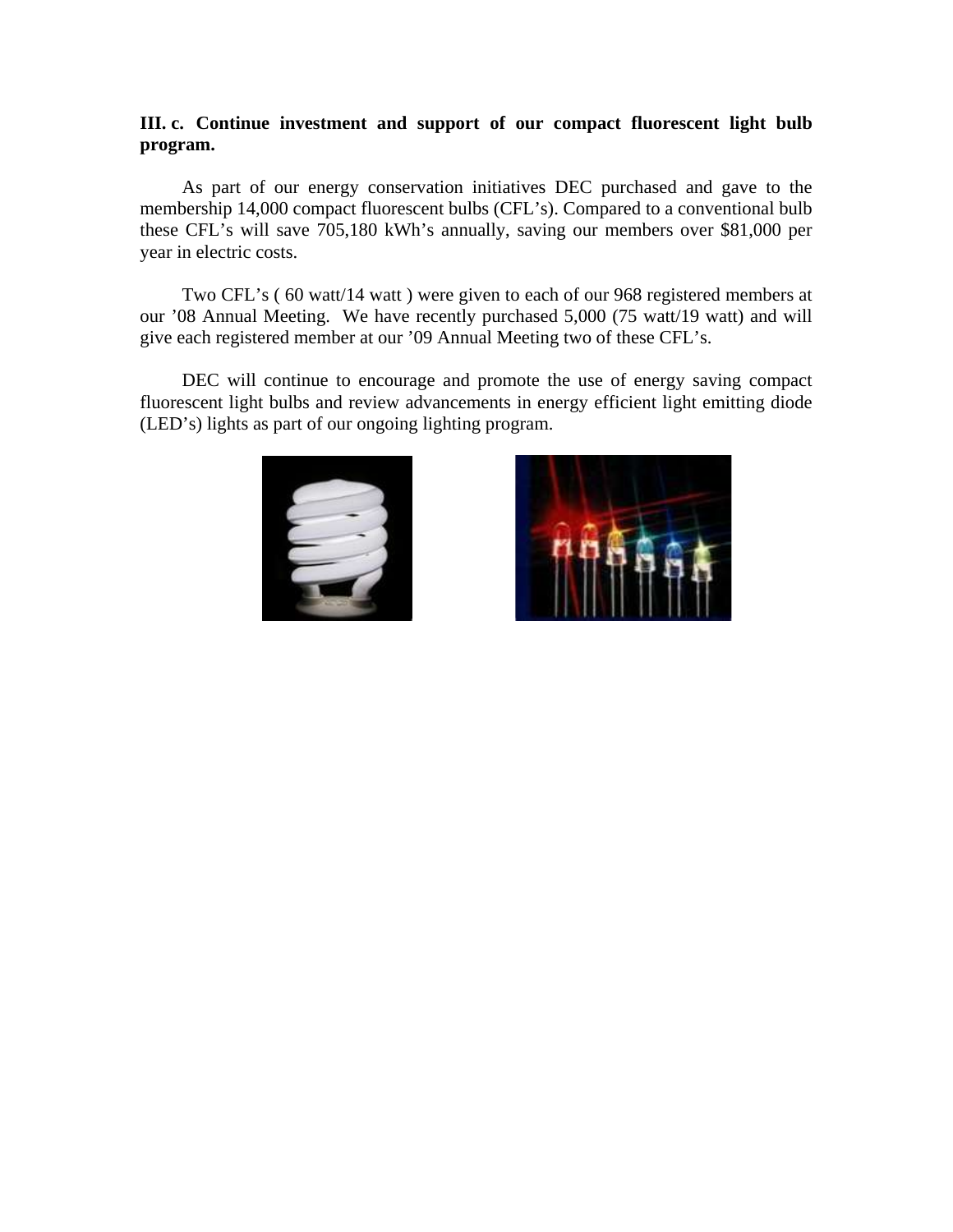#### **III. d. Promote and encourage the smart use of energy to our membership and the media with an emphasis upon energy conservation and energy efficiency education programs to include lighting and appliances.**

Recommend and encourage that members replace standard incandescent lighting, wherever possible, with compact fluorescent lighting (CFL) which is four times more energy efficient than incandescent lighting while providing the same light. Although CFL bulbs are more expensive to purchase they pay for themselves over their lifetime. Recommend and encourage that members consider replacing older, less energy efficient appliances with more energy efficient ones, especially those that have earned the ENERGY STAR label. ENERGY STAR appliances have been identified by the Department of Energy as being the most energy-efficient products in their classes. The promotion of this initiative is through our monthly newsletter, the website, bill stuffers and booths at the annual meeting and the State Fair. Our website contains energy savings tips with a link to compute CFL savings and we periodically identify energy tips in our monthly member newsletter. Additionally, we send seasonal (winter/summer) energy tips to the media in our area for publication in our daily and weekly newspapers as well as making energy savings presentations throughout the area to civic clubs and other groups and often supplement our presentations with the distribution of our CFL bulbs. We also provide energy savings booklets prepared by the United States Department of Energy. This energy booklet is also on our website. We also periodically remind our membership about some Grant Funding monies that we have available for Geothermal, Wind and Solar applications and Fuel Cells.

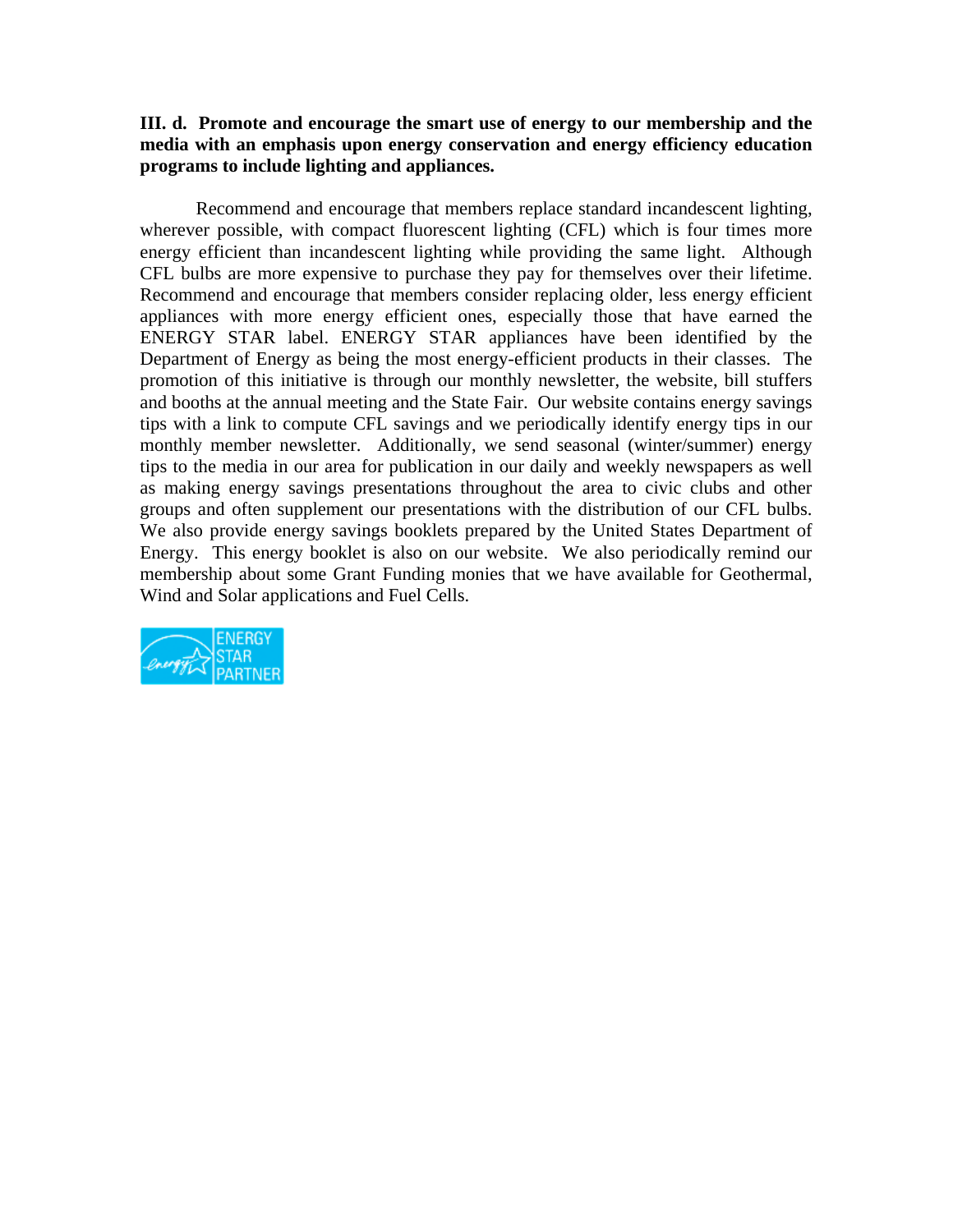### **III. e. Encourage additional membership participation in residential load management programs.**

DEC will continue to market, promote and advertise our residential load management \$witch & \$ave Program targeting specific delivery points and residential subdivisions. As of December 31, 2008 we were controlling 16,281 water heaters and 8,378 central air units with 19,699 switches. Our goal for switch installations is 1,000 for '09.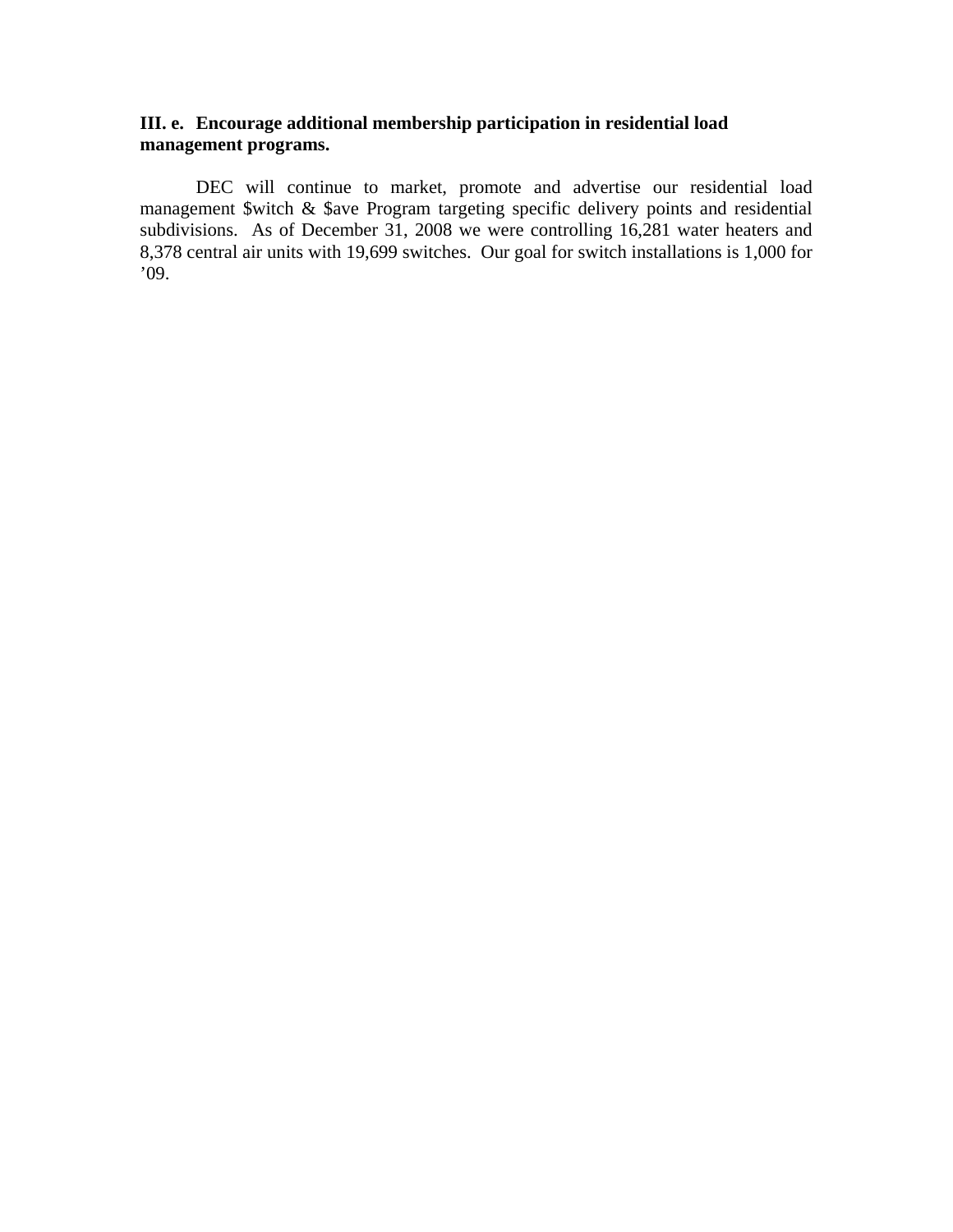#### **III. f. Continue the development of efficiency and cost savings education of our commercial members including energy management options.**

We have a monthly electronic newsletter sent to our commercial members and we have periodic site visits by our Member Accounts Manager all aimed at educating and informing our commercial members about their energy options.

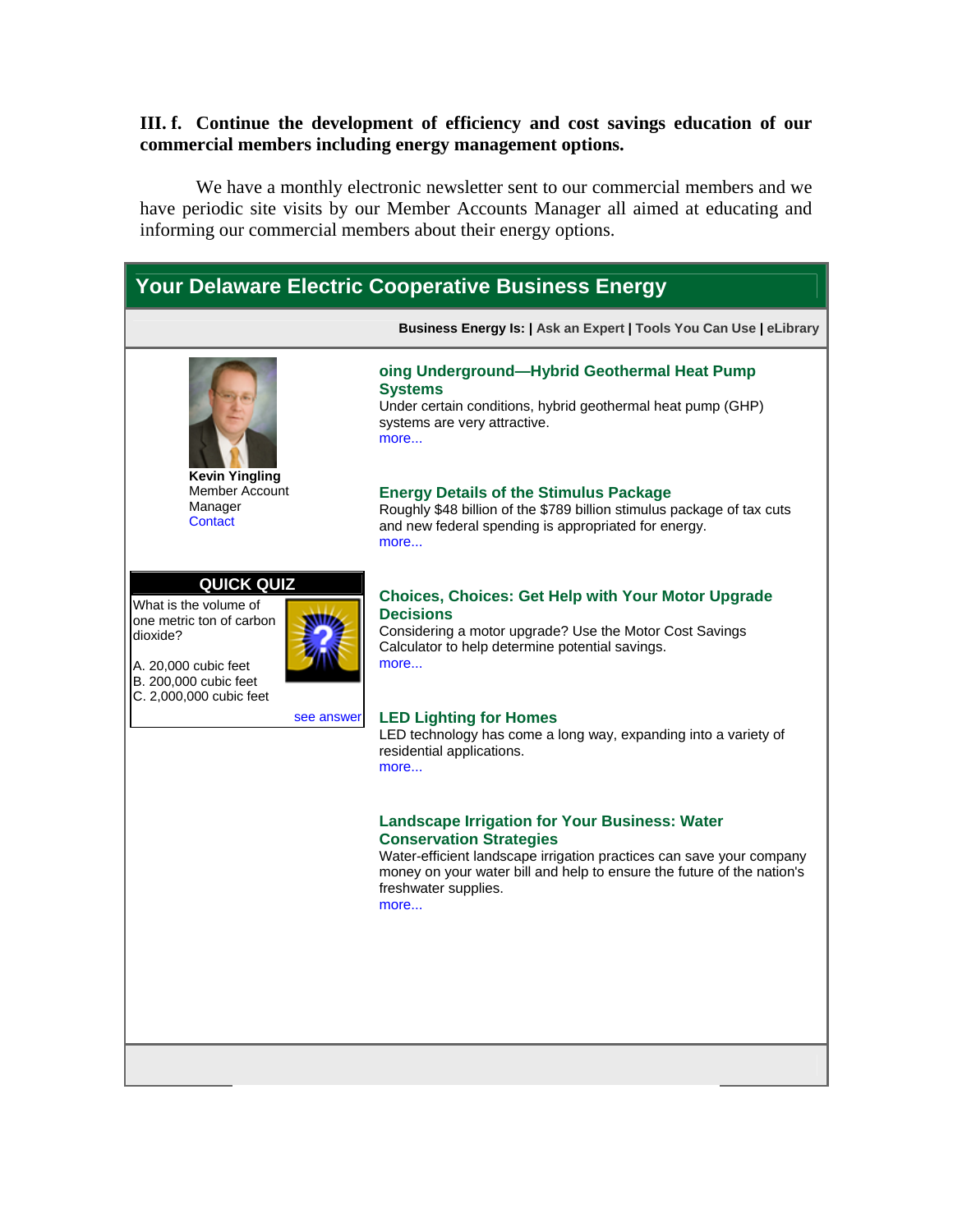**III. g. Continue the expansion of our out-reach education programs to all members of the Cooperative through speakers bureau opportunities.** 

2009 will see an enhanced comprehensive media communications plan that educates and informs our members of energy efficiency, conservation initiatives and programs.

- Energy efficient appliance information: Provide information regarding the savings available in the installation and operation of energy efficient appliances and equipment through various media.
- Energy efficiency improvements to their homes and businesses: Provide information through media sources for residential and commercial energy efficient programs and applications.
	- o Utilize Web pages to promote energy efficiency for members. DEC currently has the following links to various web sites directed at energy savings and efficiencies: Energyguide – Smart Energy Choices Home Energy Saver – a home energy audit tool US Department of Energy (DOE) – Energy Information Administration EnergyHog – a energy conservation site for kids
	- o Provide tools to help member quantify energy conservation and savings. Evaluate the potential of placing on our web site a compact florescent light bulb savings calculator.

Enhanced communication tools will utilize radio talk show opportunities to showcase existing programs and benefits and member education.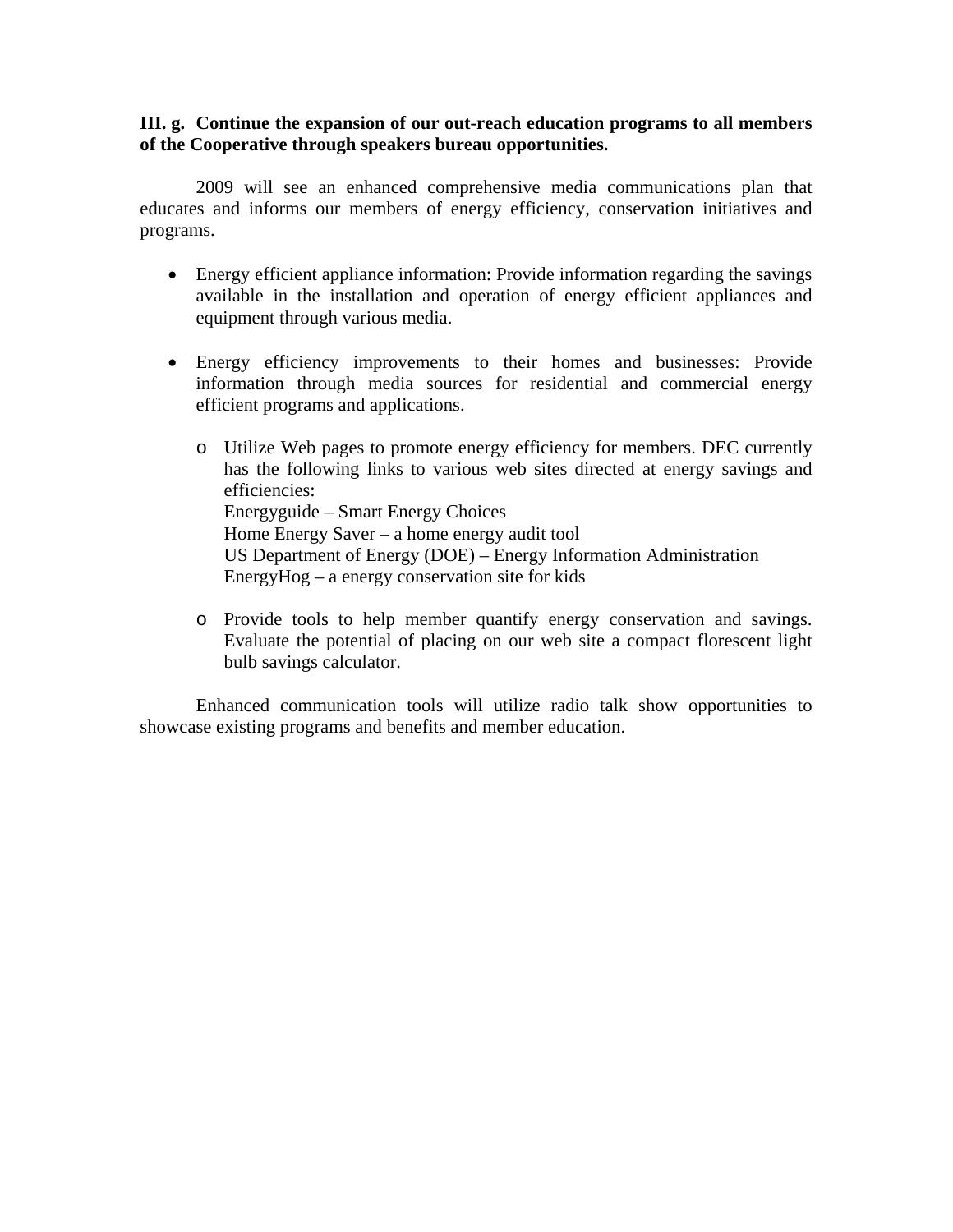#### **III. h. Investigate energy management with developers including the utilization of smart house concepts and Energy Star homes.**

Develop and implement a strategy to impact our developers especially regarding the benefits of total electric homes, smart house concepts and Energy Star homes. Consider membership in the Home Builders Association in Kent and Sussex Counties.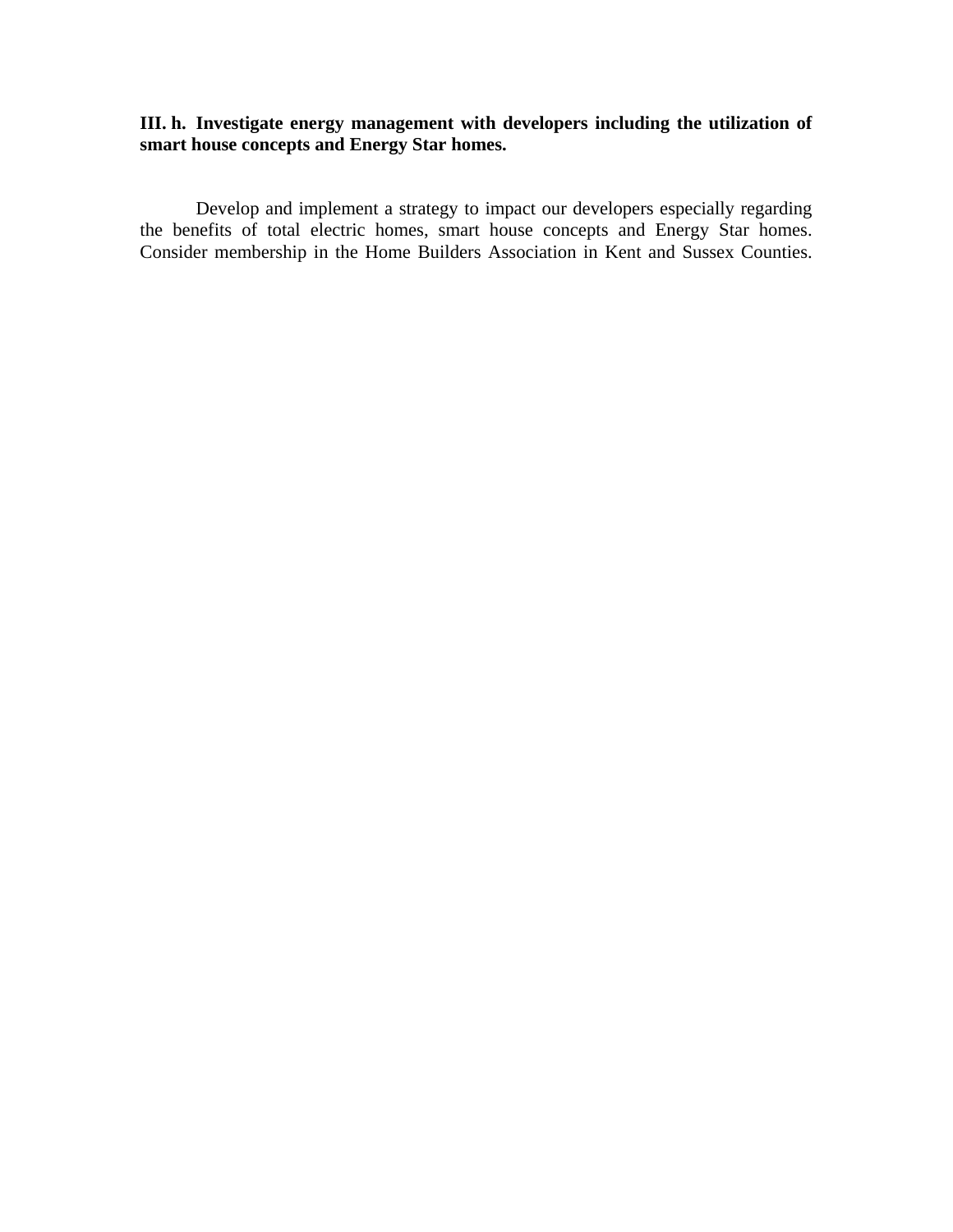### **III. i. Commercial Account Representative reviews with major accounts regarding their energy management programs.**

This is a continuing program whereby our Member Account Manager stays in touch with this very important member segment.

Periodic visits with our larger members includes an analysis of their rates and an analysis of their kWh usage, billed kW, kVar, power factor and any rate options that may be available.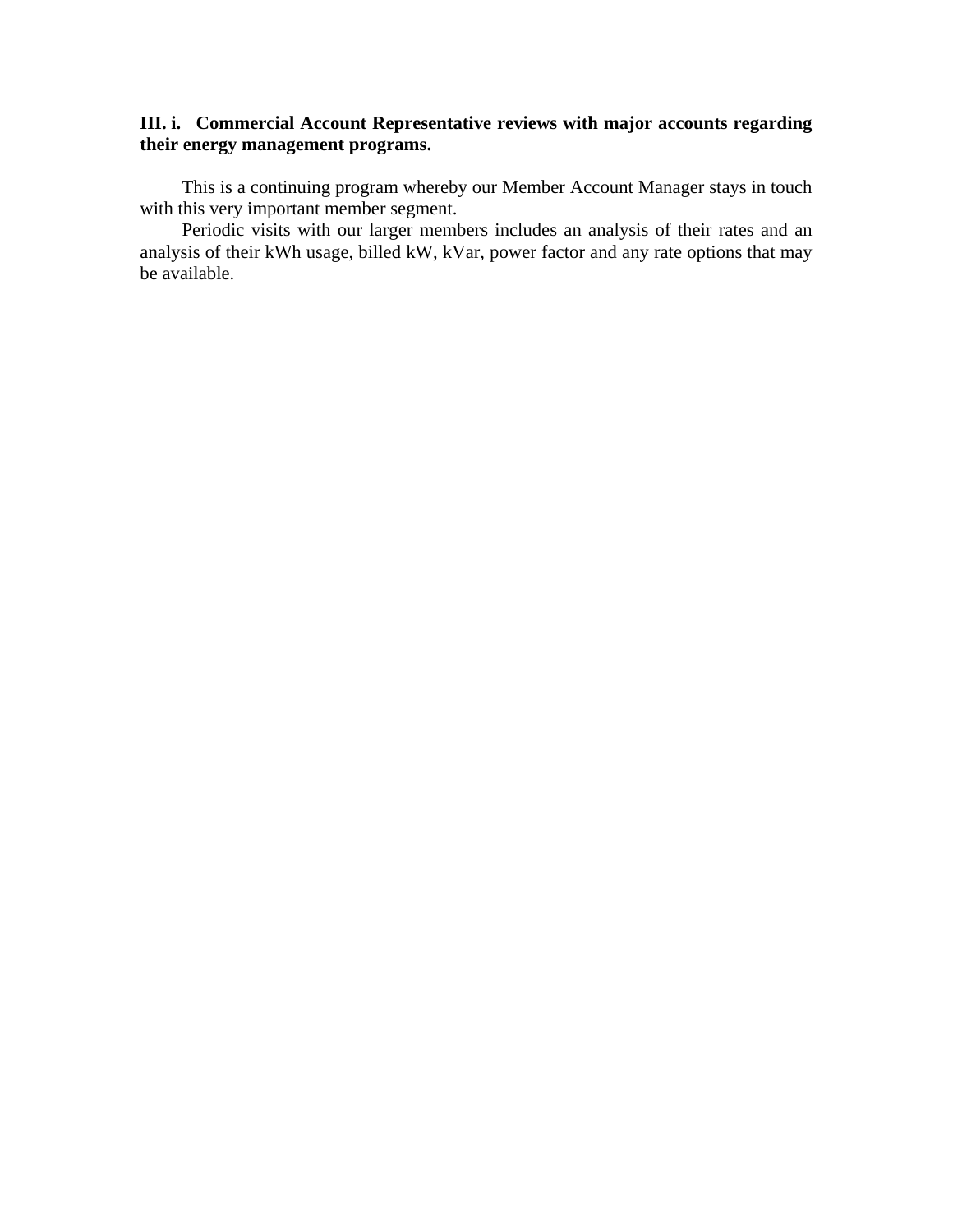#### **III. j. Develop energy and environmental management programs to maximize energy efficiencies at the DEC corporate facilities.**

DEC is committed to a program of continuous energy conservation by all employees. Although DEC already utilizes an energy efficient geothermal heating/cooling system, DEC management encourages further development of internal and external energy efficiencies and innovative technologies in support of Cooperatives and national energy efficiency policies.

To this end, our objective is to operate the corporate facilities as an example of energy and environmental stewardship to our employees and member-owners alike. We will:

- Continue to monitor the corporate building geothermal HVAC system, track usage and investigate ways to operate more efficiently.
- Evaluate efficiency of lighting in DEC's facilities and develop a strategy to increase efficiency through hardware, software and technology.
- Investigate the potential for utilizing renewable generation to serve a portion of the Cooperate facility requirements.
- Expand our recycling program. DEC currently recycles the following products (lbs. recycled in 2008):
	- $\degree$  Aluminum 66,129 lbs.
	- $^{\circ}$  Copper 2,575 lbs.
	- $\degree$  Steel 3,080 lbs.
	- $\degree$  Dirty Steel 25,620 lbs.
	- $\degree$  Wood pallets 18,200 lbs.
	- $\degree$  Cardboard 52,200 lbs.
	- $\degree$  Wood poles 38,240 lbs.
- Continue use of biodiesel in vehicle fleet and investigate energy efficiencies in our gasoline powered vehicles.
- Identify and evaluate alternative energy vehicles for fleet upgrades and replacements.
- Evaluate the potential for upgrades to existing distributed generation assets that might permit use as a demand side management tool.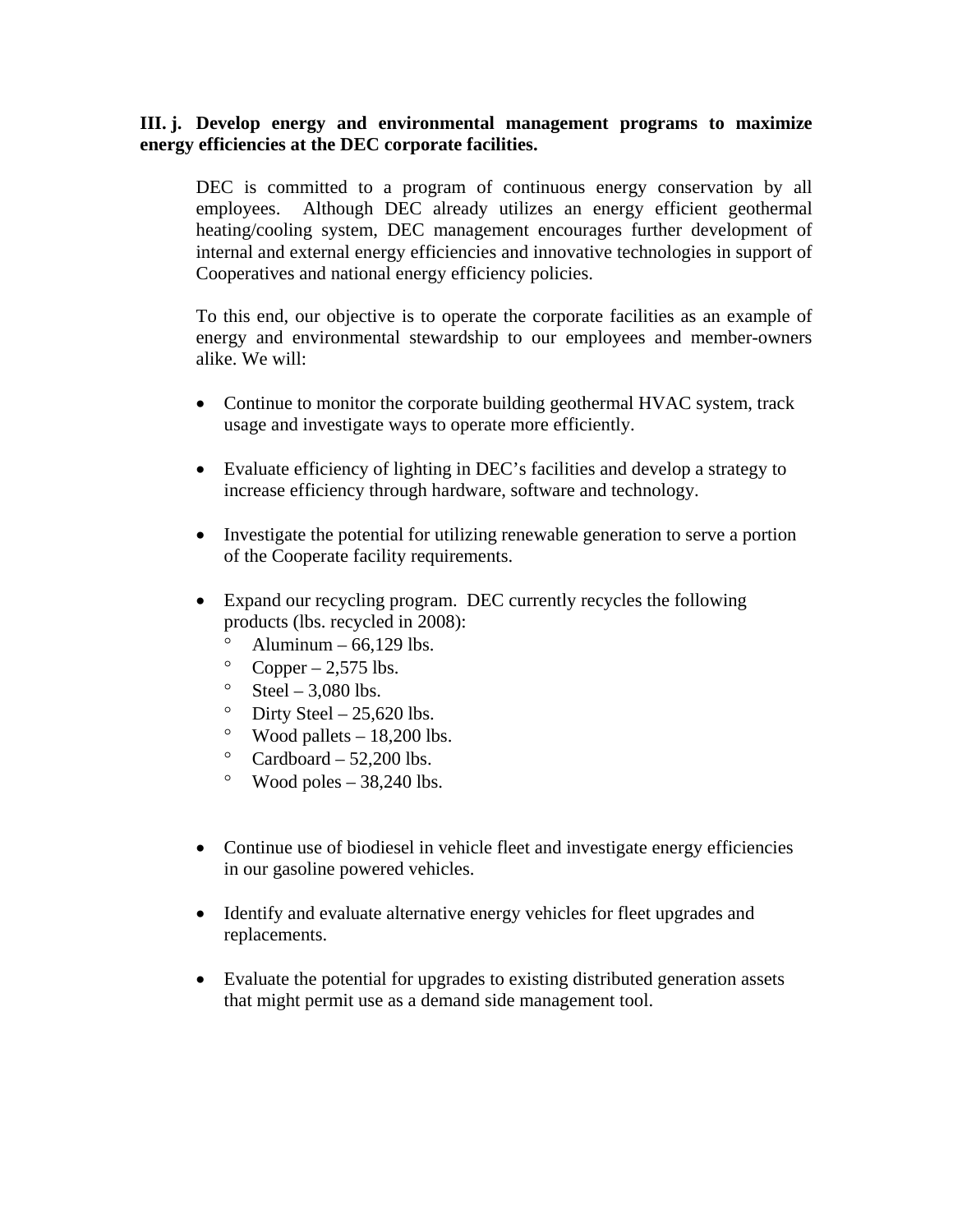#### **III. k. Develop and maximize opportunities at the State and Federal level to utilize stimulus dollars to support efficiency, conservation and renewable programs.**

DEC has actively participated in analyzing and reviewing the American Reinvestment and Recovery Act to identify opportunities that might maximize federal stimulus dollars allocated to the State. DEC believes these monies directly benefit our member-owners and all citizens of Delaware when directed towards specific and targeted energy efficiency, conservation and small scale renewable generation projects.